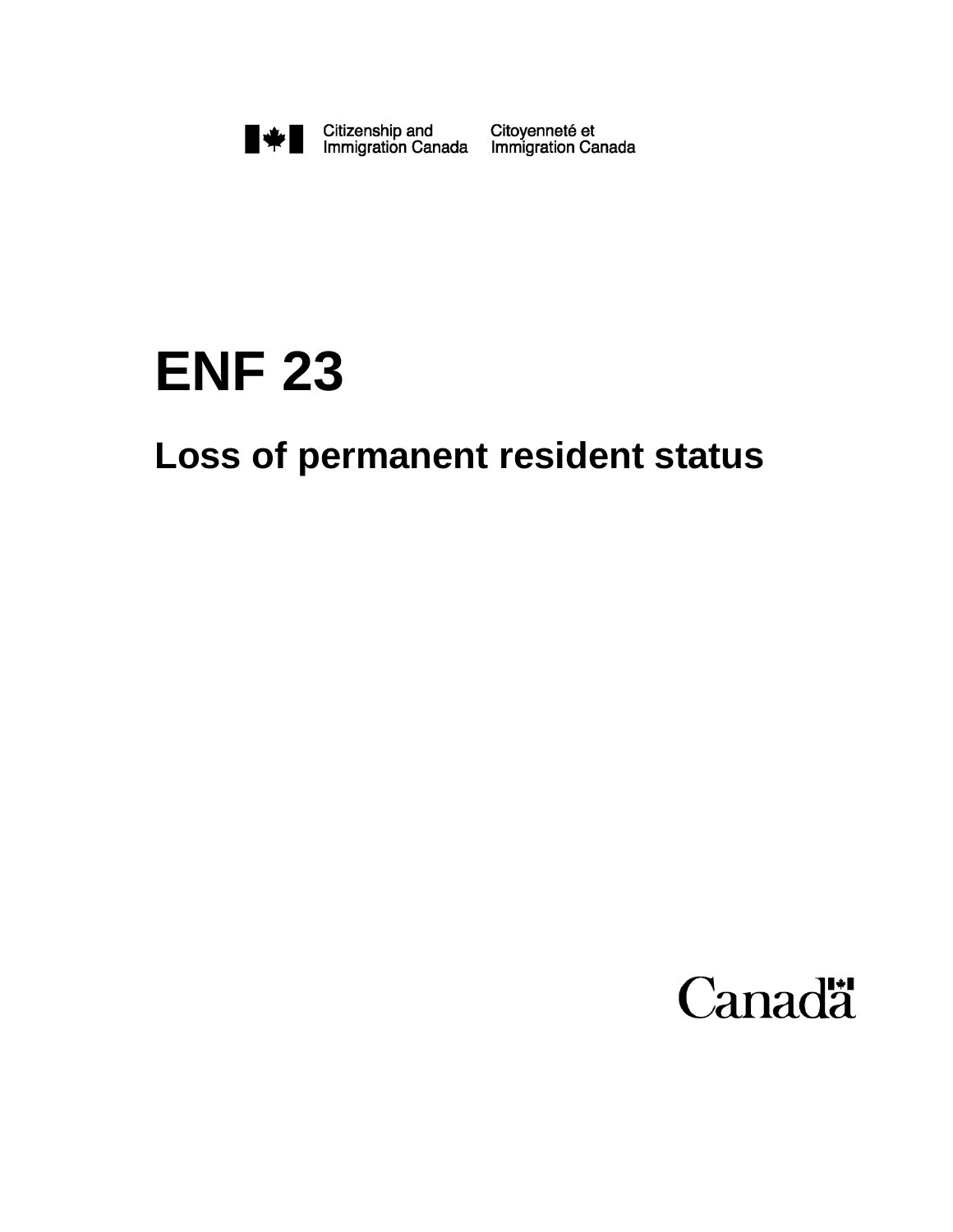| 7.3 Persons who have had permanent resident status less than five years  19                  |
|----------------------------------------------------------------------------------------------|
|                                                                                              |
|                                                                                              |
|                                                                                              |
|                                                                                              |
| 31                                                                                           |
| 7.9 Voluntary relinquishment of permanent resident status under the former Immigration       |
|                                                                                              |
| 7.10 Voluntary relinquishment of permanent resident status under IRPA  32                    |
|                                                                                              |
| 7.12 Certificate of departure (IMM 0056B) when an order is not yet in force 35               |
|                                                                                              |
| 8 Overview: A31(3) travel documents; IAD processes; overseas decisions and their effect at a |
|                                                                                              |
|                                                                                              |
| 8.3 Decisions made overseas on loss of PR status and their effect at a Port of Entry  40     |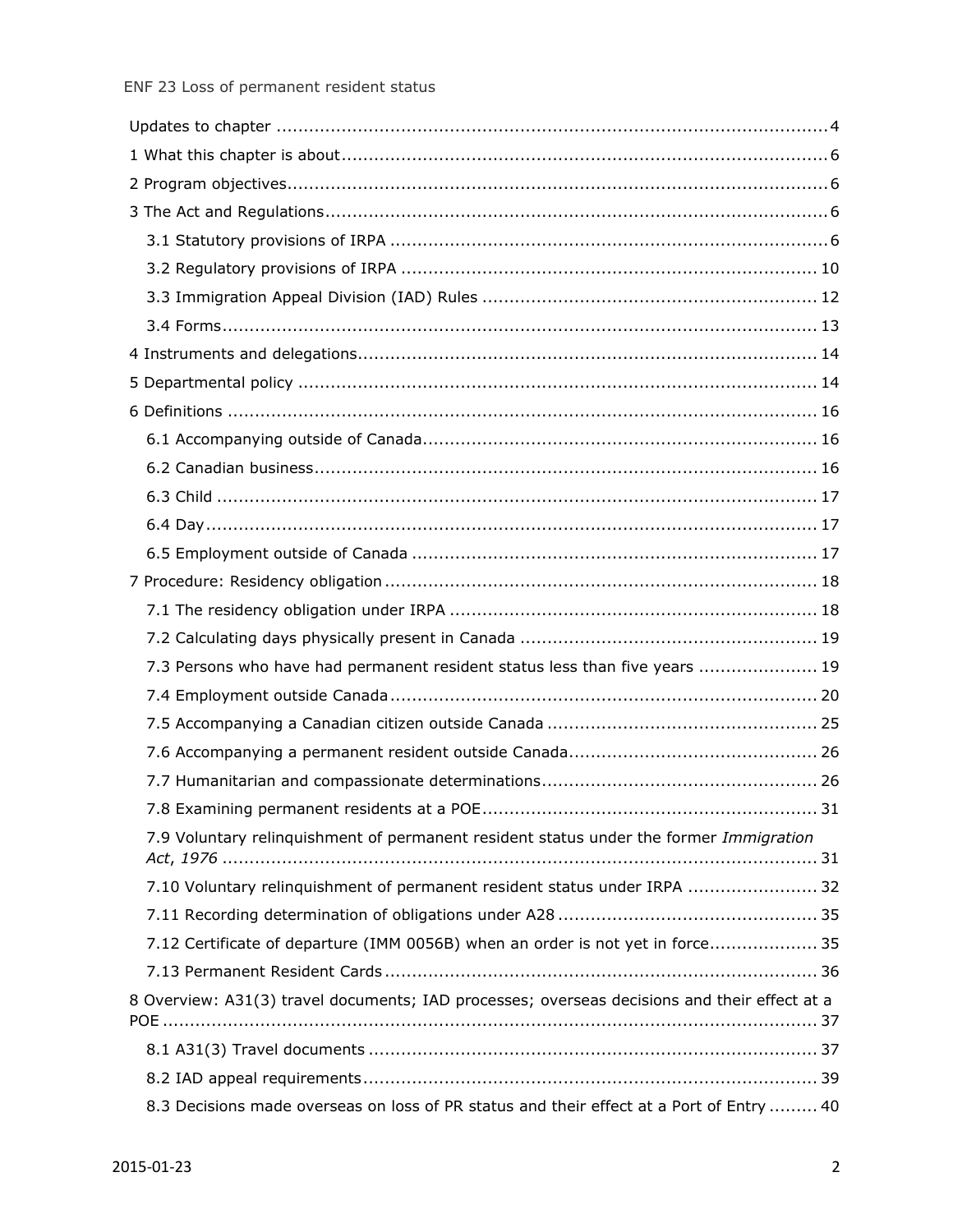#### ENF 23 Loss of permanent resident status

| 9 In-Canada procedures pertaining to A44(1) reports: Reports on permanent residents and |  |
|-----------------------------------------------------------------------------------------|--|
|                                                                                         |  |
| Appendix A Supreme Court of Canada decision in Baker v. M.C.I. [1999] 2 S.C.R. 817  44  |  |
|                                                                                         |  |
|                                                                                         |  |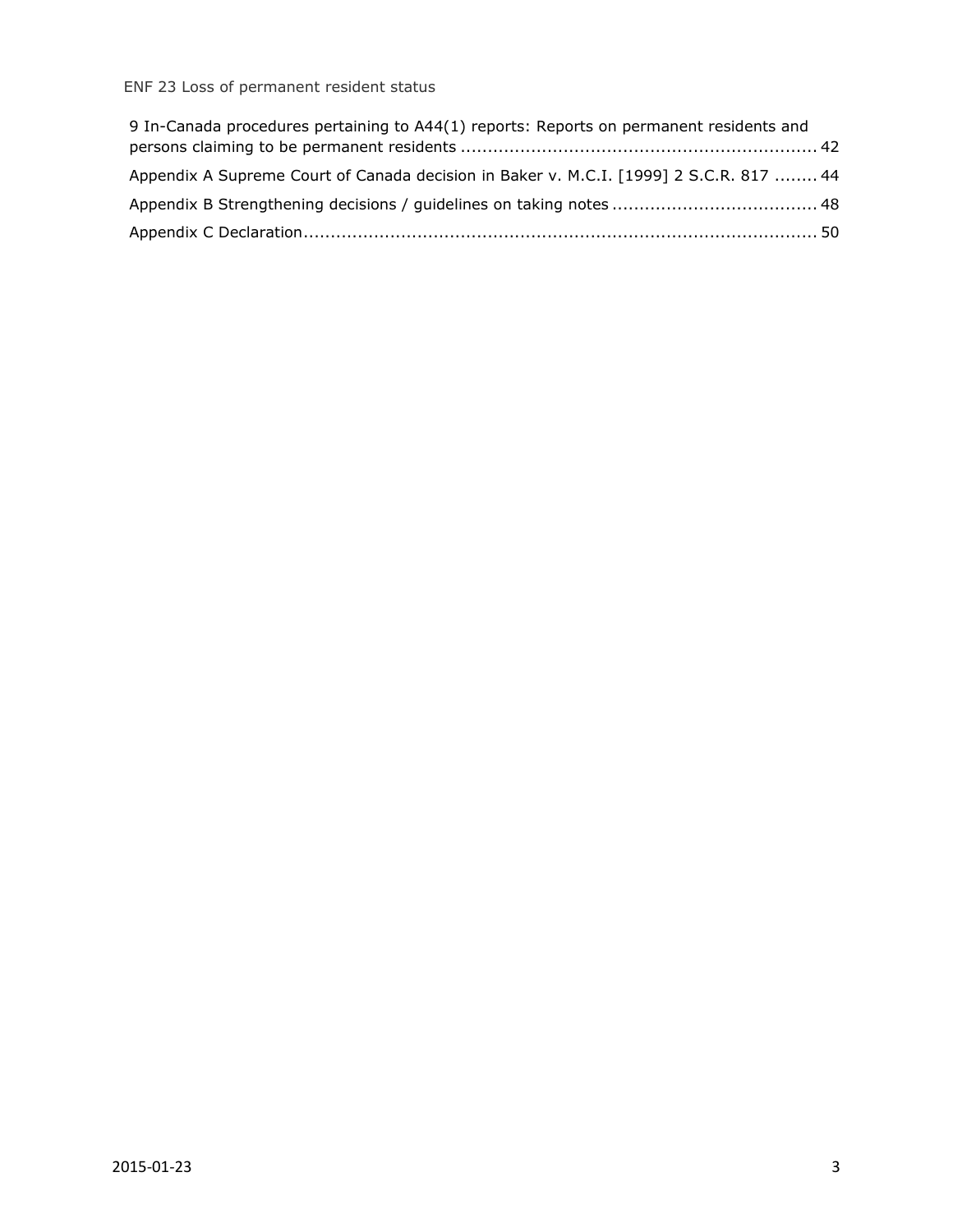## <span id="page-3-0"></span>**Updates to chapter**

#### **Listing by date:**

#### **2015-01-23**

This chapter has been updated as follows:

 Section 6.5 has been revised to include additional criteria for permanent residents to meet residency obligations while working abroad.

#### **2005-11-25**

Changes were made to reflect the transition from CIC to the CBSA.

- Section 4 under Instruments and delegations clarifies the roles of respective ministers in the administration of IRPA.
- The coming into force of R259 is addressed in 3.2.
- Transitional provisions were deleted from section 3.1, 7.13 and 8.1.
- Modification of section 7.7 on humanitarian and compassionate grounds to clarify intent was made.
- Clarification to section 7.8 on examination of permanent residents at ports of entry was made.

#### **2004-11-17**

Section 7.7 has been updated to address the effects of a recently made favourable humanitarian and compassionate decision on a residency determination as well as the circumstances of adults who left Canada as children in order to accompany their parents.

There were also minor modifications to the last two bullets under "Extent of non-compliance" (at section 7.7) to omit the age of the client in those circumstances.

#### **2003-09-02**

Chapter ENF 23, entitled Loss of Permanent Resident Status, has been updated and is now available on CIC explore.

The amendments that were made clarify the circumstances in which voluntary relinquishment may be considered. They also provide more detailed procedures for POEs and inland offices when processing voluntary relinquishment of permanent resident (PR) status.

Among the changes to this chapter, the highlights include: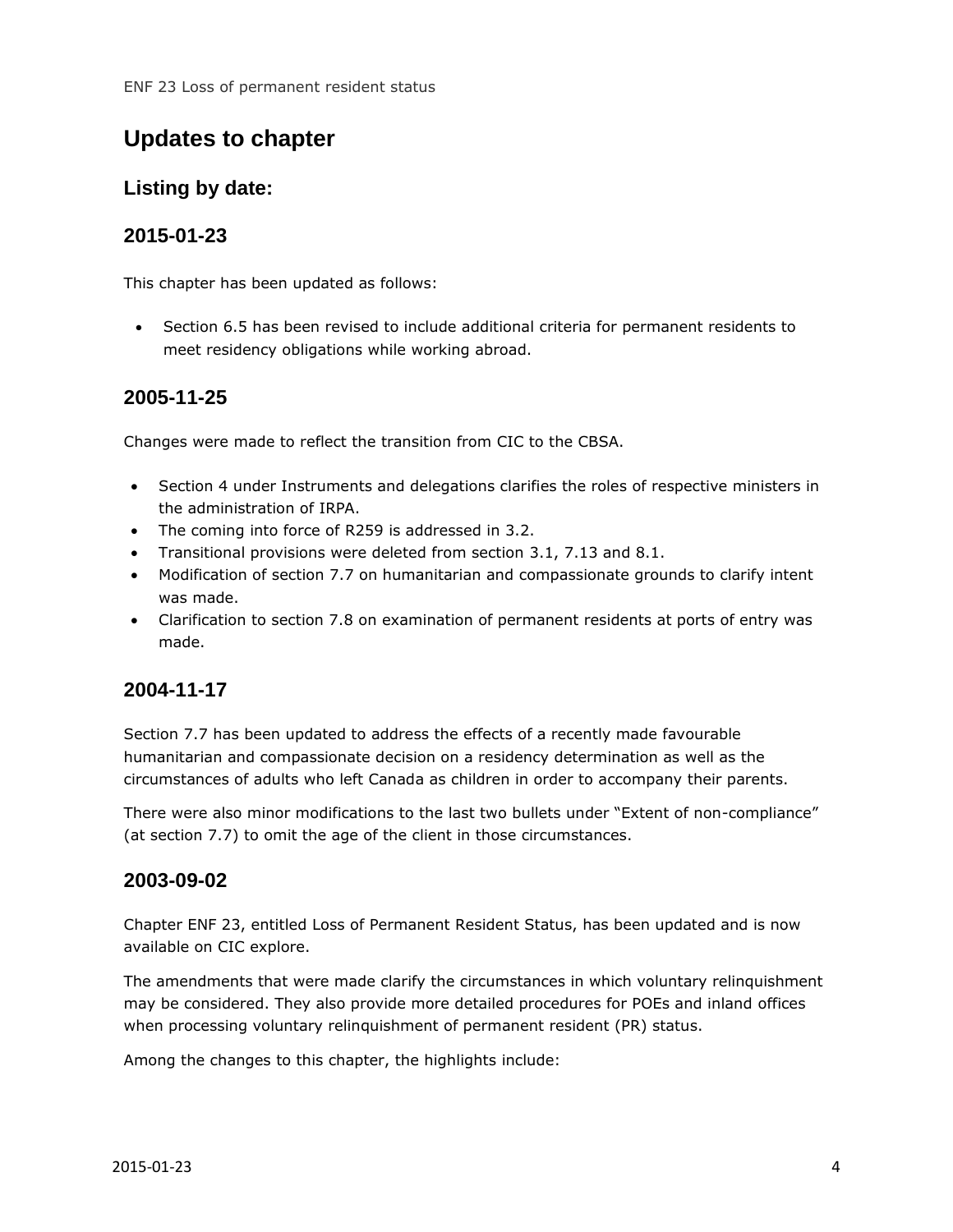- Section 5 has been updated to provide departmental policy on voluntary relinguishment of PR status.
- Section 7.8 provides guidance on examining a permanent resident at a Port of Entry.
- Section 7.9 explains the consequences of a voluntary relinquishment under the former Act and when the person should be considered a foreign national.
- Section 7.10 provides the quidelines for voluntary relinquishment of PR status under IRPA including the guidelines to follow in writing up an A44(1) report for non-compliance prior to allowing relinquishment. This section also provides guidelines for cases where a person withdraws their declaration of voluntary relinquishment. Guidance is also provided for the exceptional circumstances where voluntary relinquishment is allowed despite compliance to A28.
- Section 7.11 explains where to record the determination of obligations under A28 in FOSS.
- Section 7.12 explains the guidelines to follow as per a certificate of departure when an order is not yet in force.
- Section 7.13 refers to the previous section 7.8 entitled Permanent Resident Card, to which no amendments have been made.
- Section 9 has been updated to provide guidance about the issue and authority of seizing permanent resident documents.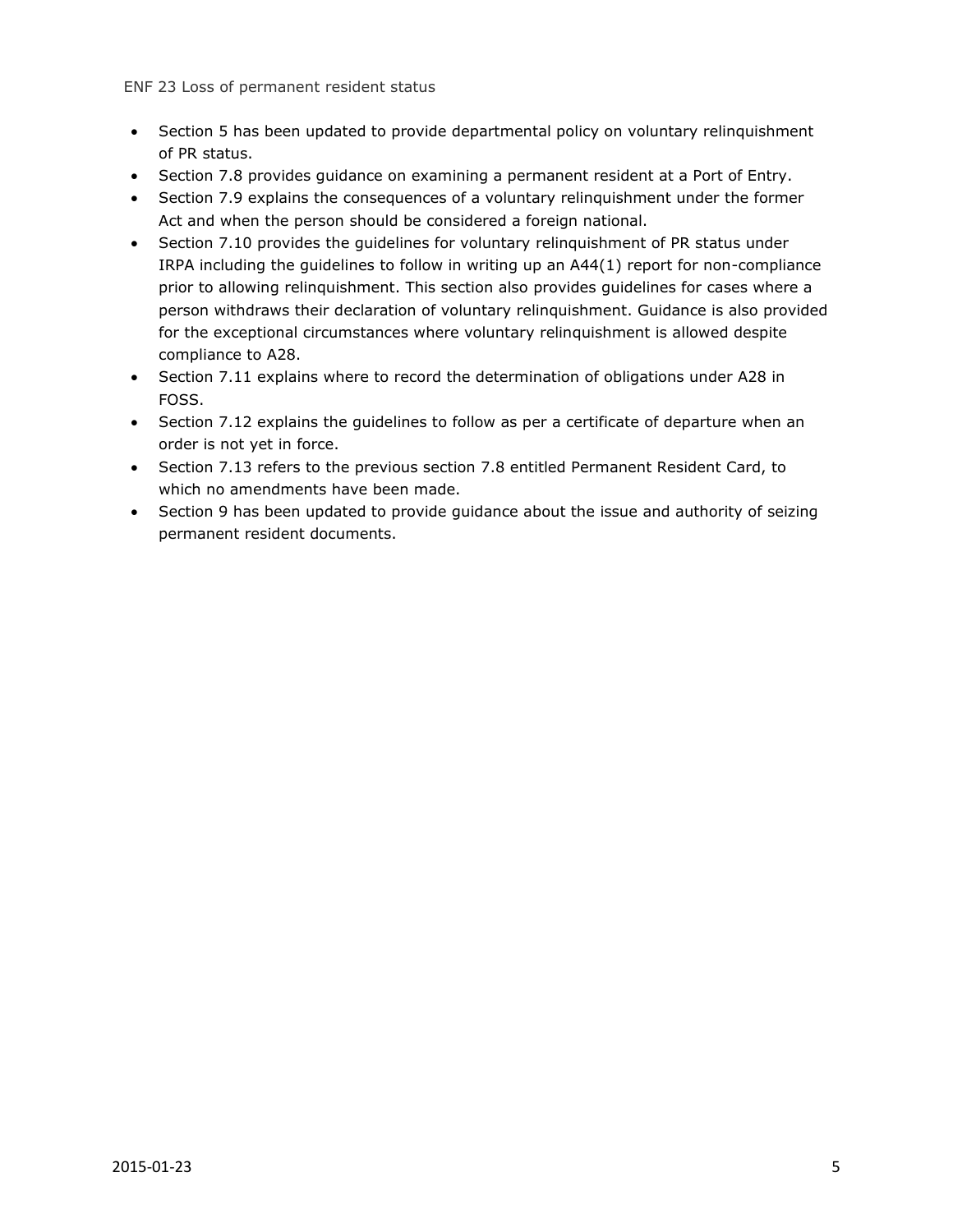## <span id="page-5-0"></span>**1 What this chapter is about**

This chapter explains:

- when and why determinations of permanent resident status are required;
- the factors to be considered when making a determination relating to permanent resident status;
- what to do if a permanent resident is determined to have complied with the residency obligation contained within the *Immigration and Refugee Protection Act* (IRPA);
- what to do if a permanent resident is determined not to have complied with the residency obligation in IRPA; and
- what to do if a permanent resident wishes to relinquish their status.

## <span id="page-5-1"></span>**2 Program objectives**

IRPA establishes a residency obligation with respect to each five-year period after permanent resident status has been granted.

The provisions governing the residency obligation intend:

- to prescribe clear and objective, yet flexible, rules and criteria for establishing and determining compliance with the residency obligation provisions of IRPA;
- to assist decision-makers in assessing fundamental factors related to determinations of residency status, as well as enhance transparency and consistency in decision making; and
- to prescribe rules for calculating days of physical presence in Canada to determine compliance with the residency obligation under A28.

## <span id="page-5-2"></span>**3 The Act and Regulations**

#### <span id="page-5-3"></span>**3.1 Statutory provisions of IRPA**

| Permanent resident: A person who has acquired permanent resident<br>status and has not subsequently lost that status under A46.                | A2(1)                  |
|------------------------------------------------------------------------------------------------------------------------------------------------|------------------------|
| <b>Enter and remain:</b> A permanent resident of Canada has the right to<br>enter and remain in Canada, subject to the provisions of the IRPA. | A27                    |
| <b>Residency obligation:</b> A permanent resident must comply with a<br>residency obligation with respect to every five-year period (i.e. 730  | $A28(1)$ , $A28(2)(a)$ |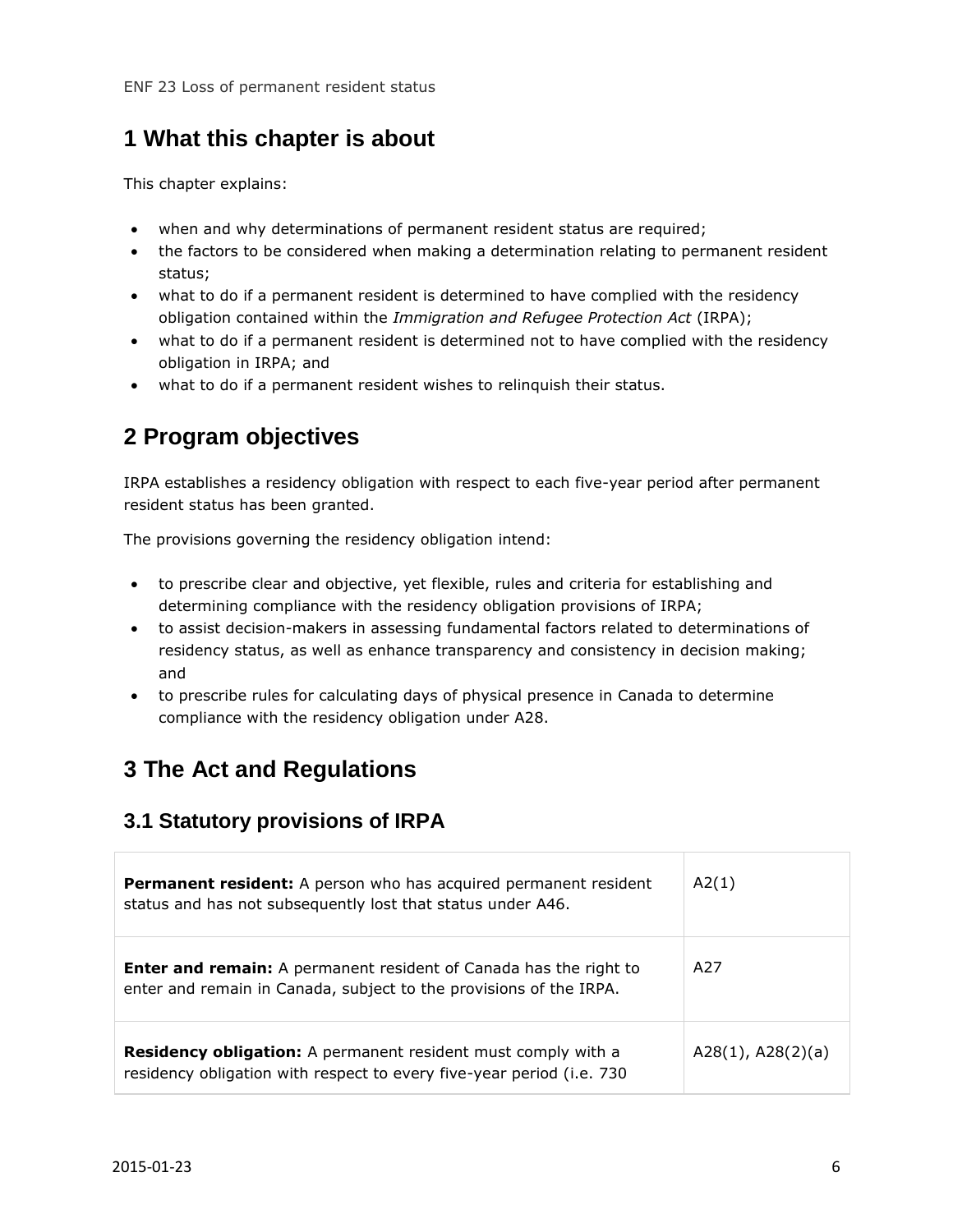| days/5 years test).                                                                                                                                                                                                                                                                                                                                                                                                            |                |
|--------------------------------------------------------------------------------------------------------------------------------------------------------------------------------------------------------------------------------------------------------------------------------------------------------------------------------------------------------------------------------------------------------------------------------|----------------|
| Physical presence: Calculating days physically present in Canada.                                                                                                                                                                                                                                                                                                                                                              | A28(2)(a)(i)   |
| Accompanying a Canadian citizen spouse or common-law partner or<br>parent.                                                                                                                                                                                                                                                                                                                                                     | A28(2)(a)(ii)  |
| <b>Employed abroad,</b> on a full-time basis, by a Canadian business or in<br>the public service of Canada or of a province.                                                                                                                                                                                                                                                                                                   | A28(2)(a)(iii) |
| Accompanying a Canadian permanent resident spouse or common-<br>law partner or parent abroad and who is employed on a full- time basis<br>by a Canadian business or in the public service of Canada or of a<br>province.                                                                                                                                                                                                       | A28(2)(a)(iv)  |
| Permanent residents for less than 5 years: How to assess<br>compliance with the residency obligation in those cases where the person<br>concerned has been a permanent resident for less than 5 years.                                                                                                                                                                                                                         | A28(2)(b)(i)   |
| Permanent residents for 5 years or more: How to assess compliance<br>with the residency obligation in those cases where the person concerned<br>has been a permanent resident for five years or more.                                                                                                                                                                                                                          | A28(2)(b)(ii)  |
| Humanitarian and Compassionate Considerations (H&C):                                                                                                                                                                                                                                                                                                                                                                           | A28(2)(c)      |
| When determining whether a permanent resident (PR) has complied with<br>the residency obligation with respect to being "physically present in<br>Canada" for 730 days within a 5 five year period, an officer must<br>consider H&C grounds (including the best interests of a child directly<br>affected by such a determination) prior to making a determination that<br>the person has lost their permanent resident status. |                |
| When an officer determines that humanitarian and compassionate<br>considerations relating to a permanent resident justify the retention of<br>permanent resident status, then such a determination will overcome any<br>breach of the residency obligation made before the H&C determination.                                                                                                                                  |                |
| A31(3) Travel document - "R" is the category coding that will be<br>used on counterfoils involving permanent residents and                                                                                                                                                                                                                                                                                                     | A31(3)         |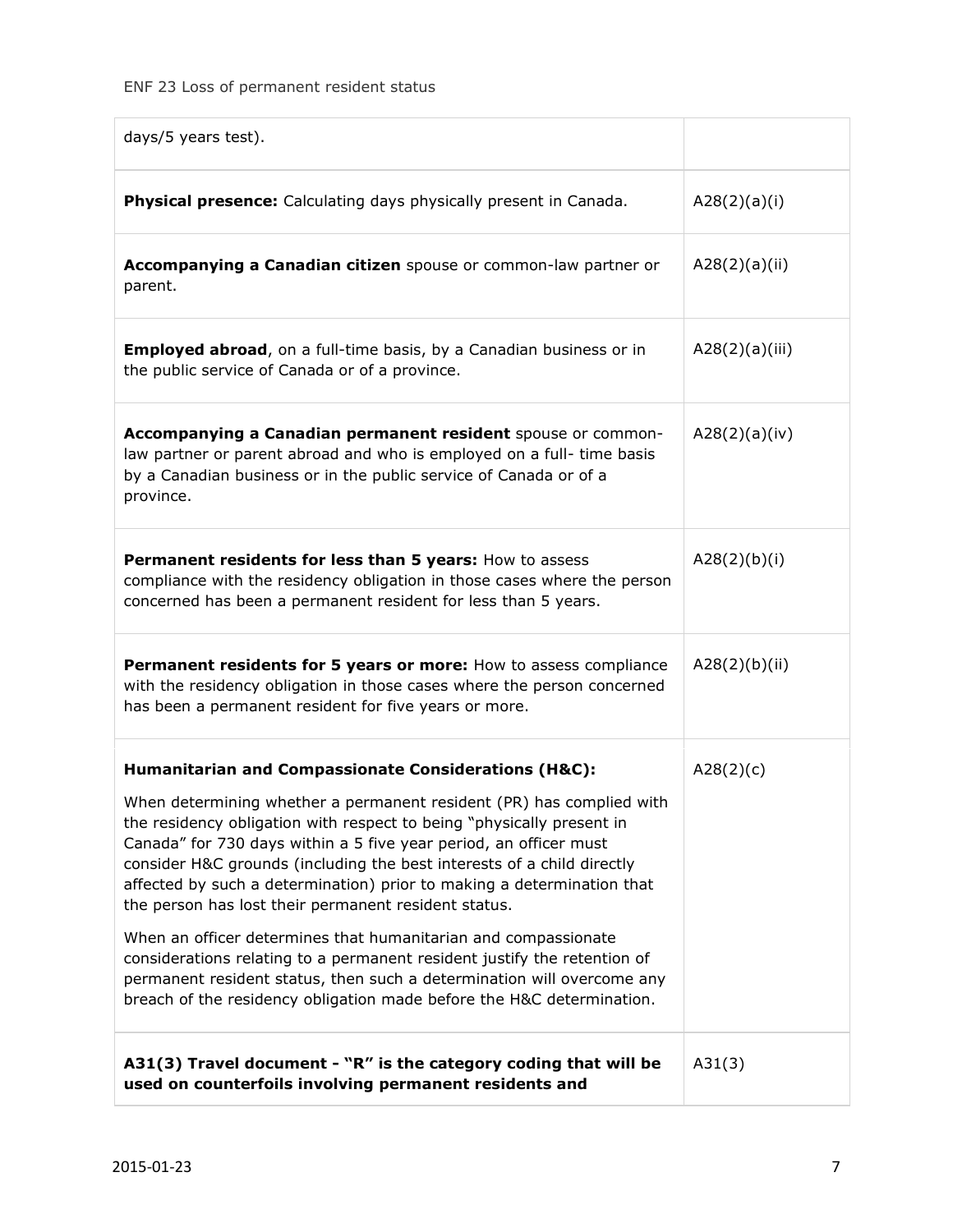| "residency obligation" decisions made overseas: Permanent<br>residents being issued with an A31(3) travel document will have, as a<br>general indicator of the category of case, the alpha letter "R" notated on<br>the counterfoil. Note: some currently used "category of case" codes<br>include: " $T''$ = students; " $E''$ = temporary workers; and " $V''$ = visitors).                                                                                                                                                                                                                                                                                                                   |           |
|-------------------------------------------------------------------------------------------------------------------------------------------------------------------------------------------------------------------------------------------------------------------------------------------------------------------------------------------------------------------------------------------------------------------------------------------------------------------------------------------------------------------------------------------------------------------------------------------------------------------------------------------------------------------------------------------------|-----------|
| A31(3) Travel document "R-1" counterfoil coding: Permanent<br>residents, without a permanent resident card, who comply with<br>the residency obligation: In those cases where an overseas applicant<br>for an A31(3) travel document is issued with an A31(3) travel document,<br>and an officer overseas has made a determination that the permanent<br>resident has complied with the residency obligation $(A31(3)(a))$ , the<br>counterfoil coding is "R-1."                                                                                                                                                                                                                                | A31(3)(a) |
| A31(3) Travel document "RC-1" counterfoil coding: Permanent<br>residents without a permanent resident card / positive H&C case: In<br>those cases where an overseas applicant for an A31(3) travel document<br>is issued with an A31(3) travel document, and an officer overseas has<br>made a determination under A28(2)(c) on the basis of H&C<br>considerations, counterfoil coding is "RC-1."                                                                                                                                                                                                                                                                                               | A31(3)(b) |
| A31(3) Travel document "RX-1" counterfoil coding: Permanent<br>residents without a permanent resident card / Decision made<br>overseas that the permanent resident has not complied with the<br>residency obligation / A63(4)appeal: In those cases where an<br>overseas applicant for an A31(3) travel document is issued with an<br>A31(3) travel document, and an officer overseas is satisfied that the<br>permanent resident was physically present in Canada at least once within<br>the 365 days before the examination $(A31(3)(c))$ , and the applicant has<br>appealed or may appeal to the Immigration Appeal Division (IAD) under<br>A63(4), the counterfoil coding is "RX-1."      | A31(3)(c) |
| A31(3) Travel document "RA-1" counterfoil coding: Permanent<br>residents without a permanent resident card / Decision made<br>overseas that the permanent resident has not complied with the<br>residency obligation; and has not been physically present in<br>Canada at least once within the 365 days before the examination<br>/ A63(4) appeal / IAD orders the presence of the permanent<br>resident: In those cases where an officer overseas issues an A31(3)<br>travel document as a consequence of a permanent resident appeal to the<br>Immigration Appeal Division (IAD), and a resultant IAD order that the<br>permanent resident physically appear at the hearing, the counterfoil | A175(2)   |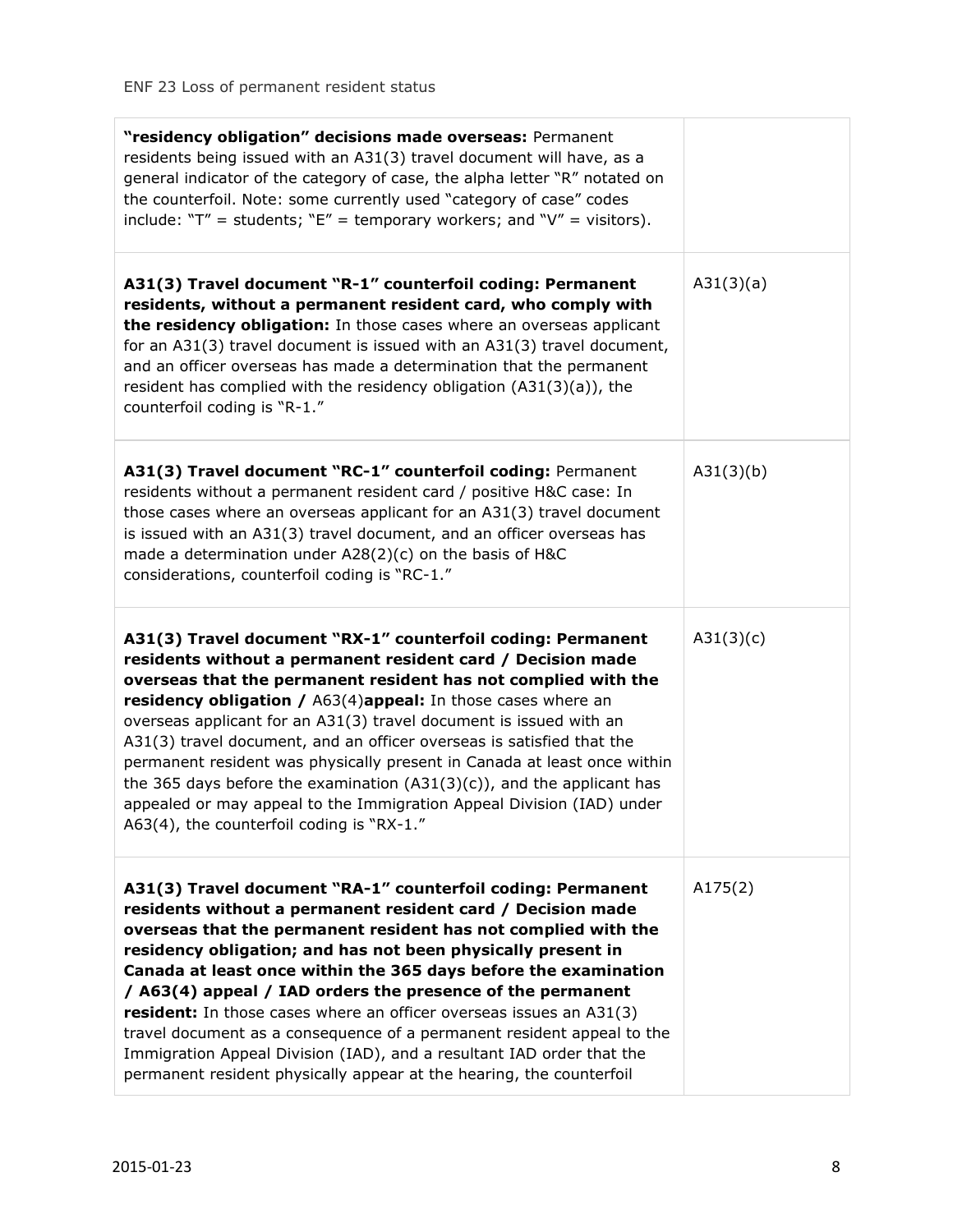| coding is "RA- 1."                                                                                                                                                                                                   |                                     |
|----------------------------------------------------------------------------------------------------------------------------------------------------------------------------------------------------------------------|-------------------------------------|
| Inadmissibility for failing to comply with A27(2) or A28.                                                                                                                                                            | A41(b)                              |
| Inadmissibility report based on non-compliance under A41(b).                                                                                                                                                         | A44(1)                              |
| Permanent Resident Card: The Immigration and Refugee Protection<br>Act (IRPA) provides that a permanent resident shall be provided with a<br>document indicating their status in Canada.                             | A31(1)                              |
| General Presumptions - unless an officer determines otherwise -                                                                                                                                                      | $A31(2)(a)$ and $(b)$               |
| A person in possession of permanent resident card is presumed to have<br>permanent resident (PR) status.                                                                                                             |                                     |
| A person who is outside Canada and who does not present a permanent<br>resident card is presumed not to have permanent resident (PR) status.                                                                         |                                     |
| Loss of PR Status: When permanent resident status is lost.                                                                                                                                                           | $A46(1)(a)$ , (b), (c)<br>and $(d)$ |
| Right to Appeal Removal Order: A permanent resident may appeal to<br>the Immigration Appeal Division (IAD) against a decision at an<br>examination or admissibility hearing to make a removal order against<br>them. | A63(3)                              |
| Right of Appeal Residency Obligation: A permanent resident may<br>appeal to the Immigration Appeal Division (IAD) against a decision made<br>outside of Canada on the residency obligation underA28.                 | A63(4)                              |
| Removal order made by the Immigration Appeal Division: If the<br>Immigration Appeal Division dismisses an appeal made under A63(4) and<br>the permanent resident is in Canada, it shall make a removal order.        | A69(3)                              |
| <b>Immigration Appeal Division (IAD) jurisdiction:</b><br>The Immigration Appeal Division, in any proceeding before it, $(a)$ must,<br>in the case of an appeal under A63(4), hold a hearing.                        | A175(1)(a)                          |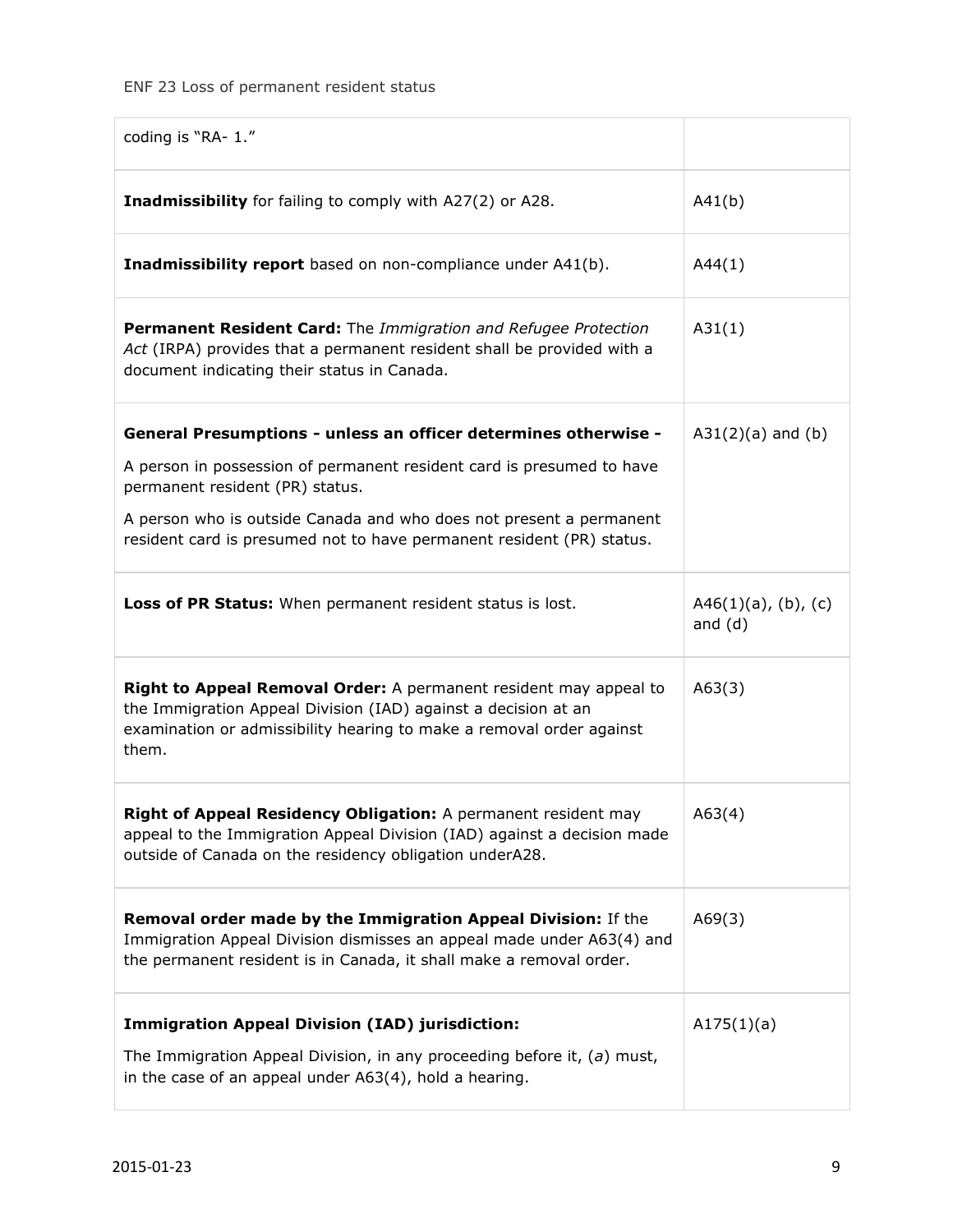| Presence of permanent resident at an IAD Hearing: In the case of<br>an appeal by a permanent resident under A63(4), the Immigration<br>Appeal Division may, after considering submissions from the Minister and<br>the permanent resident and if satisfied that the presence of the<br>permanent resident at the hearing is necessary, order the permanent<br>resident to physically appear at the hearing, in which case an officer shall<br>issue a travel document for that purpose. | A175(2) |
|-----------------------------------------------------------------------------------------------------------------------------------------------------------------------------------------------------------------------------------------------------------------------------------------------------------------------------------------------------------------------------------------------------------------------------------------------------------------------------------------|---------|
|-----------------------------------------------------------------------------------------------------------------------------------------------------------------------------------------------------------------------------------------------------------------------------------------------------------------------------------------------------------------------------------------------------------------------------------------------------------------------------------------|---------|

## <span id="page-9-0"></span>**3.2 Regulatory provisions of IRPA**

| Definition of a common-law partner                                                                                                                                      | $R1(1)$ and (2) |
|-------------------------------------------------------------------------------------------------------------------------------------------------------------------------|-----------------|
| Definition of a dependent child                                                                                                                                         | R <sub>2</sub>  |
| Definition of guardianship                                                                                                                                              | R <sub>2</sub>  |
| Definition of a Canadian business                                                                                                                                       | R61(1)          |
| <b>Canadian business does not include</b> - in the context of a<br>permanent resident's residency obligation under the Act (IRPA).                                      | R61(2)          |
| <b>Employment outside Canada, in the context of a permanent</b><br>resident's residency obligation [for the purposes of<br>subparagraphs $A28(2)(a)(iii)$ and $(iv)$ ]. | R61(3)          |
| Accompanying (ordinarily residing with) a Canadian citizen or<br>permanent resident spouse or common-law partner or parent<br>overseas                                  | R61(4)          |
| Obligation of an accompanied permanent resident to maintain<br>their residency obligation under the Immigration and Refugee Protection<br>Act(IRPA).                    | R61(5)          |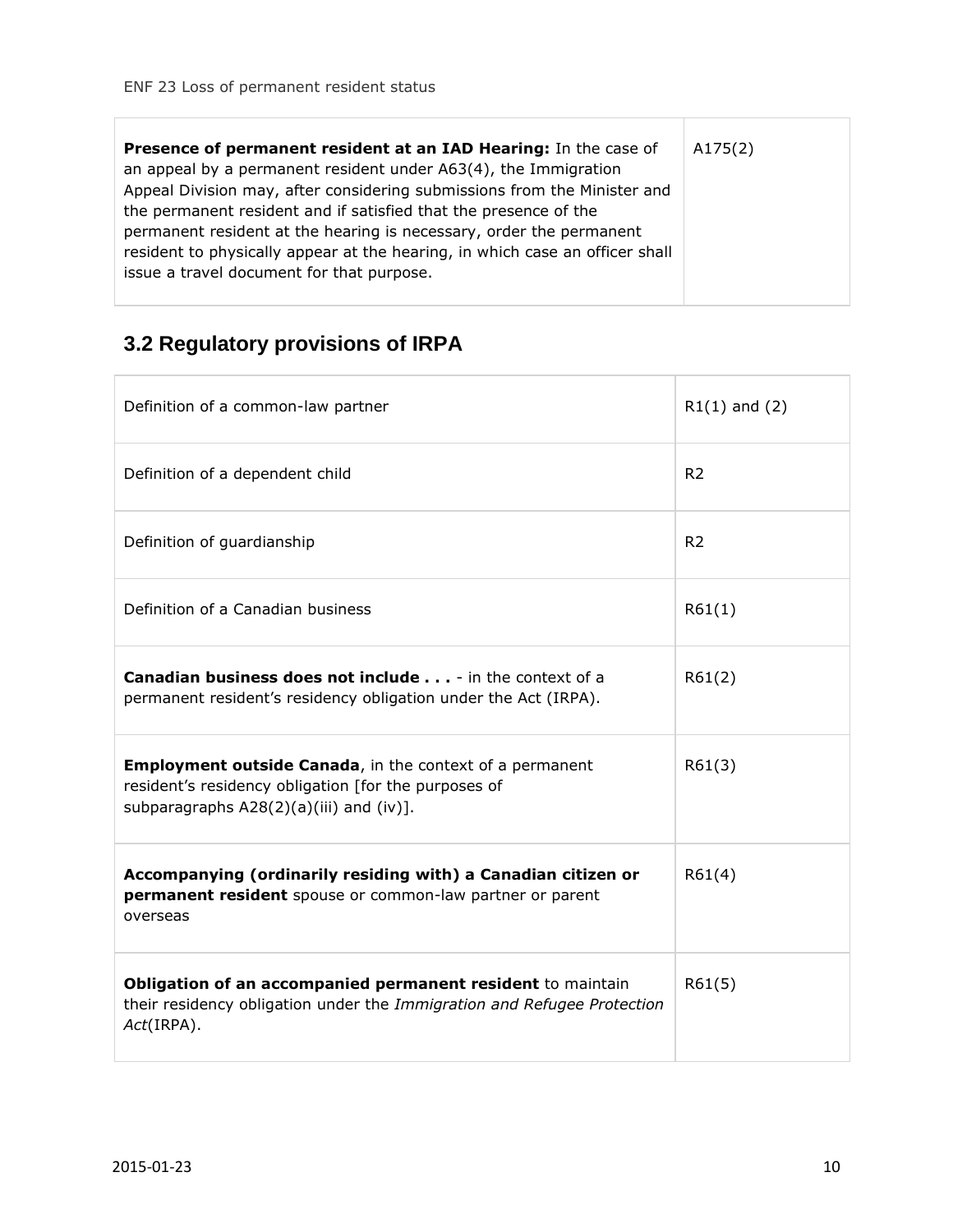| <b>Definition of a child</b> [for the purposes of subparagraphs A28(2)(a)(ii)<br>and $(iv)$ ].                                                                                                                                                                                                                                                                                                                                                                                                                                                                                                                                                                                                                                                                                                                                                                                                                                                                                                                                            | R61(6)             |
|-------------------------------------------------------------------------------------------------------------------------------------------------------------------------------------------------------------------------------------------------------------------------------------------------------------------------------------------------------------------------------------------------------------------------------------------------------------------------------------------------------------------------------------------------------------------------------------------------------------------------------------------------------------------------------------------------------------------------------------------------------------------------------------------------------------------------------------------------------------------------------------------------------------------------------------------------------------------------------------------------------------------------------------------|--------------------|
| Calculation residency obligation<br>The five-year period does not include any day after:<br>$\Box$ a report is prepared under A44(1) on the grounds that the<br>permanent resident has failed to comply with the residency obligation;<br>or<br>$\Box$ a decision is made outside of Canada that the permanent resident<br>has failed to comply with the residency obligation,<br>unless the permanent resident is subsequently determined to have<br>complied.                                                                                                                                                                                                                                                                                                                                                                                                                                                                                                                                                                           | $R62(1)$ and $(2)$ |
| <b>Permanent Resident Card:</b> The permanent resident card provided or<br>issued by the Department, remains at all times the property of Her<br>Majesty in right of Canada and must be returned to the Department on<br>the Department's request.                                                                                                                                                                                                                                                                                                                                                                                                                                                                                                                                                                                                                                                                                                                                                                                        | R53(2)             |
| Periods of validity - Permanent Resident (PR) Cards: Permanent<br>resident cards are generally valid for five years.<br>Exceptions: A permanent resident card is valid for one year from the<br>date of issue if the permanent resident at the time of issue:<br>$\Box$ is subject to the process as set out in paragraphA46(1)(b) (final<br>determination of a decision made outside Canada);<br>$\Box$ is the subject of a (inadmissibility) report prepared under A44(1);<br>is subject to a removal order made under A44(2) and the period for<br>ப<br>filing an appeal from the decision has not expired or, if an appeal is<br>filed, there has been no final determination of the appeal; or<br>is the subject of a A44(1) report referred to the Immigration Division<br>ப<br>under A44(2) (for an admissibility hearing) and the period for filing an<br>appeal (to the IAD) from any decision of the Immigration Division has<br>not expired or, if an appeal is filed, there has been no final<br>determination of the appeal. | R54(1)<br>R54(2)   |
| Renewal and Revocation of Permanent Resident Cards                                                                                                                                                                                                                                                                                                                                                                                                                                                                                                                                                                                                                                                                                                                                                                                                                                                                                                                                                                                        | R59(2)             |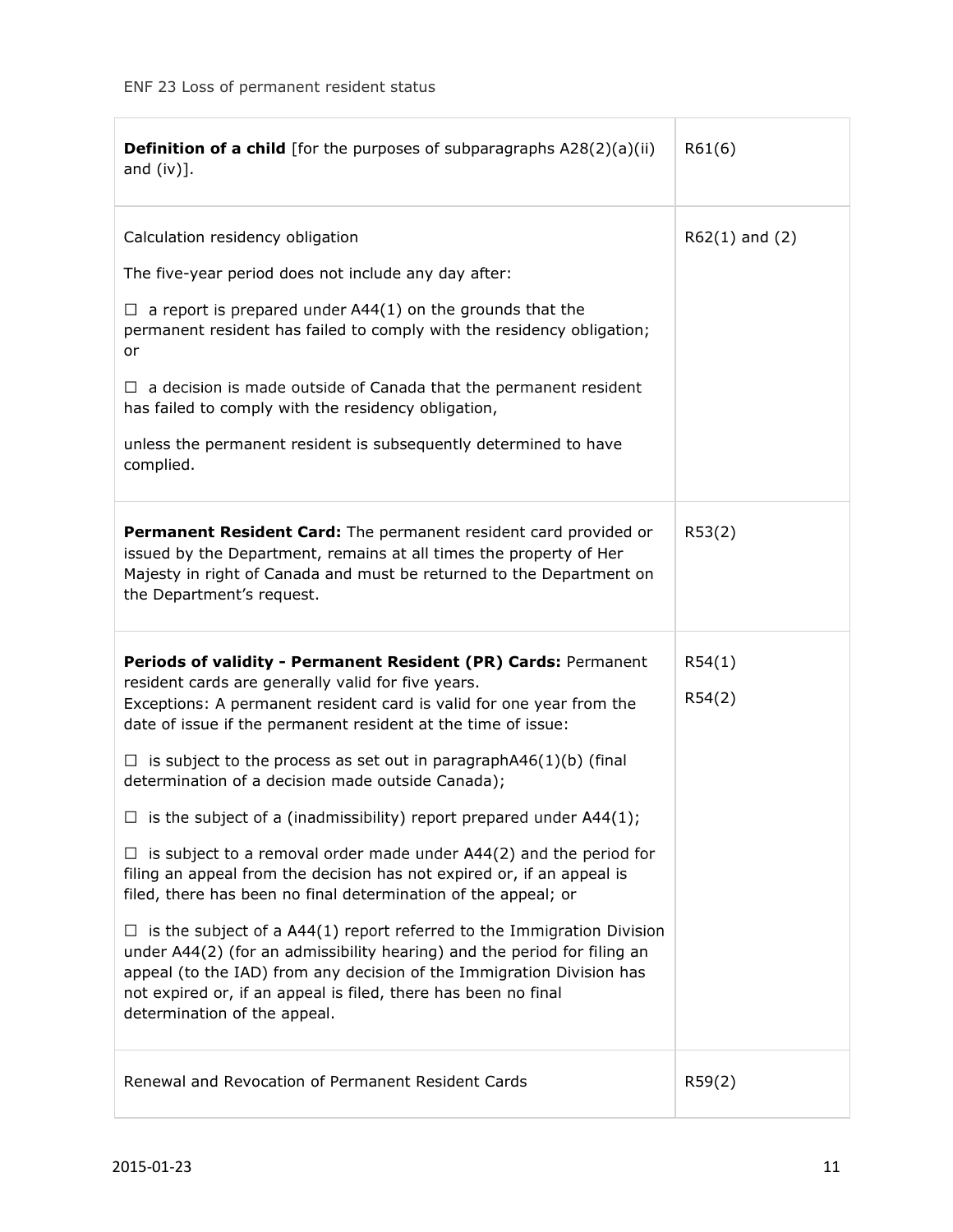| $\Box$ Renewal results in the revocation of the previously issued PR card;<br>$\Box$ Officers must revoke a permanent resident card if the card is lost,<br>stolen or destroyed; or if the permanent resident becomes a Canadian<br>citizen, loses permanent resident status or is deceased.                                                                                                                                                                                                                                                                                                                                                                                                                                                                                                                                                                                                                                                                                              | R60(a)                         |
|-------------------------------------------------------------------------------------------------------------------------------------------------------------------------------------------------------------------------------------------------------------------------------------------------------------------------------------------------------------------------------------------------------------------------------------------------------------------------------------------------------------------------------------------------------------------------------------------------------------------------------------------------------------------------------------------------------------------------------------------------------------------------------------------------------------------------------------------------------------------------------------------------------------------------------------------------------------------------------------------|--------------------------------|
| Other Regulatory Provisions Transportation Regulations<br>The permanent resident card is included in a list of prescribed<br>documents in R259(f) of the Transportation Regulations that oblige<br>transportation companies to request the permanent resident card before<br>boarding passengers who claim to be permanent residents.                                                                                                                                                                                                                                                                                                                                                                                                                                                                                                                                                                                                                                                     |                                |
| Removal Orders/Returning Resident Permits                                                                                                                                                                                                                                                                                                                                                                                                                                                                                                                                                                                                                                                                                                                                                                                                                                                                                                                                                 |                                |
| Returning Resident Permits:<br>R328(2): Any period spent outside of Canada within the five years<br>preceding the coming into force of this section [referring to R328 of<br>theImmigration and Refugee Protection Act (IRPA)], by a permanent<br>resident holding a returning resident permit is considered to be a period<br>spent in Canada for the purpose of satisfying the residency obligation<br>under A28 if that period is included in the five-year period referred to in<br>that section.<br>R328(3) Any period spent outside of Canada within the two years<br>immediately following the coming into force of this section [referring to<br>R328 of theImmigration and Refugee Protection Act (IRPA)], by a<br>permanent resident holding a returning resident permit is considered to<br>be a period spent in Canada for the purpose of satisfying the residency<br>obligation under A28 if that period is included in the five-year period<br>referred to in that section. | $R328(2)$ and $(3)$            |
| These subsections of the Regulations came into force on 31 December<br>2003. It refers to the necessity to have a travel document pursuant<br>toA31(3) and a permanent resident card.                                                                                                                                                                                                                                                                                                                                                                                                                                                                                                                                                                                                                                                                                                                                                                                                     | R259(a) and R259(f)<br>R365(3) |

## <span id="page-11-0"></span>**3.3 Immigration Appeal Division (IAD) Rules**

| <b>Immigration Appeal Division Rules</b> |  |
|------------------------------------------|--|
|                                          |  |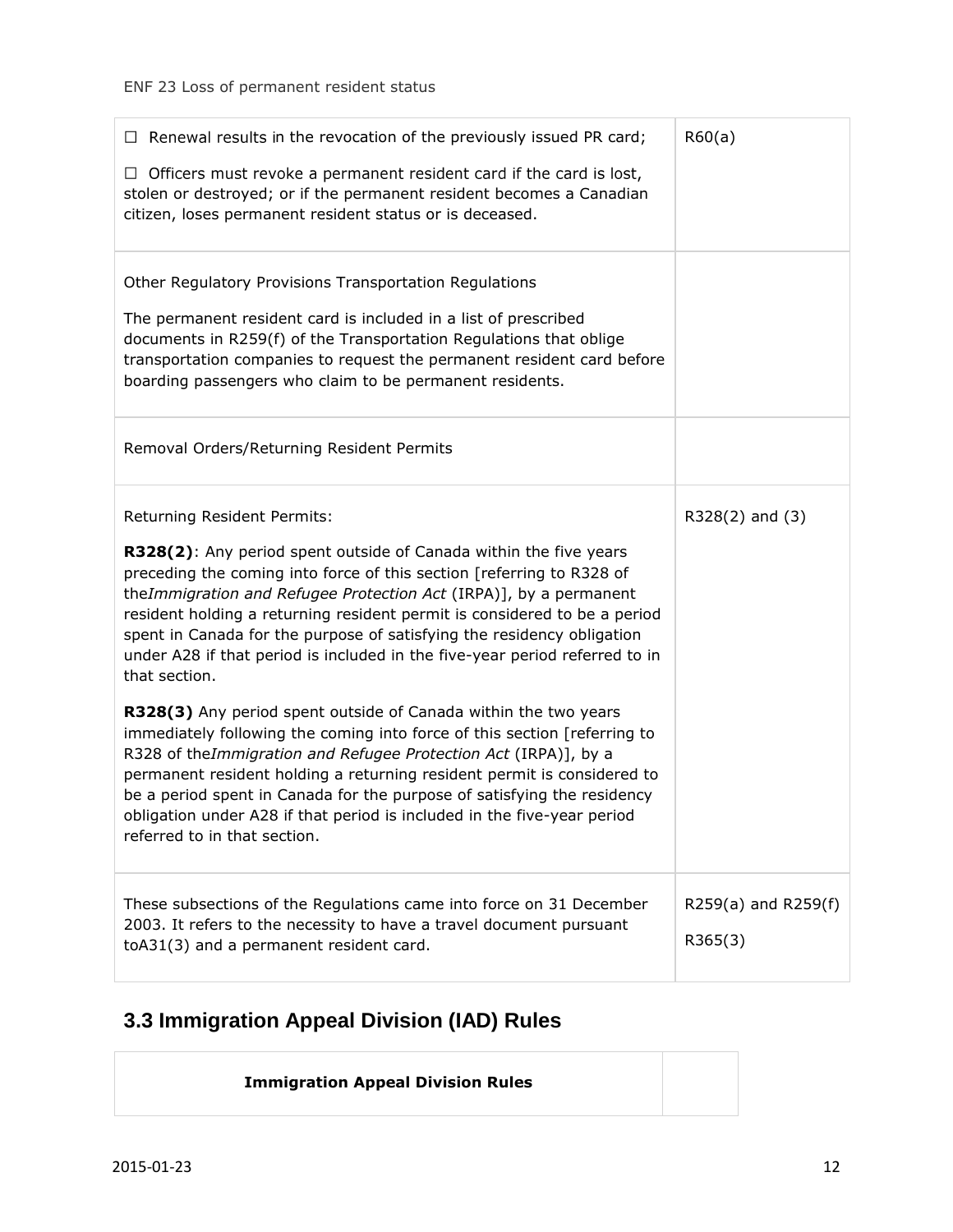| Definitions                                                          | Rule 1  |
|----------------------------------------------------------------------|---------|
| Appeals from Removal Orders Made at Examination                      | Rule 7  |
| Appeal Record (for appeals under Rule 7)                             | Rule 8  |
| Appeals of Decisions Made outside Canada on the Residency Obligation | Rule 9  |
| Appeal Record (for appeals under Rule 9)                             | Rule 10 |
| Stay of Removal                                                      | Rule 26 |
| Return to Canada for a Hearing                                       | Rule 46 |

## <span id="page-12-0"></span>**3.4 Forms**

The forms required are shown in the following table.

| Form name                                                         | Form<br>number   |
|-------------------------------------------------------------------|------------------|
| Certificate of Departure                                          | <b>IMM 0056B</b> |
| Immigrant Visa and Record of Landing                              | <b>IMM 1000B</b> |
| Confiscated or Voluntarily Surrender CIC's or CIIR's (IMM 1000B)  | <b>IMM 1342B</b> |
| Questionnaire: Determination of Permanent Resident Status         | <b>IMM 5511B</b> |
| Declaration-Voluntary Relinquishment of Permanent Resident Status | <b>IMM 5538B</b> |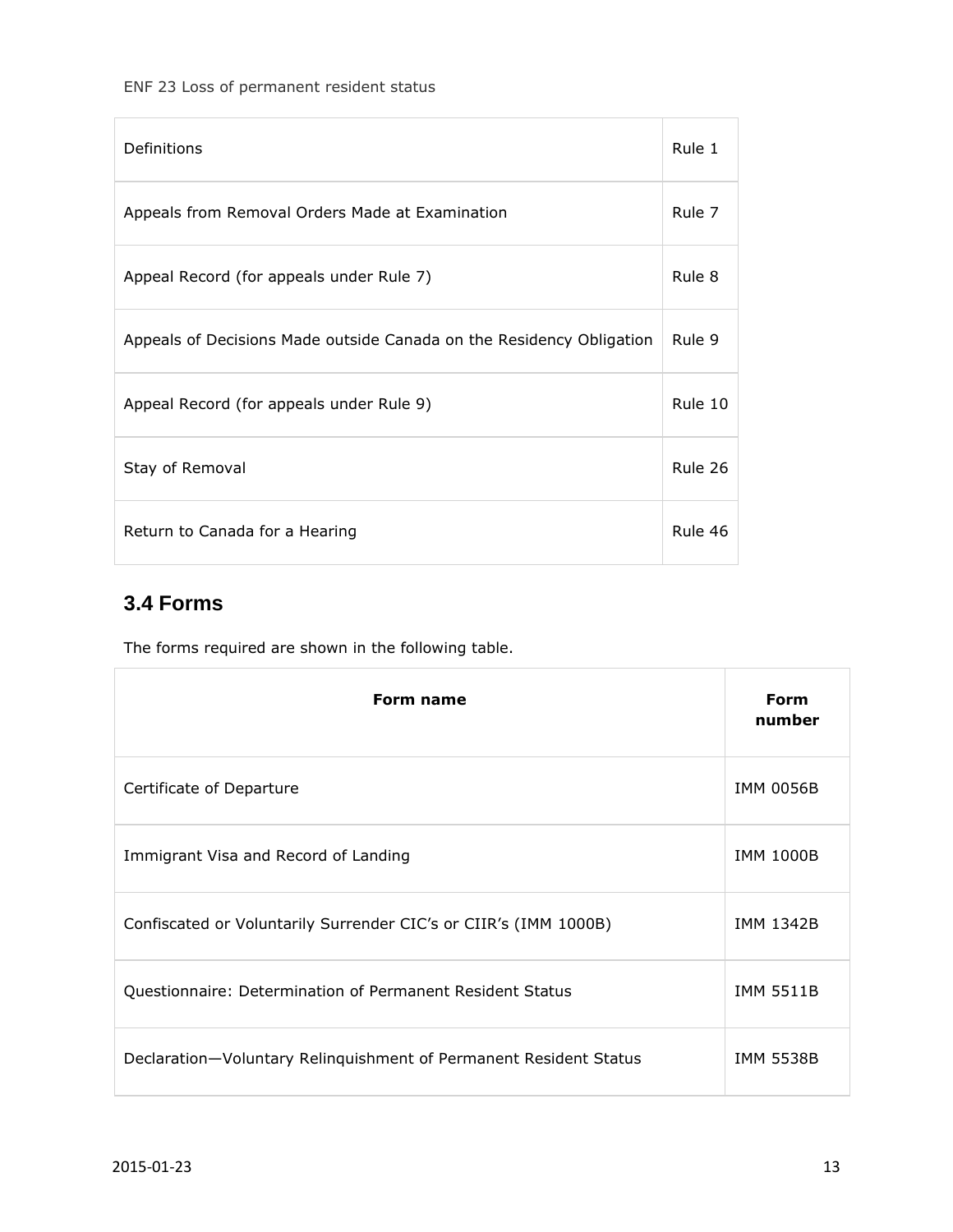| Declaration-Relinguishment of Permanent Resident Status When the | <b>IMM 5539B</b> |
|------------------------------------------------------------------|------------------|
| Residency Obligation is Met                                      |                  |

## <span id="page-13-0"></span>**4 Instruments and delegations**

Pursuant to A6(1) and A6(2), the Minister has designated persons or classes of persons as officers to carry out any purpose of any provision, legislative or regulatory, and has specified the powers and duties of the officers so designated. These delegations and designations may be found in IL 3.

The Minister of Citizenship and Immigration (C&I) is responsible for the administration of the Act and for assessments of the residency obligation. Officers of CIC and the CBSA are designated to carry out this assessment.

The Minister of Public Safety and Emergency Preparedness is responsible for the administration of IRPA as it relates to

- a. the examination at ports of entry;
	- b. the enforcement of the Act, including arrest, detention and removal;
	- c. the establishment of policies respecting the enforcement of the Act and inadmissibility on grounds of security, organized criminality or violating human or international rights; and
	- d. determinations under subsections A34(2), A35(2) and A37(2).

The Minister of PSEP is responsible for A44 reports and the authority to write and review reports is delegated to officers of CIC and the CBSA.

## <span id="page-13-1"></span>**5 Departmental policy**

Policies related to assessments of compliance with the residency obligation [A28] are the responsibility of CIC.

IRPA establishes a residency obligation with respect to each five-year period after the granting of permanent resident status.

The Act also specifies situations where time spent outside of Canada can be deemed to be time spent in Canada for the purpose of retaining permanent resident status.

The provisions governing the residency obligation are based primarily on the requirement of "physical presence" in Canada or on prescribed linkages to Canada, which include employment with a prescribed Canadian institution operating outside of Canada.

The Act also prescribes circumstances wherein permanent resident spouses, common-law partners and children can maintain their status while accompanying abroad a Canadian citizen; or another permanent resident who complies with their own residency obligation and who is employed, on a full-time basis, with a prescribed Canadian institution.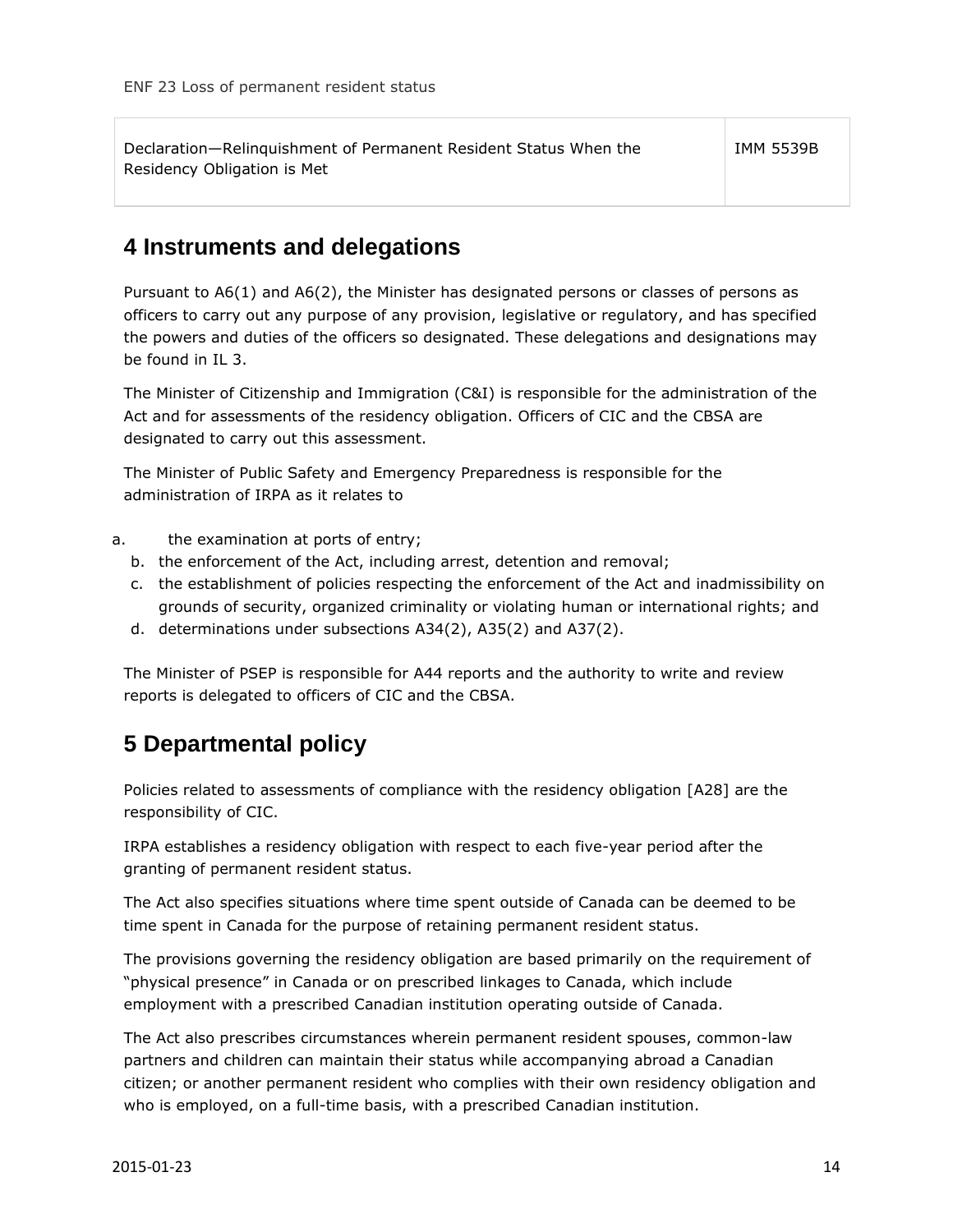No specific provisions exist to exempt students from the residency obligation provisions. Under the *Immigration Act* (IA), it was practice to allow persons to voluntarily relinquish permanent resident status when they declared they had ceased to be a permanent resident in accordance with the criteria in S. 24 (they had remained outside of Canada with the intention of abandoning Canada as their place of permanent residence).

Unlike the *Immigration Act*, the criteria in IRPA for loss of status require that an officer conduct a determination on the residency obligation under A28 before loss of status can occur. Outside of Canada, the loss of status occurs when the appeal period of 60 days expires, in the case of a person who does not challenge a negative residency obligation determination (A46(1)(b)). At POEs or inland, loss of status occurs when the period of 30 days to file an appeal against the removal order expires and the order comes into force  $(A46(1)(c), A49(1)(c)).$ 

In addition, the Department has decided to allow voluntary relinquishment of permanent resident status in limited circumstances. This may be permitted in situations where an individual does not meet the residency obligation but is only seeking to enter Canada as a temporary resident or where a person has to abandon permanent resident status in order to accept employment for a foreign government, including a diplomatic posting, or where such voluntary relinquishment is necessary in order to qualify for status in another country. This permission is not to be used in cases where permanent residents are subject to a report under A44(1) that may be or has been referred to the IRB for an admissibility hearing on matters other than the residency obligation criteria [A28].

Once a determination is made that a person has lost permanent resident status due to previous voluntary surrender of the Record of Landing (IMM 1000) (i.e. signing an IMM 1342B under the previous Immigration Act), voluntary relinquishment under IRPA, or a determination under A28 and the appeal period has expired, or a waiver of appeal rights has been signed following a negative A28 determination, made abroad they are no longer permanent residents for all purposes under IRPA.

When an officer believes a permanent resident has failed to comply with their A28 residency obligation, then that officer should report the permanent resident under the provisions of A44(1) and recommend issuance of a departure order. IMM 5511B: "Questionnaire: Determination of permanent resident status" has been developed specifically to assist officers in making permanent resident residency obligation decisions keeping in mind that the questionnaire alone is not sufficient to determine compliance with the residency obligation, as a detailed interview including examining humanitarian and compasionate criteria A28(2)(c) is needed. Furthermore, the officer cannot seize the person's documents (such as the IMM 1000, Immigrant Visa and Record of Landing and the IMM 5292B, for example), despite the writing of a an A44(1) report and the issuance of a removal order, unless the officer believes there are reasonable grounds to do so in accordance with section A140. The rationale behind this is that the person has a right to appeal the removal order, and until final determination of status, they remain a permanent resident and are the lawful owner of said documents.

It is recognized that in some cases where the person is willing to provide information in order to assist the officer in determining compliance with the residency obligation, the officer and/or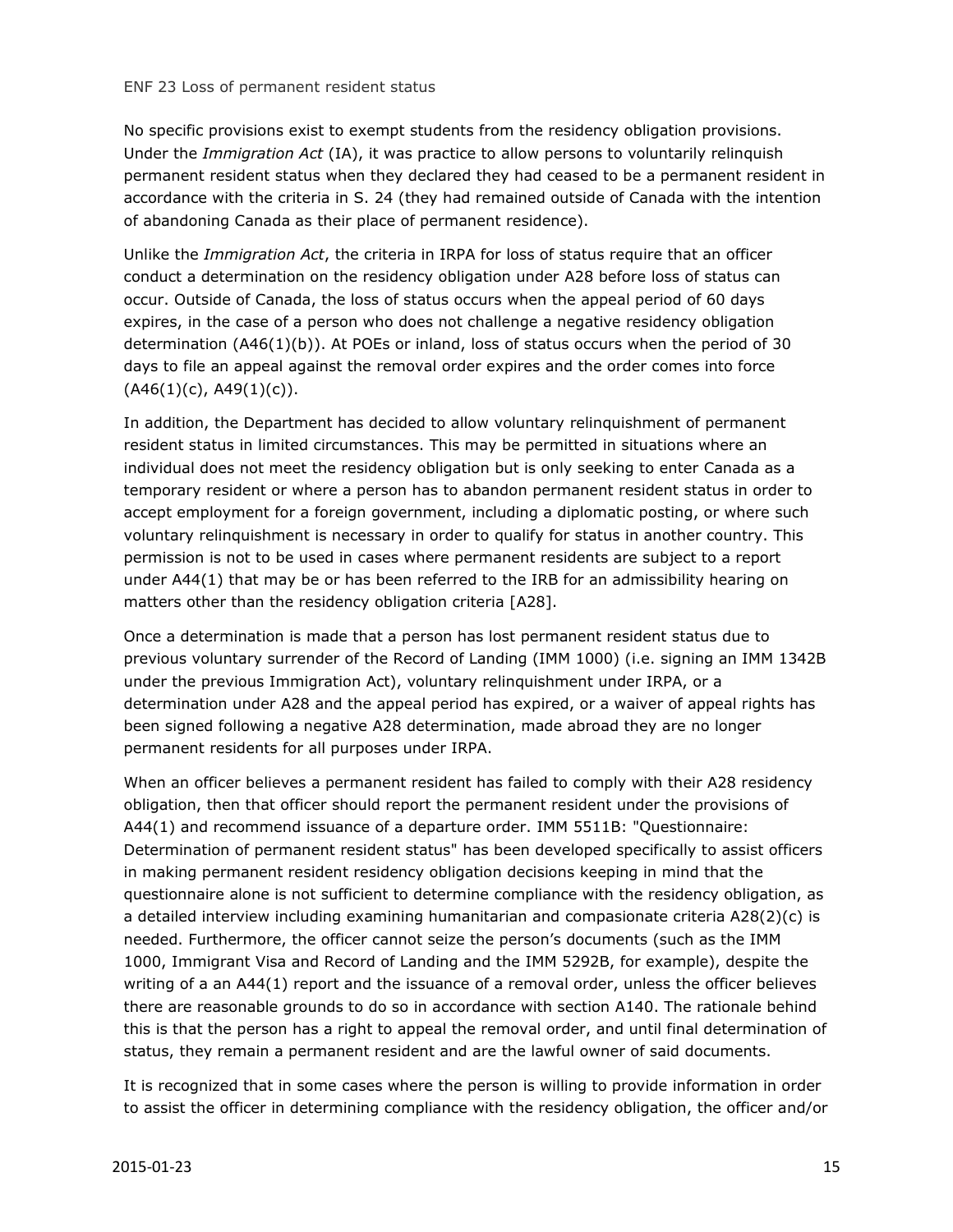the person may need time to gather information/documentation. Therefore, when an examining officer at a Port of Entry (POE) , requires further information/documentation from a permanent resident (to enable the officer to make a decision on compliance or noncompliance with the residency obligation), and where the person is willing to submit this information on a later date, the officer may ask the person to come back on another day for further evaluation. This is similar to an adjournment as in A23 but is not a formal adjournment, since the person is not obligated to come back and A23 cannot apply to a permanent resident. An officer cannot impose conditions as stated in A23 and R43 on a permanent resident for whom a final determination of loss of status has not been rendered. Specifically, pursuant to A28(2), a permanent resident complies with the residency obligation provisions if, for at least 730 days with respect to every five-year period, the permanent resident is physically present in Canada, or:

- is outside Canada accompanying a Canadian citizen who is their spouse or common-law partner or, in the case of a child, their parent;
- is outside Canada employed on a full-time basis by a Canadian business or in the public service of Canada or of a province;
- is outside Canada accompanying a permanent resident who is their spouse or commonlaw partner or, in the case of a child, their parent and who is employed on a full-time basis by a Canadian business or in the public service of Canada or of a province;
- is referred to in regulations providing for other means of compliance; or
- humanitarian and compassionate considerations, taking into account the best interests of a child directly affected by the determination, justify the retention of the permanent resident status and overcome any breach of the residency obligation prior to determination.

## <span id="page-15-0"></span>**6 Definitions**

#### <span id="page-15-1"></span>**6.1 Accompanying outside of Canada**

 $A28(2)(a)(ii)$  and  $A28(2)(a)(iv)$  provides that each day a permanent resident is outside of Canada, accompanying a Canadian citizen spouse, common-law partner or, in the case of a child, parent with whom he or she ordinarily resides, is deemed a day of physical presence in Canada. Each day a permanent resident is outside Canada, accompanying a spouse, commonlaw partner or, in the case of a child, parent who is also a permanent resident and with whom he or she ordinarily resides, is also deemed a day of physical presence in Canada provided the spouse, common-law partner or parent of the other permanent resident is employed on a fulltime basis by a Canadian business or in the public service of Canada or of a province.

#### <span id="page-15-2"></span>**6.2 Canadian business**

The definition applies to both large and small businesses, and includes: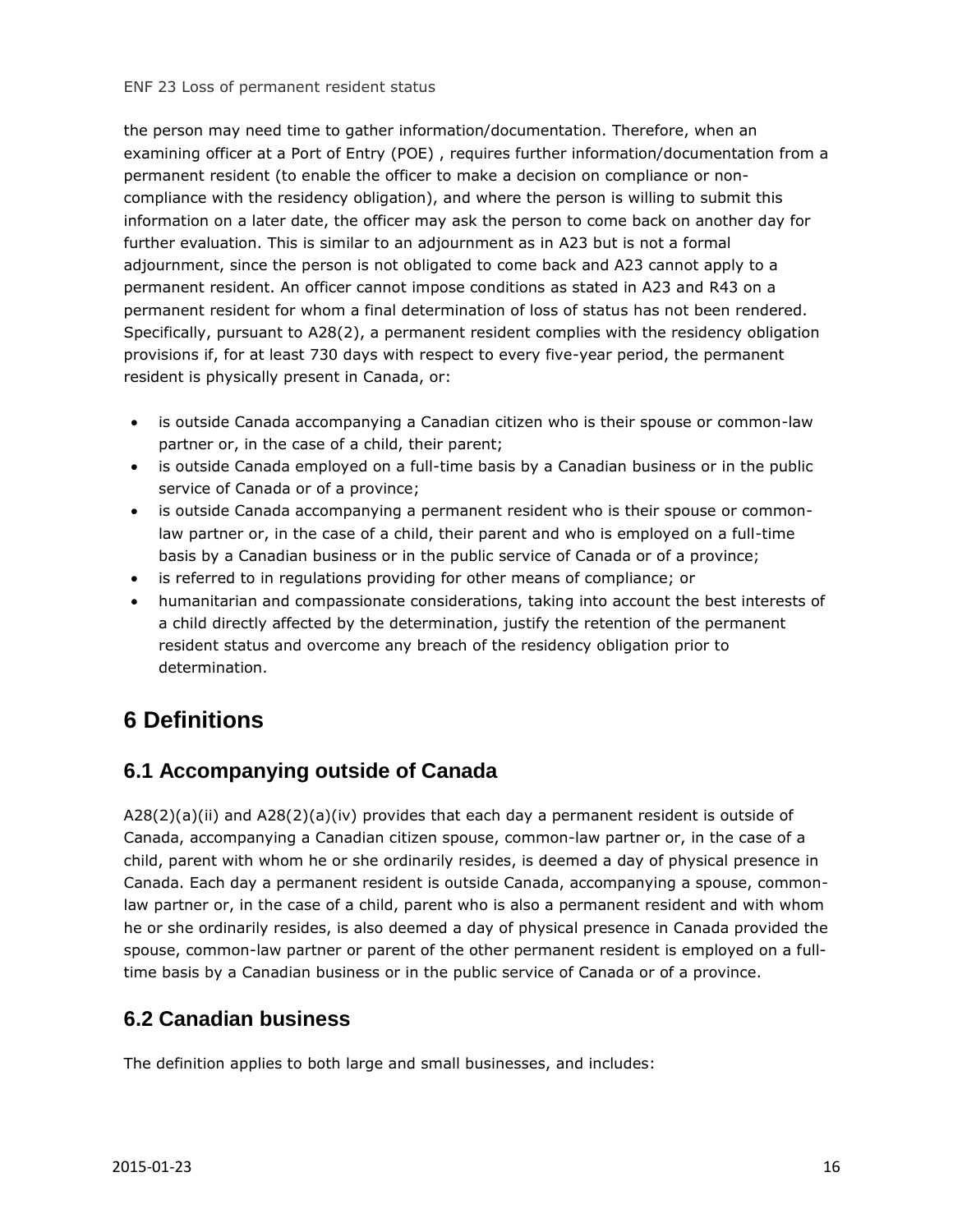- federally or provincially incorporated businesses which have an ongoing operation in Canada;
- other enterprises that have an ongoing operation in Canada, are capable of generating revenue, are carried out in anticipation of profit and in which a majority of voting or ownership interests is held by Canadian citizens, permanent residents or Canadian businesses;
- enterprises which have been created by the laws of Canada or a province.

*Note: It does not include businesses that have been created primarily for the purpose of allowing a permanent resident to satisfy his or her residency obligation while residing outside of Canada R61(2).*

#### <span id="page-16-0"></span>**6.3 Child**

For the purposes of A28(2)(a)(ii) and (iv), child is defined as a child of a Canadian citizen or permanent resident, including an adopted child, who is not and has never been a spouse or common-law partner and is less than 22 years of age.

#### <span id="page-16-1"></span>**6.4 Day**

For the purpose of calculating the number of days to comply with the residency obligation in A28(2)(a), a day includes a full day or any part of a day that a permanent resident is physically present in Canada. Any part of a day spent in Canada, or otherwise in compliance with A28(2)(a), is to be counted as one full day for the purpose of calculating the 730 days in a five-year period.

#### <span id="page-16-2"></span>**6.5 Employment outside of Canada**

The regulations enable permanent residents to comply with the residency obligations while working abroad, provided that:

- they are under contract to, or are full-time employees of a Canadian business or in the public service, where the assignment is controlled from the head office of a Canadian business or public institution in Canada;
- they are assigned on a full-time basis as a term of their employment or contract, to a position outside Canada with that business, an affiliated enterprise or a client;
- they maintain a connection to a Canadian business;
- the are assigned on a temporary basis to the work assignment; and
- they will continue working for the employer, in Canada, after the assignment.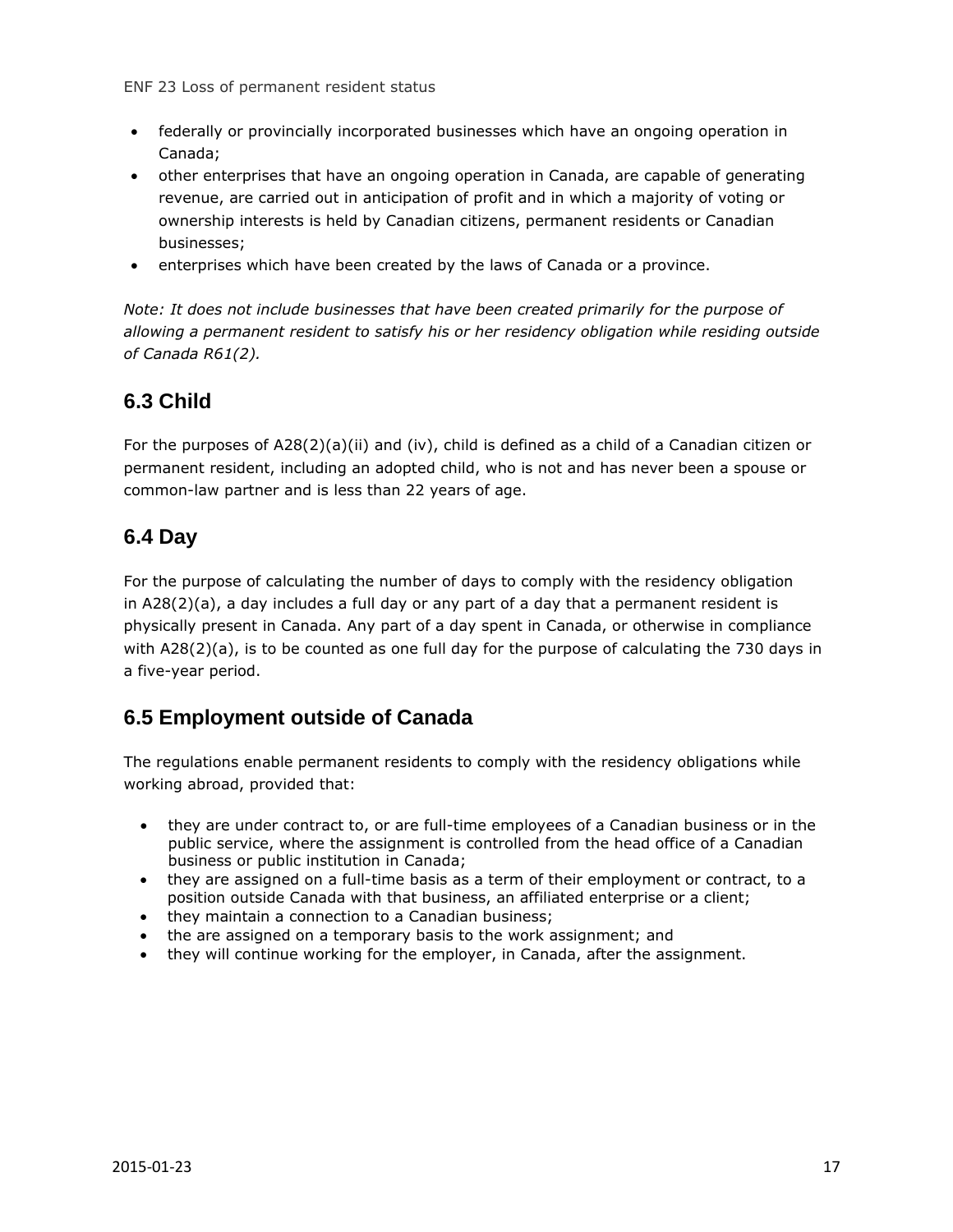## <span id="page-17-0"></span>**7 Procedure: Residency obligation**

#### <span id="page-17-1"></span>**7.1 The residency obligation under IRPA**

The four principal ways that permanent residents can meet the residency obligation under IRPA are by:

- physical presence in Canada;
- accompanying abroad (that is, ordinarily residing with) a spouse or common-law partner or parent who is a Canadian citizen;
- being employed abroad, on a full-time basis, by a prescribed "Canadian business" or in the public service of Canada or of a province; or
- accompanying abroad (that is, ordinarily residing with) a Canadian permanent resident spouse or common-law partner or parent, who is also outside of Canada and who is employed, on a full- time basis, by a prescribed "Canadian business" or in the public service of Canada or of a province.

Officers are advised to first assess the cumulative number of days physically present in Canada A28(2)(a)(i) in order to determine if the permanent resident has acquired 730 days physical presence in the preceding 5-year period.

If the number of days physically present is still less than 730 days, officers may then count, and include, any other days that may qualify in any of the remaining three categories identified above; for example, the permanent resident may have accompanied a Canadian citizen spouse abroad.

If the combined total of days is still less than 730 days, the residency obligation may still be met if there are humanitarian and compassionate considerations relating to the permanent resident, taking into account the best interests of a child directly affected by the determination, that justify retention of permanent resident status.

Refer to A28(2)(c) and section 7.7 below.

*Note: A28(2)(b) and A31(3) provide that the onus rests with the permanent resident to provide information and evidence to satisfy an officer that the residency obligation has been/will be met.*

Put simply, this means that the permanent resident bears the full responsibility of demonstrating - with supporting documentation as considered necessary by an officer - that they were physically present in Canada for the required number of days or that they have otherwise met (or will be able to meet) the residency obligation as prescribed in the Act.

The permanent resident also bears the onus of presenting documentation that is credible, in the opinion of an officer, to support any assertion(s) made by the permanent resident, or that may have been made on behalf of that permanent resident. There is no one document that can categorically establish a permanent resident's physical presence in Canada.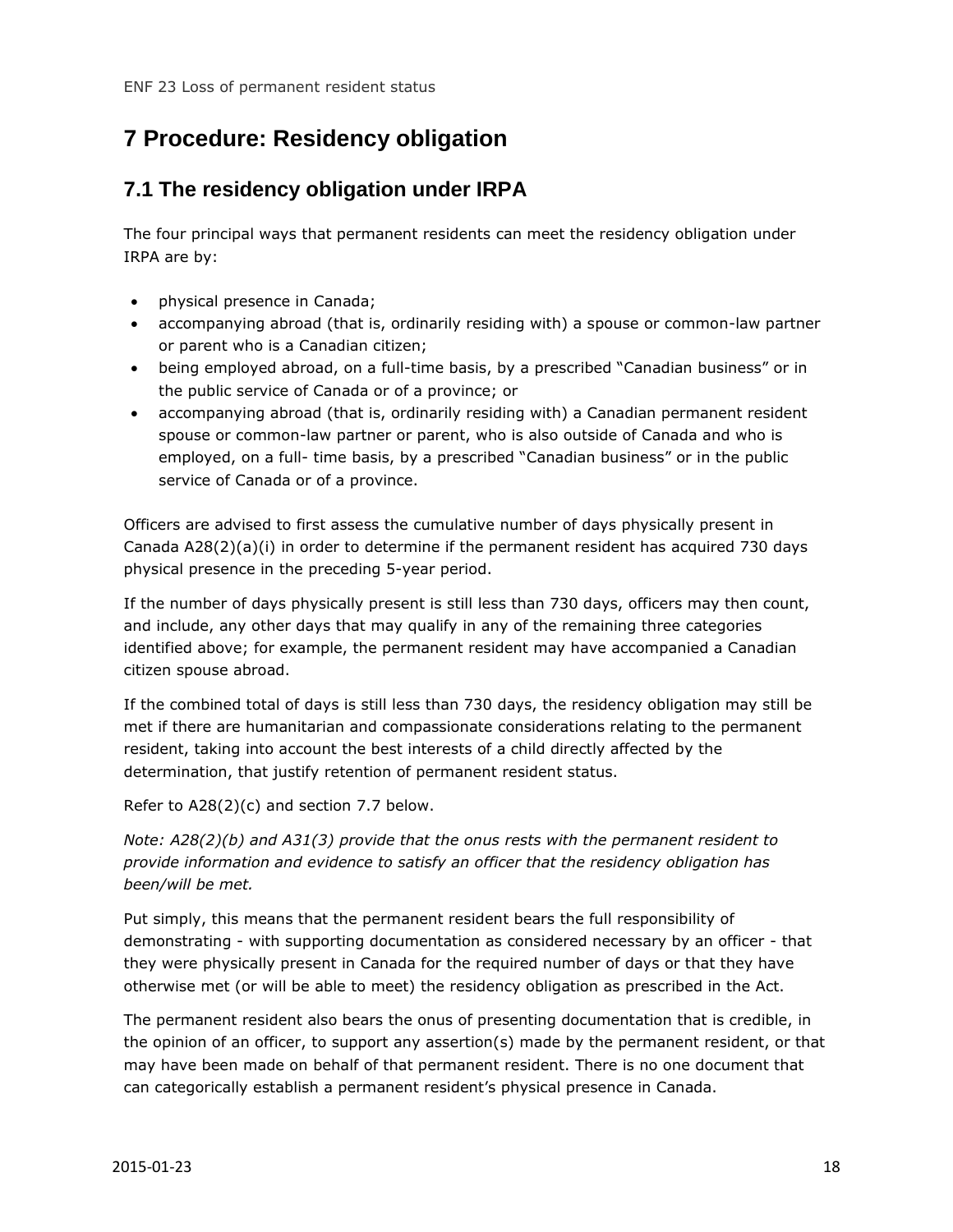#### <span id="page-18-0"></span>**7.2 Calculating days physically present in Canada**

The residency obligation contained within the *Immigration and Refugee Protection Act* is based primarily on "physical presence" requirements or prescribed linkages - while outside Canada - to prescribed Canadian employers or to Canadian citizens; and/or to Canadian permanent residents who reside abroad and are employed, on a full-time basis, by a prescribed Canadian employer.

This is substantially different from earlier immigration legislation requirements as previously, retaining permanent resident status was largely dependent on a demonstration of a person's "intent" not to abandon Canada as their place of permanent residence.

The most direct way a permanent resident can show that they have fulfilled their residency obligation under the *Immigration and Refugee Protection Act* (IRPA) is to demonstrate that they were physically present in Canada for the specified minimum number of days (that is, 730 days within the previous 5 year period immediately preceding examination) pursuant to A28(2)(a)(i).

If a permanent resident can establish having met this 730 day in a five-year period requirement, then it is not necessary to examine or assess any other factor concerning the reasons for any absence from Canada during the five-year period under examination: the permanent resident will have complied with the residency obligation contained within the Act.

It is to be noted, R62(1), R62(2) – The five-year period does not include any day after:

- a report is prepared under A44(1) on the grounds that the permanent resident has failed to comply with the residency obligation; or
- a decision is made outside of Canada that the permanent resident has failed to comply with the residency obligation,

unless the permanent resident is subsequently determined to have complied.

In cases involving permanent residents who may hold a "Returning Resident Permit" under previous immigration legislation, or who may hold an unexpired "Returning Resident Permit," transitional provisions contained within the *Immigration and Refugee Protection Act* provide that the time period covered by such a permit is applicable to the five-year period. Put simply, this means that the time period covered by such a permit shall be counted as time spent in Canada for the purposes of satisfying the residency obligation contained within the *Immigration and Refugee Protection Act* R328(2) and R328(3).

## <span id="page-18-1"></span>**7.3 Persons who have had permanent resident status less than five years**

A28(2)(b)(i) provides that if a person has been a permanent resident for less than five years, they must demonstrate, at examination, that they will be able to meet the residency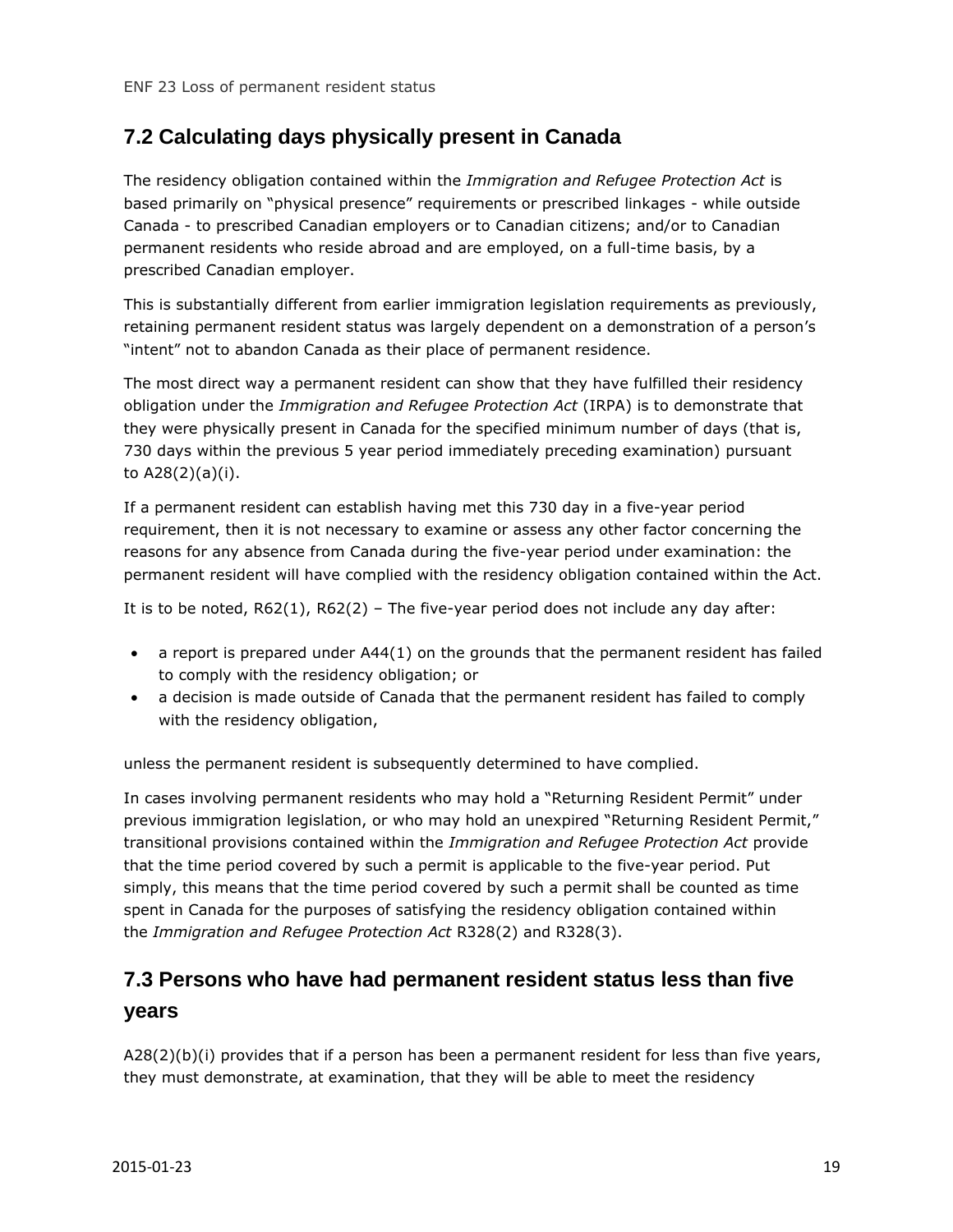obligation in respect of the five-year period immediately after they became a permanent resident.

In these situations, officers should adhere to the following procedure:

- 1. Calculate the number of days of physical presence in Canada commencing from the date that the person became a permanent resident.
- 2. If 730 days remain in the five-year period following the date that the person became a permanent resident, then that person cannot be found to have failed to comply with the residency obligation contained within the Act.
- 3. If there is less than 730 days remaining in the five-year period, count the number of days remaining and add them to the number of days calculated in step #1; that is, add to the "number of days physical presence in Canada" as calculated in step #1.

If this resultant number equals or exceeds 730 days, the permanent resident complies with the residency obligation in IRPA. Nevertheless, in these cases, officers should inform the person of the possibility of losing their permanent residency in the event that the person does not meet the 730-day threshold at some future time.

When officers inform persons on such matters, an entry to this effect should be made in the Field Operational Support System (FOSS) or the Computer-Assisted Immigration Processing System (CAIPS), as appropriate, based on whether the officer is overseas or in Canada.

*Note: A conclusion that a permanent resident has not fulfilled their residency obligation can be made only after an assessment of any H&C factors that have been submitted for consideration. [A28(2)(c)].*

#### <span id="page-19-0"></span>**7.4 Employment outside Canada**

In addition to being physically present in Canada, a permanent resident may satisfy the residency obligation if they are (or were) employed, on a full-time basis, outside of Canada by a prescribed "Canadian business" or in the public service of Canada or of a province A28(2)(a)(iii).

In certain situations the total of 730 days can be accumulated by accompanying a Canadian permanent resident abroad who is (or was) employed on a full-time basis outside of Canada by a prescribed "Canadian business" or in the public service of Canada or of a province A28(2)(a)(iv).

Regulation R61(1) defines a "Canadian business" as:

a) a corporation that is incorporated under the laws of Canada or of a province and that has an ongoing operation in Canada;

b) an enterprise, other than a corporation described in paragraph (a), that has an ongoing operation in Canada and

(i) that is capable of generating revenue and is carried out in anticipation of profit,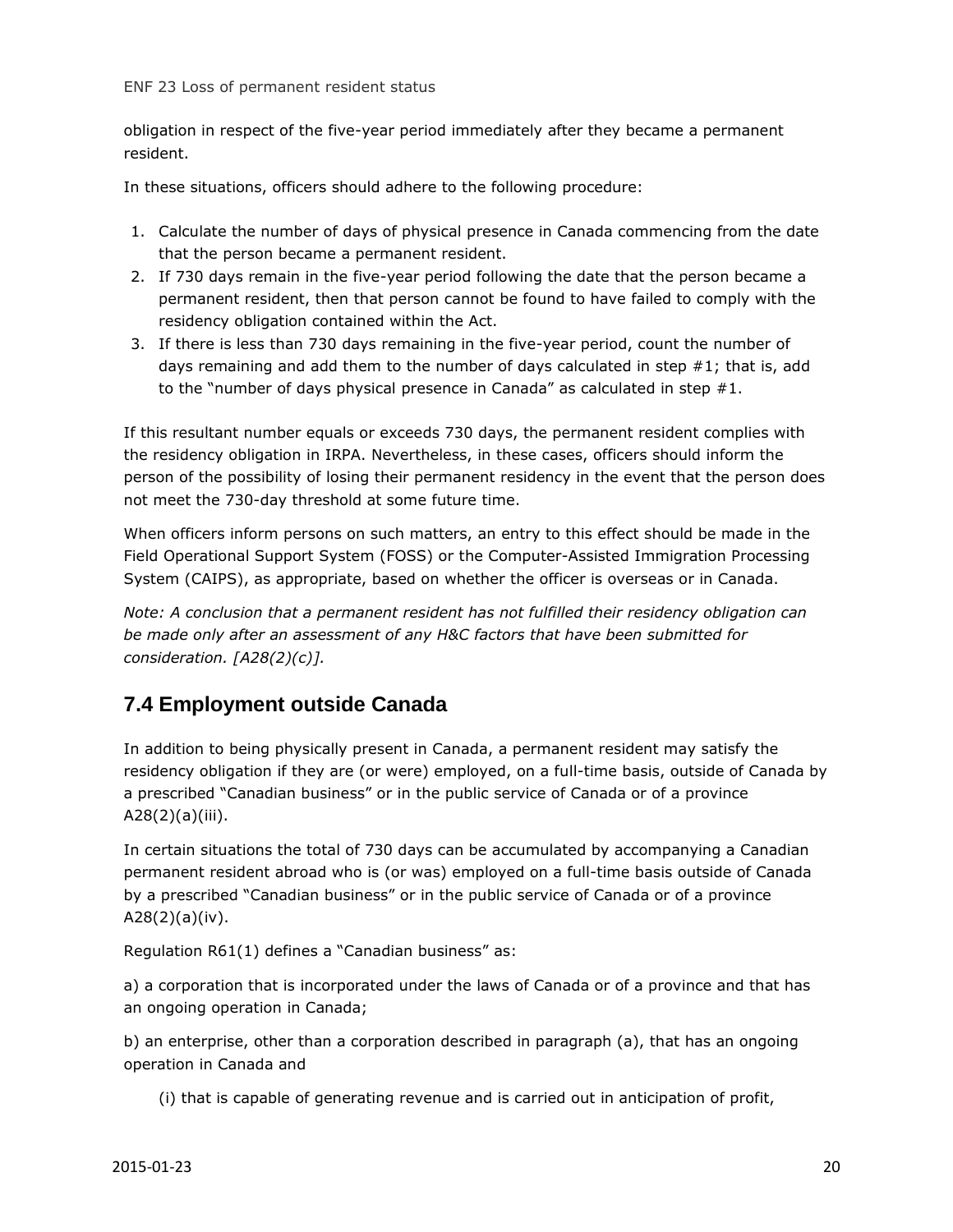and

(ii) in which a majority of voting or ownership interests is held by Canadian citizens, permanent residents, or Canadian businesses as defined in this subsection; or

c) an organization or enterprise created by the laws of Canada or a province.

For greater certainty, a Canadian business does not include a business that serves primarily to allow a permanent resident to meet their residency obligation while residing outside Canada A61(2).

When determining if an employer meets the definition of a "Canadian business," or whether the permanent resident is in the public service of Canada or of a province, officers are encouraged to ask permanent residents to provide one or more of the documents shown below, as considered necessary by the officer. In many cases, a letter of declaration from a Canadian business employer (containing information described as follows) could serve to provide sufficient evidence to enable an officer to make a determination on compliance with A28(2)(a)(iii) requirements. However, where an employers' letter of declaration does not, in the officer's opinion, satisfactorily address or include the information necessary to make a determination, additional supporting documentation will be required.

## **R61(1)(a): Any corporation that has been federally or provincially incorporated would satisfy the definition providing that the business has an ongoing operation in Canada.**

Suggested Information and Documentary Evidence:

A letter of declaration signed by an authorized officer of the "Canadian business" employer/ contractor that states the position and title of the signing officer and indicates the following:

- that the said business is incorporated under the laws of Canada or a particular province, as applicable;
- that the business has an ongoing operation in Canada; and the name and style under which the business is operating in Canada, for example, doing business as: [business name];
- the nature of the business, length of time in operation in Canada and number of employees in Canada;
- details of the permanent resident's assignment or contract abroad; such as,
	- $\circ$  duration of the assignment; confirmation that the permanent resident is a fulltime employee of the "Canadian business" working abroad on a full-time basis as a term of their employment or that the person is on contract working on a fulltime basis abroad as a term of their contract;
	- $\circ$  a description or copy of the position profile regarding the assignment or contract abroad;
- details about the nature of the relationship between the Canadian business and the business abroad, indicating if the employment is with the Canadian business's office abroad, an affiliated enterprise or a client; and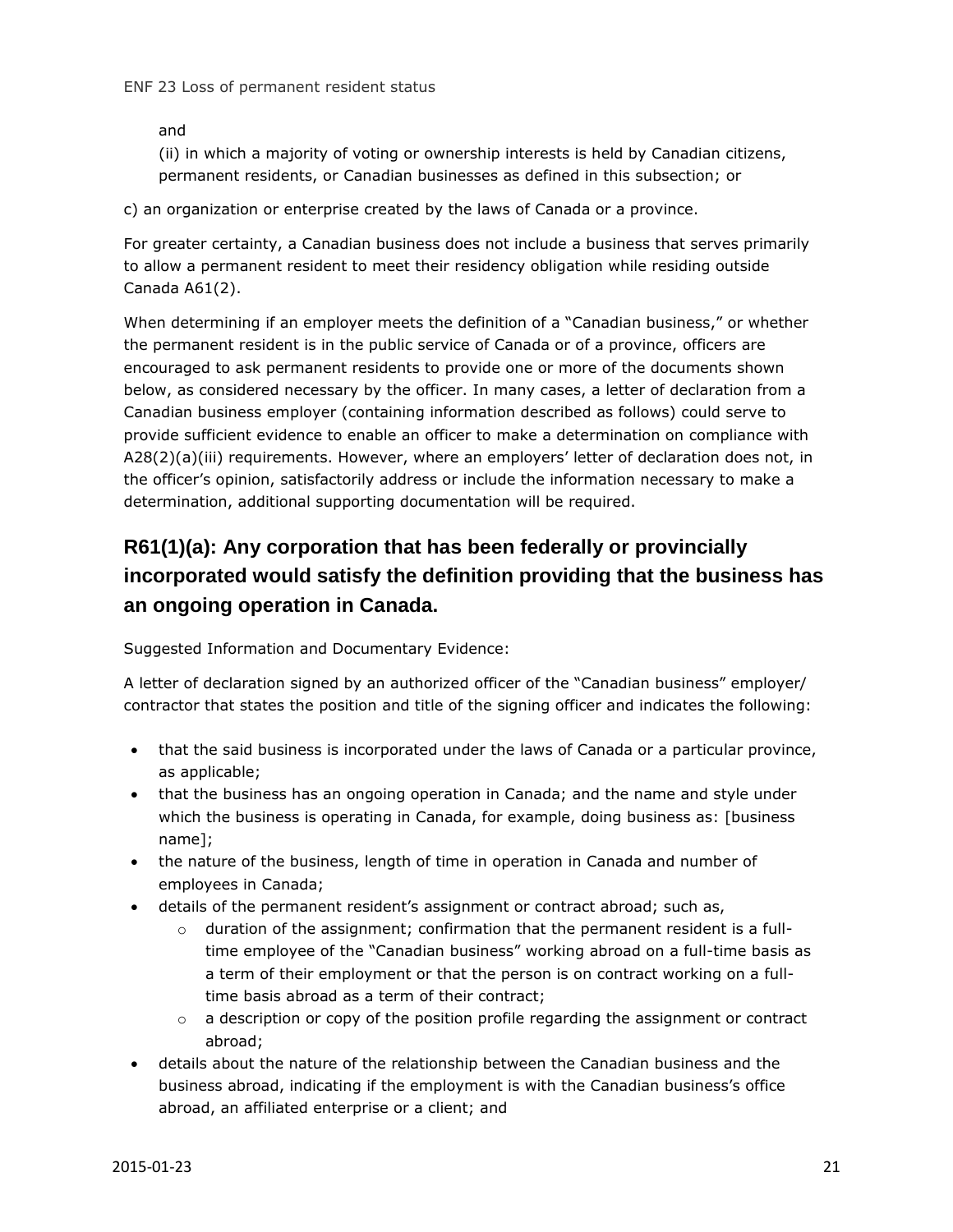confirmation that the "Canadian business" has not been created primarily for the purpose of allowing a permanent resident to satisfy their residency obligation while residing outside Canada.

Additional supporting documentary evidence may include, as applicable:

- Articles of Incorporation;
- Business license(s);
- Corporate annual report(s);
- Corporate Canadian Income Tax Notice of Assessment;
- Financial statement(s):
- A copy of the Employee Assignment Agreement or Contract;
- A copy of any agreement or arrangement between the "Canadian business" and the business or client abroad concerning the permanent resident's assignment to that client or business.

#### **R61(1)(b): An enterprise may be a legal entity other than a corporation.**

Examples include a proprietorship, partnership, joint-partnership, etcetera. Many small businesses and professional businesses, such as law and engineering firms and some banks, may be included in this category. Some banks and other financial institutions could also be described in R61(1)(a). In order to qualify under this definition, these businesses must also have an ongoing operation in Canada that is capable of generating revenue and is carried out in anticipation of profit. Canadian citizens, permanent residents or Canadian businesses must hold the majority of voting or ownership interests in the business.

#### **Suggested information and documentary evidence:**

A letter of declaration signed by an authorized officer of the "Canadian business" employer/ contractor that states the position and/or title of the signing officer and indicates the following:

- whether the said business is a proprietorship, partnership, joint partnership, etc., as applicable;
- the name, citizenship and residency status of the proprietor, or, in the case partnerships, each partner;
- a breakdown of voting or ownership interests of each partner in the business;
- that the business has an ongoing operation in Canada; and the name and style under which the business is operating in Canada, for example, doing business as: [business name];
- the nature of the business, length of time in operation in Canada and number of employees in Canada;
- details of the permanent resident's assignment or contract abroad such as the duration of the assignment; confirmation that the permanent resident is a full-time employee of the "Canadian business" working abroad on a full-time basis as a term of their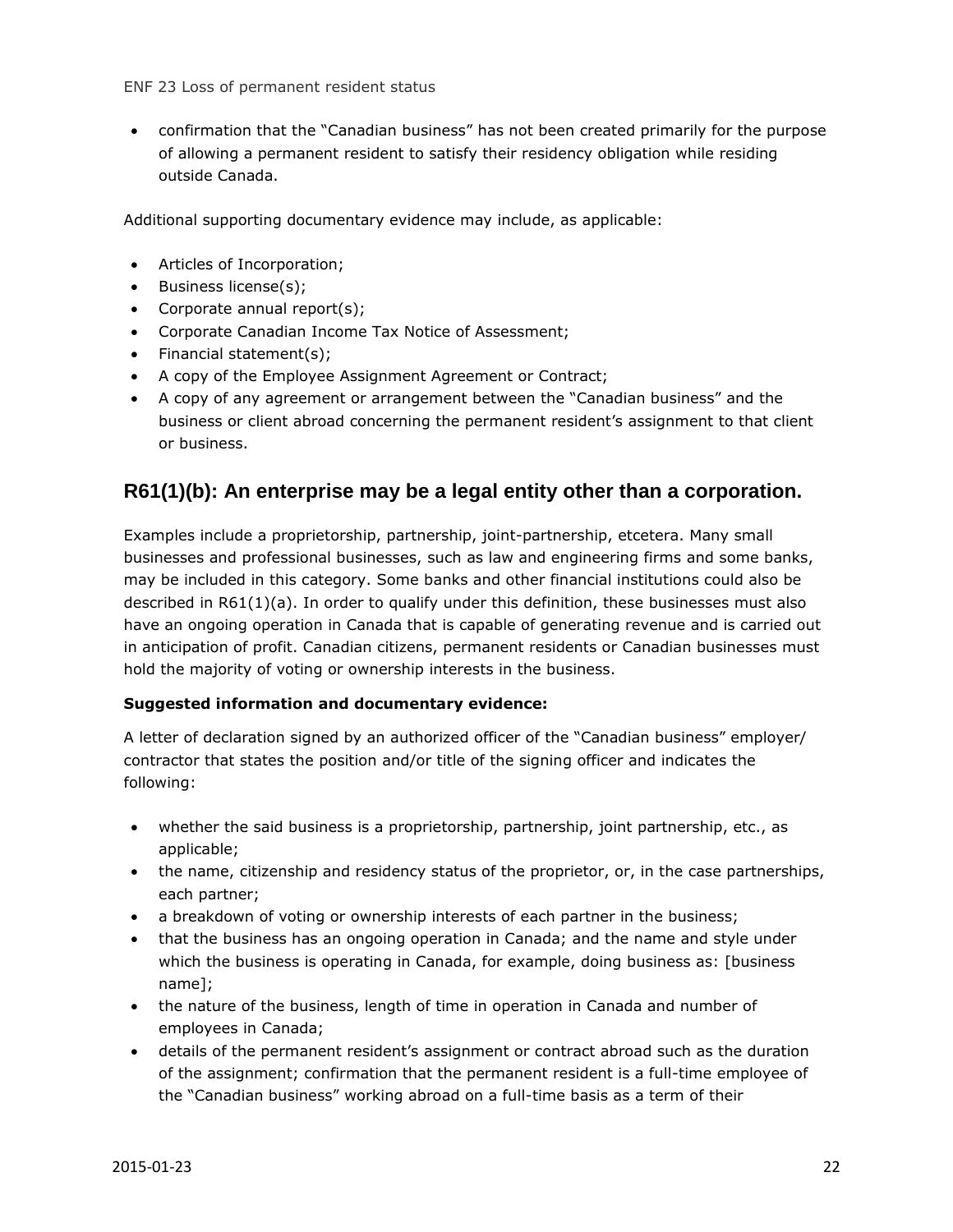employment or that the person is on contract working on a full-time basis abroad as a term of their contract; a description or copy of the position profile regarding the assignment or contract abroad;

- details about the nature of the relationship between the Canadian business and the business abroad indicating if the employment is with the Canadian business's office abroad, an affiliated enterprise or a client; and
- confirmation that the "Canadian business" has not been created primarily for the purpose of allowing a permanent resident to satisfy their residency obligation while residing outside of Canada.

Additional supporting documentary evidence may include, as applicable:

- Partnership agreement(s);
- Business license(s);
- Canadian Income Tax Notice of Assessment for the business;
- Financial statement(s);
- A copy of the Employee Assignment Agreement or Contract;
- A copy of any agreement or arrangement between the "Canadian business" and the business or client abroad concerning the permanent resident's assignment to that business or client.

#### **R61(1)(c): An organization or enterprise that is created by the laws of Canada or a province.**

Examples may include crown corporations, municipal bodies, certain agencies, universities, hospitals, etcetera. These organizations do not necessarily operate in anticipation of profit or are not necessarily capable of generating revenue.

Suggested information and documentary evidence:

A letter of declaration signed by an authorized officer of the "Canadian business" employer/ contractor that states the position and title of the signing officer and indicates the following:

- that the said business has been created by the laws of Canada or a particular province;
- the name and style under which the business is operating in Canada, for example, doing business as: [business name];
- the nature of the business, length of time in operation in Canada and number of employees in Canada;
- details of the permanent resident's assignment or contract abroad such as duration of the assignment; confirmation that the permanent resident is a full-time employee of the "Canadian business" working abroad on a full-time basis as a term of their employment or that the person is on contract working on a full-time basis abroad as a term of their contract; a description or copy of the position profile regarding the assignment or contract abroad;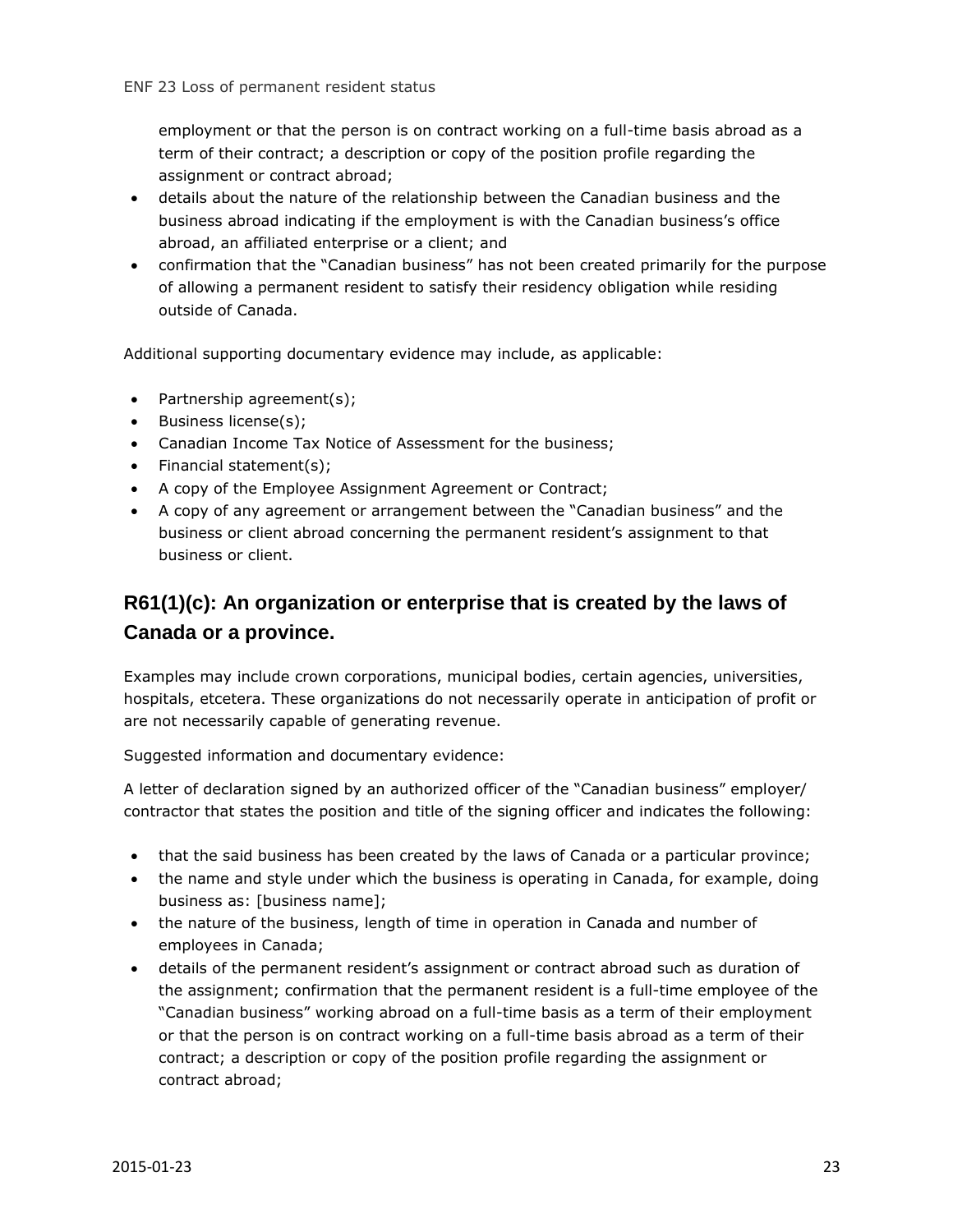ENF 23 Loss of permanent resident status

- details about the nature of the relationship between the Canadian business and the business abroad indicating if the employment is with the Canadian business's office abroad, an affiliated enterprise or a client; and
- confirmation that the "Canadian business" has not been created primarily for the purpose of allowing a permanent resident to satisfy their residency obligation while residing outside of Canada.

Additional supporting documentary evidence may include, as applicable:

- Articles of Association;
- Articles of Incorporation;
- Business license(s);
- Annual report(s);
- $\bullet$  Financial statement(s);
- A copy of the Employee Assignment Agreement or Contract;
- A copy of any agreement or arrangement between the "Canadian business" and the business or client abroad concerning the permanent resident's assignment to that client or business.

*Note: The aforementioned listings of Canadian employer documentation are not meant to be all encompassing nor exhaustive. Consequently, officers are encouraged to ask permanent residents to provide such documentation as an officer deems necessary in order to make a determination that a permanent resident is (or was) employed, on a full-time basis, by a prescribed "Canadian business" or in the public service of Canada or of a province.*

#### **R61(3): Determining if permanent residents are employed on a full-time basis by a prescribed Canadian business**

When determining if permanent residents are **"employed on a full-time basis"** by a prescribed "Canadian business," officers are encouraged to ask permanent residents to provide such information, documentation and/or evidence - as is considered necessary by the officer - to satisfy the officer that the permanent resident's employment abroad complies with:

(a) the R61(3) regulatory provisions pertaining to qualifying criteria for employment abroad; and

(b) the R61(1) definition of a "Canadian business".

Suggested information and documentary evidence:

- A letter of declaration and, as considered necessary by the officer, supporting documentation from the Canadian government body or "Canadian business" employer/contractor – as the case may be - indicating compliance with the definitions/provisions of regulations R61(1) and R61(3).
- See also preceding manual guidelines pertaining to examining information and documentary evidence under sub-headings R61(1)(a), (b) and (c).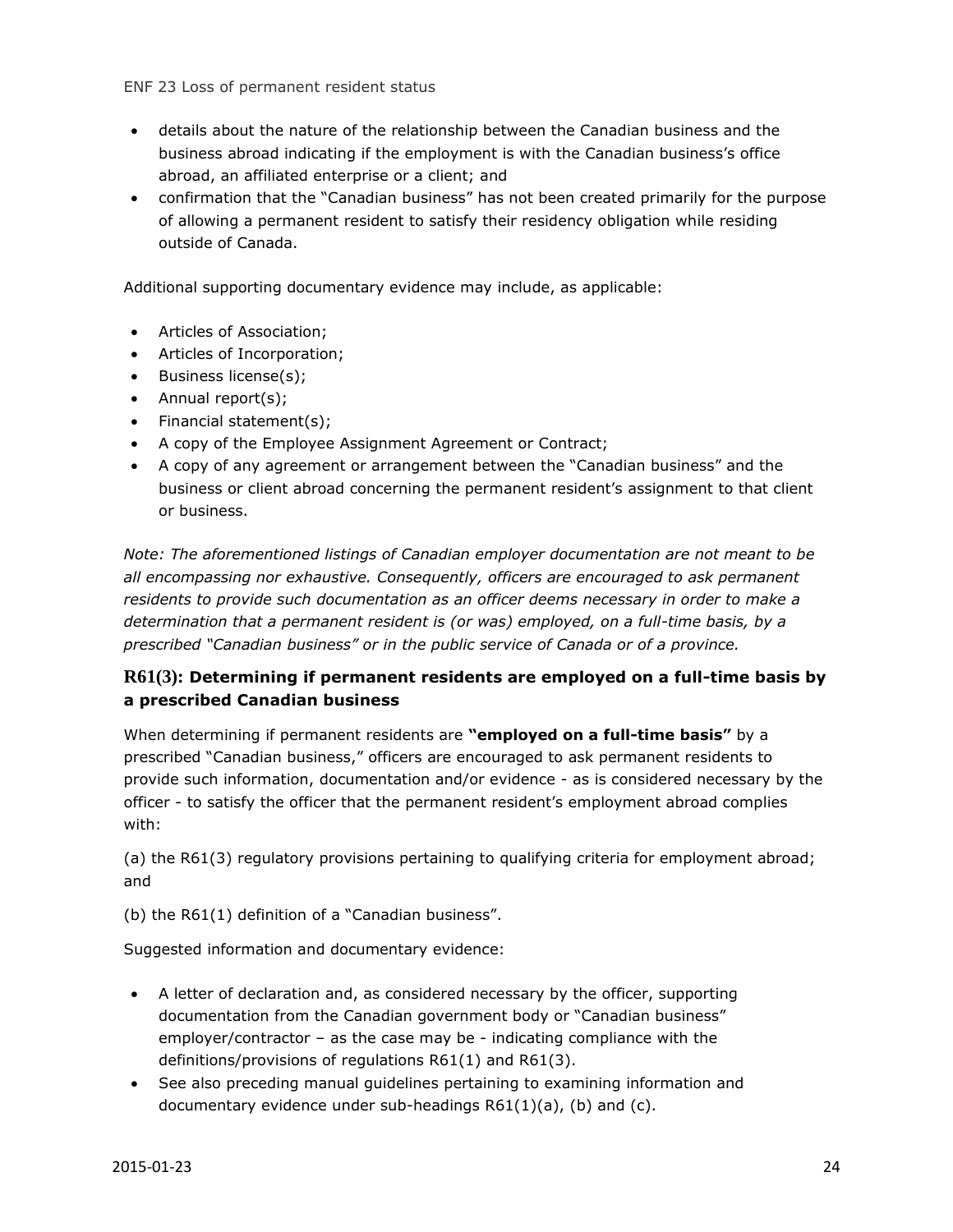#### ENF 23 Loss of permanent resident status

Additional supporting documentary evidence may include:

- $\bullet$  pay statement(s);
- Canadian Income Tax Notice of Assessment;
- T4 slips;
- proof that the permanent resident is (or was) working abroad on a full-time basis;
- details and particulars concerning the assignment, secondment, contract or whatever other name might be given to that document, if such document exists, that requires (or required) the permanent resident to work abroad (in those cases where a copy of the document is not specific in itself);
- the duration of the above referred to assignment, secondment or contract (as appropriate).

Days worked abroad for a prescribed Canadian employer are to be added to the number of days of physical presence in Canada in order to determine if the combined number of days equals or exceeds the 730-day threshold.

*Note: A28(2)(b) and A31(3) provide that the onus rests with the permanent resident to provide information and evidence to satisfy an officer that the residency obligation has been met.*

*Note: This includes demonstrating that the permanent resident's employment abroad is (or was) in compliance with regulatory description R61(3) concerning qualifying criteria for employment abroad; and the R61(1) definition of a "Canadian business".*

#### <span id="page-24-0"></span>**7.5 Accompanying a Canadian citizen outside Canada**

R61(4) provides that each day a permanent resident is outside Canada accompanying (that is, ordinarily residing with) a Canadian citizen constitutes a day of physical presence in Canada, provided that the Canadian citizen they are accompanying is a spouse or commonlaw partner or parent.

In the case of a permanent resident outside Canada accompanying a Canadian citizen, it is not necessary to determine who is accompanying whom, nor is it necessary to determine for what purpose. In other words, under  $A28(2)(a)(ii)$  and  $R61(4)$ , as long as a permanent resident is accompanying a Canadian citizen, the intent and purpose of their absences are not relevant as the residency obligation is met.

For the purposes of  $A28(2)(a)(ii)$  and (iv),  $R61(6)$  defines a "child" as being a child of a parent referred to in those subparagraphs, who has not and has never been a spouse or common- law partner and is less than 22 years of age.

*Note: The provisions respecting the age of a "child" apply equally to both permanent resident children of Canadian citizens and permanent resident children of permanent residents.*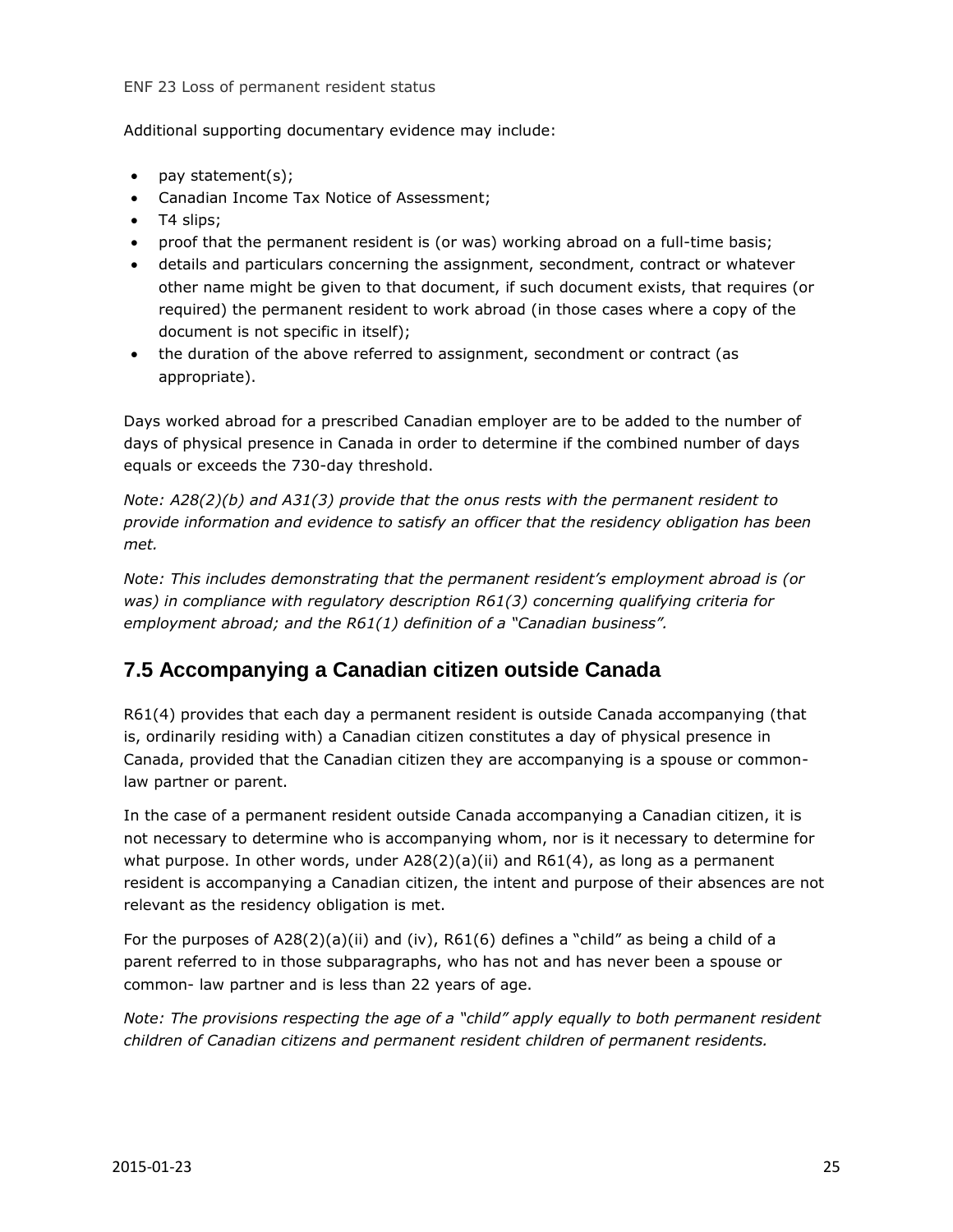#### <span id="page-25-0"></span>**7.6 Accompanying a permanent resident outside Canada**

In accordance with  $R61(5)$ , and in connection with  $A28(2)(a)(iv)$ , a permanent resident complies with the residency obligation so long as the permanent resident they are accompanying is their spouse or common-law partner or parent and that spouse or commonlaw partner or parent is in compliance with their residency obligation.

Put another way, an accompanying permanent resident may only count days of physical presence in Canada – while accompanying another permanent resident – if the permanent resident they are accompanying meets the prescribed conditions as specified in  $A28(2)(a)(iv)$ ; and that permanent resident is in compliance with their own residency obligation.

R1(1) defines "common-law partner" to mean, in relation to a person, an individual who is cohabiting with the person in a conjugal relationship, having so cohabited for a period of at least one year. R1(2) provides "Interpretation – common-law partner."

Spouse is not defined in the *Immigration and Refugee Protection Act*.

SPOUSE, as defined by the Merriam-Webster's on-line Collegiate Dictionary, means a married person: to be precise, [HUSBAND], [WIFE].

For the purposes of  $A28(2)(a)(ii)$  and (iv),  $R61(6)$  defines a "child" as being a child of a parent referred to in those subparagraphs, who has not and has never been a spouse or common- law partner and is less than 22 years of age.

*Note: The provisions respecting the age of a "child" apply equally to both permanent resident children of Canadian citizens and permanent resident children of permanent residents.*

#### <span id="page-25-1"></span>**7.7 Humanitarian and compassionate determinations**

A28 provisions require the consideration of humanitarian and compassionate factors before making a determination that may lead to a loss of permanent resident status.

Specifically, A28(2)(c) provides that when an officer determines that humanitarian and compassionate considerations relating to a permanent resident justify the retention of permanent resident status, then such a determination will overcome any breach of the residency obligation made before the determination.

Accordingly, each decision-maker involved in a residency obligation determination case should, as part of the decision-making process, assess any humanitarian and compassionate factors brought to their attention to determine whether such factors justify retention of permanent resident status, notwithstanding a breach of A28.

*Note: The best interests of a child directly affected by the determination must also be considered when assessing humanitarian and compassionate factors; and as a result, may justify the retention of permanent resident status.*

Officers should consider whether sufficient humanitarian and compassionate factors have been brought to an officer's attention to justify the retention of permanent resident status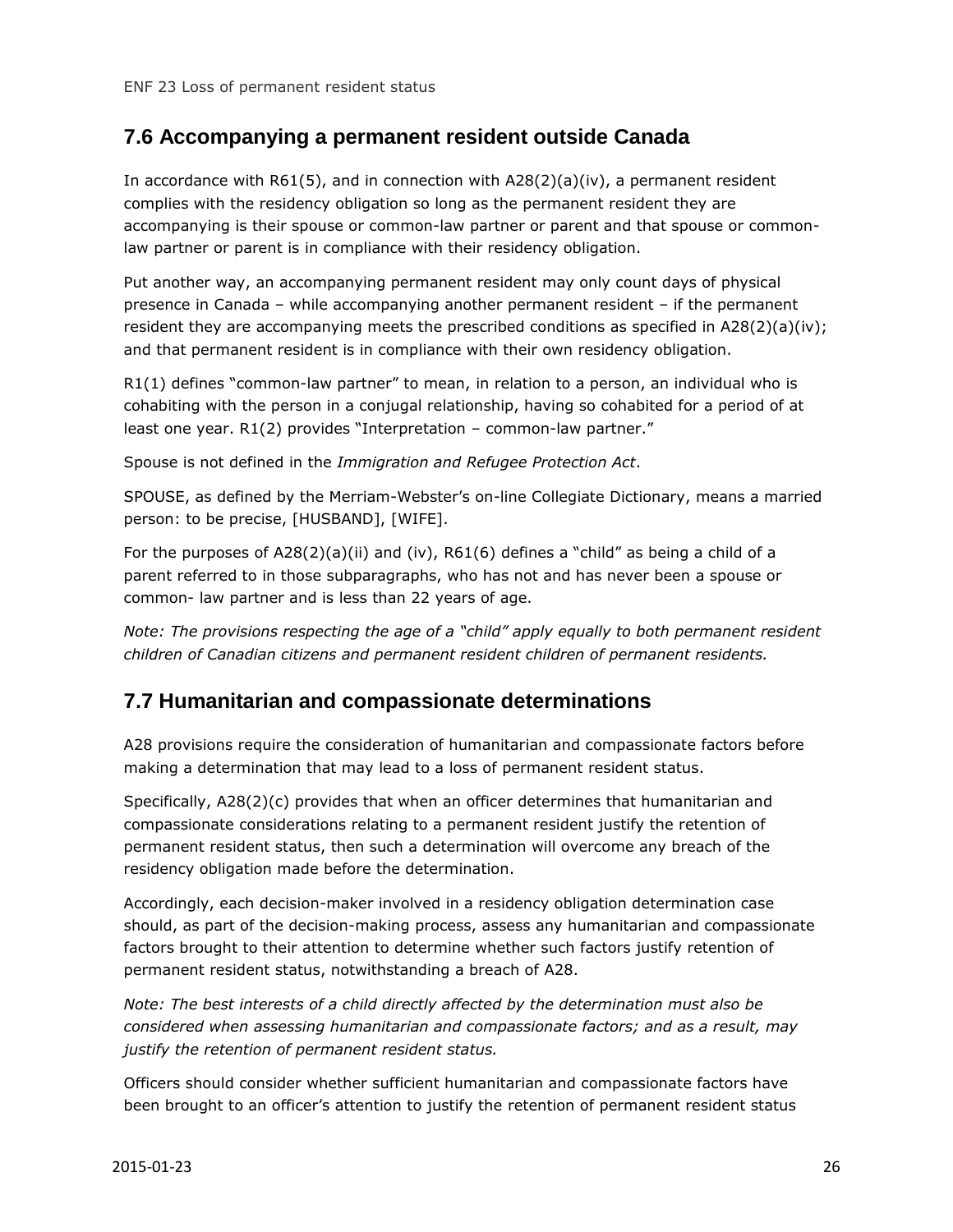before making a decision that there has been a failure to comply with the residency obligation. Officers should remember that the onus is on the permanent resident to satisfy an officer that there are grounds to justify retention of status. Officers are not required to satisfy the permanent resident that such grounds do not exist. Officers should consider the objectives of the Act and that paragraph A28(2)(c) exists to allow flexibility for approving deserving cases not anticipated in the legislation.

For more information within this section, see:

- Humanitarian and compassion (H&C) grounds;
- Unusual and undeserved hardship;
- Disproportionate hardship;
- Factors for consideration;
- Effects of the Supreme Court of Canada decision in *Baker v. M.C.I*.

#### **Humanitarian and compassionate (H&C) grounds**

A28(2)(c) provides the flexibility for allowing the retention of permanent resident status, in deserving cases, under circumstances that were not anticipated in the legislation.

A positive decision on retaining permanent resident status, based on humanitarian and compassionate grounds, is an exceptional response to a particular set of circumstances.

An examination of humanitarian and compassionate factors includes an evaluation of reasons given and supporting evidence of events and circumstances that have occurred in the fiveyear period immediately preceding an examination.

While "intent" is no longer the determinative factor that it was under the previous act, the applicant's intent can be taken into consideration as an element of humanitarian and compassionate assessment.

The permanent resident bears the onus of satisfying the decision-maker that there are compelling H&C factors in their individual circumstances that justify retention of permanent resident status.

The permanent resident also bears the onus of explaining why they were not able to comply with the residency obligation and the extent of any hardship that the loss of permanent resident status may cause to the individual or family members who would be directly affected by the decision. The resulting hardship from loss of status may be unusual and undeserved, or disproportionate.

The following definitions are not meant as "absolute rules;" rather, they are an attempt to provide guidance to decision-makers when they exercise their discretion in determining whether sufficient H&C considerations exist to justify the retention of permanent resident status.

#### **Unusual and undeserved hardship**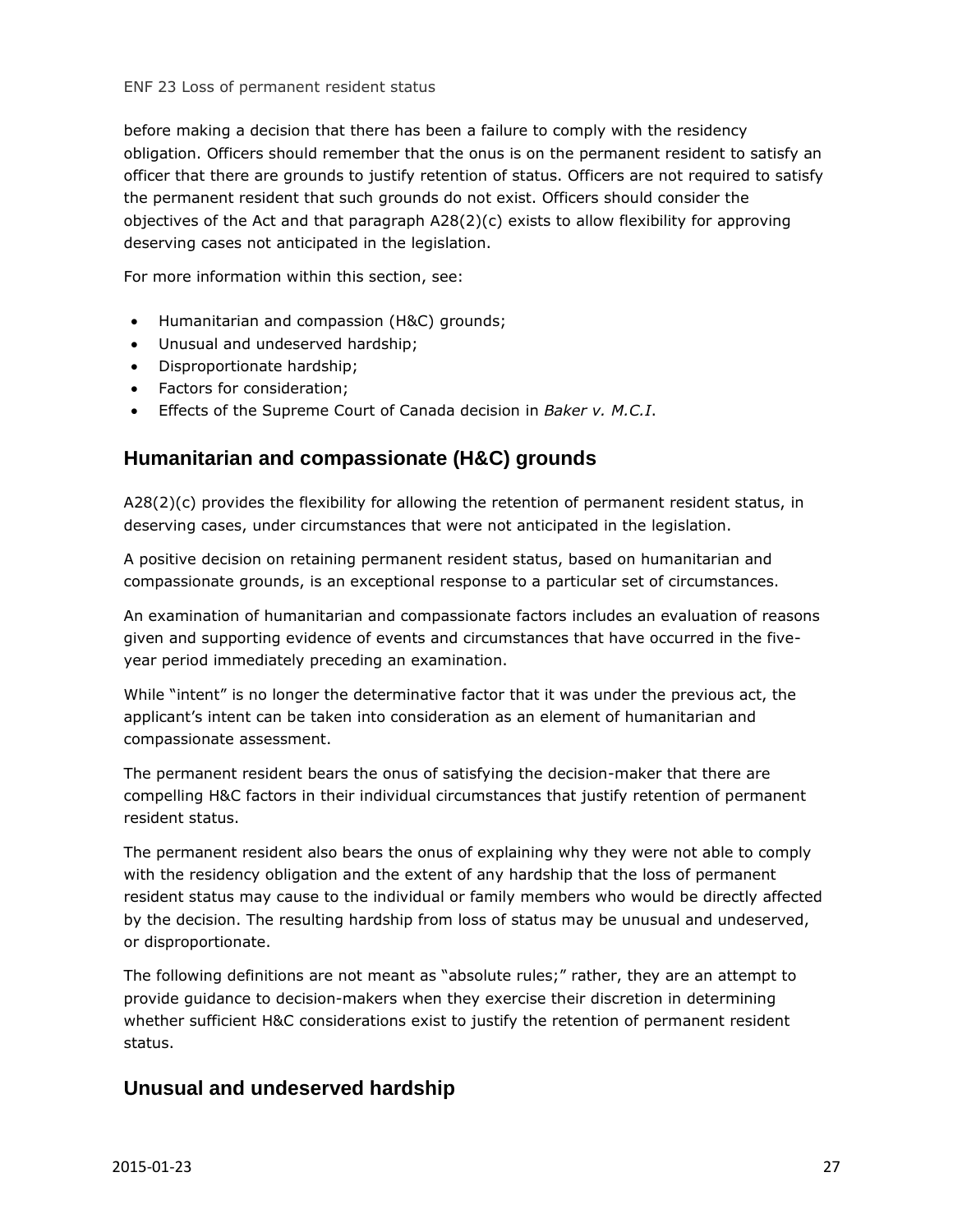The hardship (of losing permanent resident status) that the permanent resident would face should be, in most cases, unusual. In other words, a hardship not anticipated by the Act; and this hardship should be, in most cases, the result of circumstances beyond the permanent resident's control.

#### **Disproportionate hardship**

Humanitarian and compassionate grounds may exist in cases that would not meet the "unusual and undeserved" criteria but would be met where the hardship would have a disproportionate impact on the permanent resident due to personal circumstances.

#### **Minors who left in order to accompany parents**

Under the former *Immigration Act*, if a child under 18 years of age left Canada with their parents and, after becoming an adult, sought to re-enter Canada as a permanent resident, jurisprudence dictated that the person could not have formed the intent to abandon Canada as a child and therefore retained permanent resident status.

In IRPA, intent to abandon is no longer the test for retaining permanent resident status. Therefore, the inability to form "intent" no longer results in automatic retention of permanent resident status. The new test requires that humanitarian and compassionate considerations be taken into account. Although the reasons for leaving and remaining outside Canada may be considerations, the fact that a minor did not have the intention to abandon Canada or left as a dependent is not determinative.

#### **Factors for consideration**

The range of factors to be considered can not be restricted by these guidelines. Officers are obliged to consider all the information presented by a permanent resident.

Humanitarian and compassionate factors must be reviewed on a case by case basis. Permanent residents are free to make submissions on any aspect of their personal circumstances that they feel would warrant retention of their permanent resident status.

The following are examples of the kinds of factors or combinations of factors that an officer might consider in determining whether humanitarian and compassionate grounds justify the retention of permanent resident status. Officers are to examine circumstances and events that occurred in the last five-year period which led to the permanent resident's breach of the residency obligation. As required  $byA28(2)(c)$ , officers are also to take into account the best interests of a child directly affected by the determination and the degree of hardship that may be caused because of a loss of permanent resident status.

Examples of factors to weigh and consider:

• Extent of non-compliance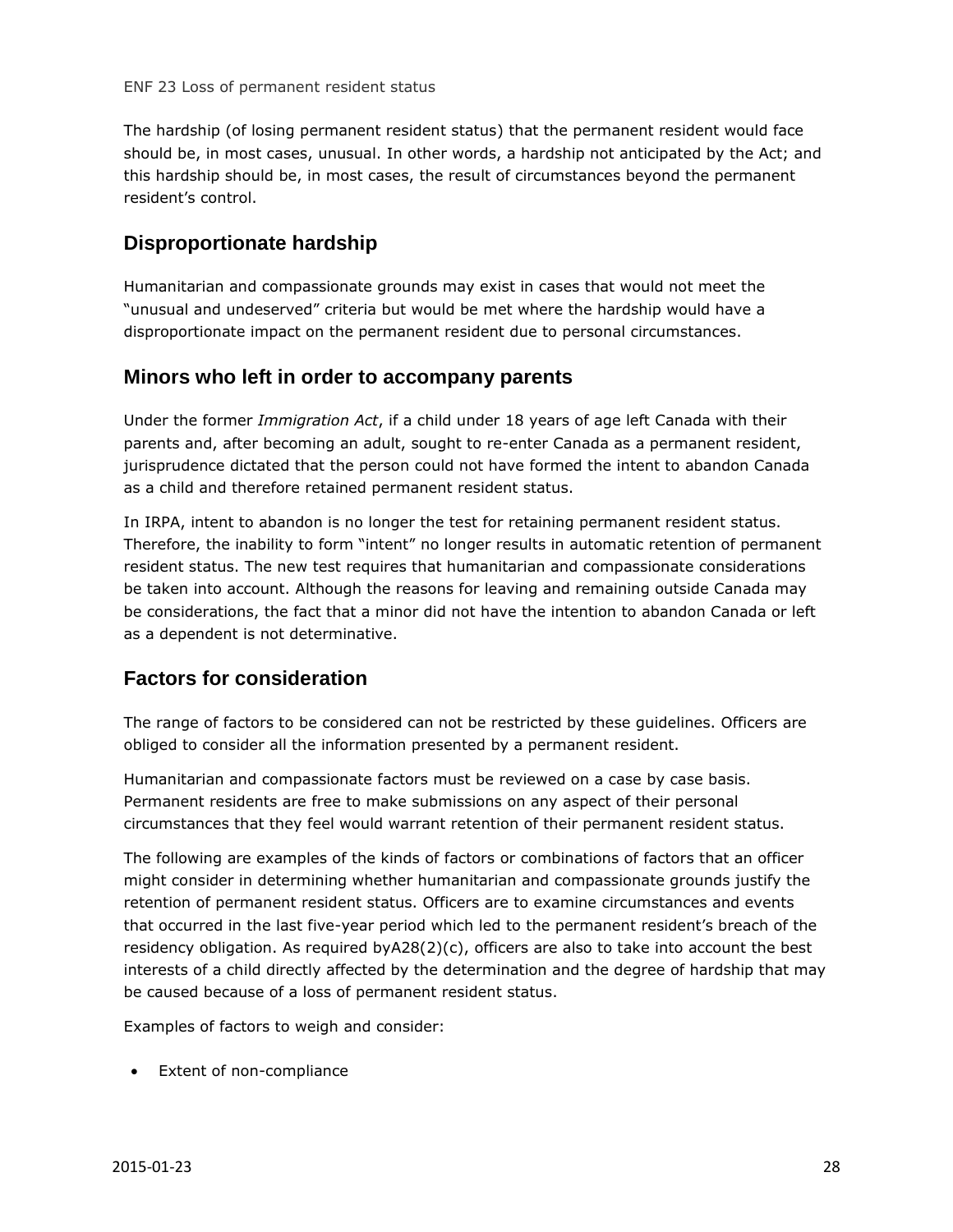- o How many "days of physical presence in Canada" within the five-year period under examination, has the permanent resident spent in Canada?
- o Was the permanent resident outside of Canada for more than three years in the last five-year period because of a medical condition or the medical condition of a close family member?
- $\circ$  Could alternative arrangements for the care of the family member have been made or was it the permanent resident's choice to remain outside Canada?
- $\circ$  Circumstances beyond the permanent resident's control: Are the circumstances that led to the permanent resident remaining outside of Canada compelling and beyond their control?
- $\circ$  Was the permanent resident prevented from returning to Canada; and if so, by whom and by what event?
- $\circ$  Is the permanent resident now returning to Canada at the earliest possible opportunity?
- o Did the permanent resident leave Canada as a child accompanying a parent?
- $\circ$  Is the permanent resident who left as a dependent child or family member returning at the earliest opportunity?
- $\circ$  Is the permanent resident dependent on the parent they are accompanying because of a mental or physical disability?
- Establishment in and outside Canada:
	- $\circ$  Is the permanent resident a citizen or permanent resident of a country other than Canada?
	- $\circ$  Has the permanent resident taken steps to establish any permanence in a country other than Canada; or the country they resided in immediately before becoming a permanent resident of Canada (that is, any third country status)?
	- o To what degree has the permanent resident established in Canada?
	- o What linkages and ties has the permanent resident maintained in Canada?
- Presence and degree of consequential hardship:
	- $\circ$  A loss of permanent resident status will have the consequence of either having to voluntarily leave or be removed from Canada. The removal of a status-less person may have an impact on family members who do have the legal right to remain in Canada (for example, Canadian citizens and/or permanent residents). Officers should consider the person's degree of hardship in relation to personal circumstances (that is, impact on family members, especially children).

#### **Effects of the Supreme Court of Canada decision in Baker v. M.C.I.:**

Although the "Baker case" did not specifically concern an appeal based on an A28 residency obligation determination, it does pertain to administative law principles and how humanitarian and compassionate factors are to be applied and given consideration.

Officers involved in assessing humanitarian and compassionate factors are therefore to remain cognizant of the issues that were raised in the "*Baker* case" and the resultant "Summary of issues and impact on Citizenship and Immigration Canada (CIC)" as outlined in Appendix A, Supreme Court of Canada decision in *BAKER v. M.C.I.*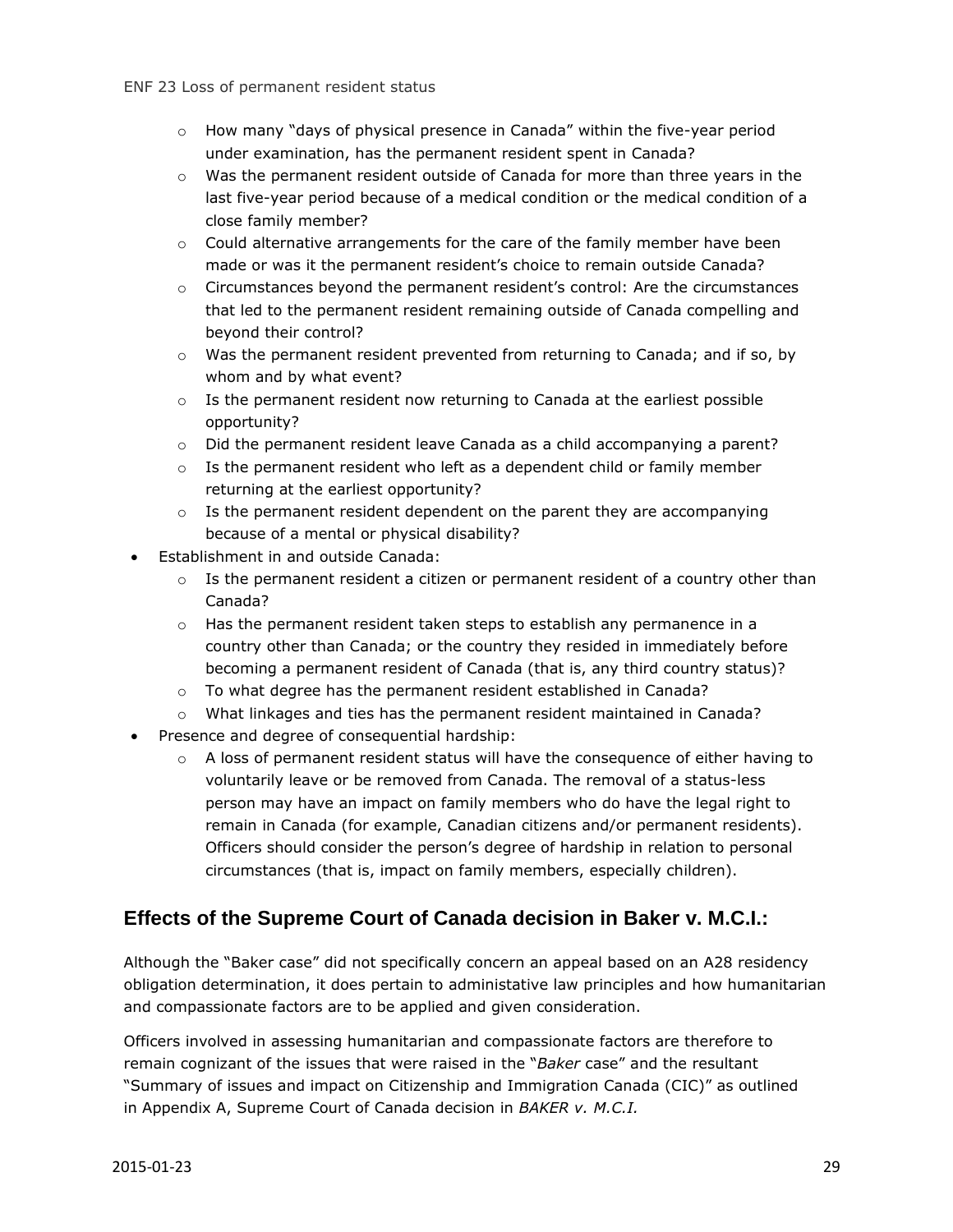See also Appendix B, "Strengthening decisions/ Guidelines on taking notes;" and the manual section entitled "Principles of administrative law" contained within IP 5, Immigrant applications in Canada made on humanitarian or compassionate grounds.

#### **Onus rests with the permanent resident**

As indicated throughout this manual chapter, the onus rests with the permanent resident to provide the necessary information and evidence to satisfy an officer that they are in compliance with the legislation. An officer, when deciding whether a permanent resident complies with A28(2)(a)(iv), may address, inter alia, the following factors:

- whether the permanent resident is a bona fide spouse or common-law partner or child of the person they are accompanying abroad;
- whether the permanent resident normally resides with the person they are accompanying abroad;
- whether the person the permanent resident is accompanying is a Canadian citizen or a permanent resident of Canada; and
- if the person concerned is accompanying a permanent resident, whether that permanent resident is in compliance with their own residency obligation.

Documentation and information presented by a permanent resident that may be considered by an officer may include, inter alia: a marriage license; a child's birth certificate or baptismal document; adoption or guardianship documents; school and/or employment records; passport and/or other travel documents or documentation; employment letters; such other documentation from a permanent resident being accompanied – as considered necessary by an officer - to confirm that the permanent resident being accompanied is in compliance with their own residency obligation.

*Note: The above list is not meant to be all encompassing nor exhaustive. Officers may ask permanent residents to provide such documentation, as an officer deems necessary in the circumstances, to allow for a determination to be made with respect to the residency obligation provision of the Immigration and Refugee Protection Act.*

## **The effect of a recently made favourable humanitarian and compassionate decision**

Officers will sometimes make residency determinations for permanent residents who were the subject of favourable decisions under A28(2)(c) for humanitarian and compassionate reasons in the recent past, either by an officer or the Immigration Appeal Division of the IRB. In this situation, officers are required to exercise their statutory authority and render independent decisions. However, officers should be mindful that the intent of the legislation was to enable persons to retain permanent resident status where it is determined that, having regard to all circumstances, retention of status is warranted. Therefore, unless circumstances have changed significantly or new information is available, it would not be consistent with the intent of the legislation for these clients to receive a negative determination.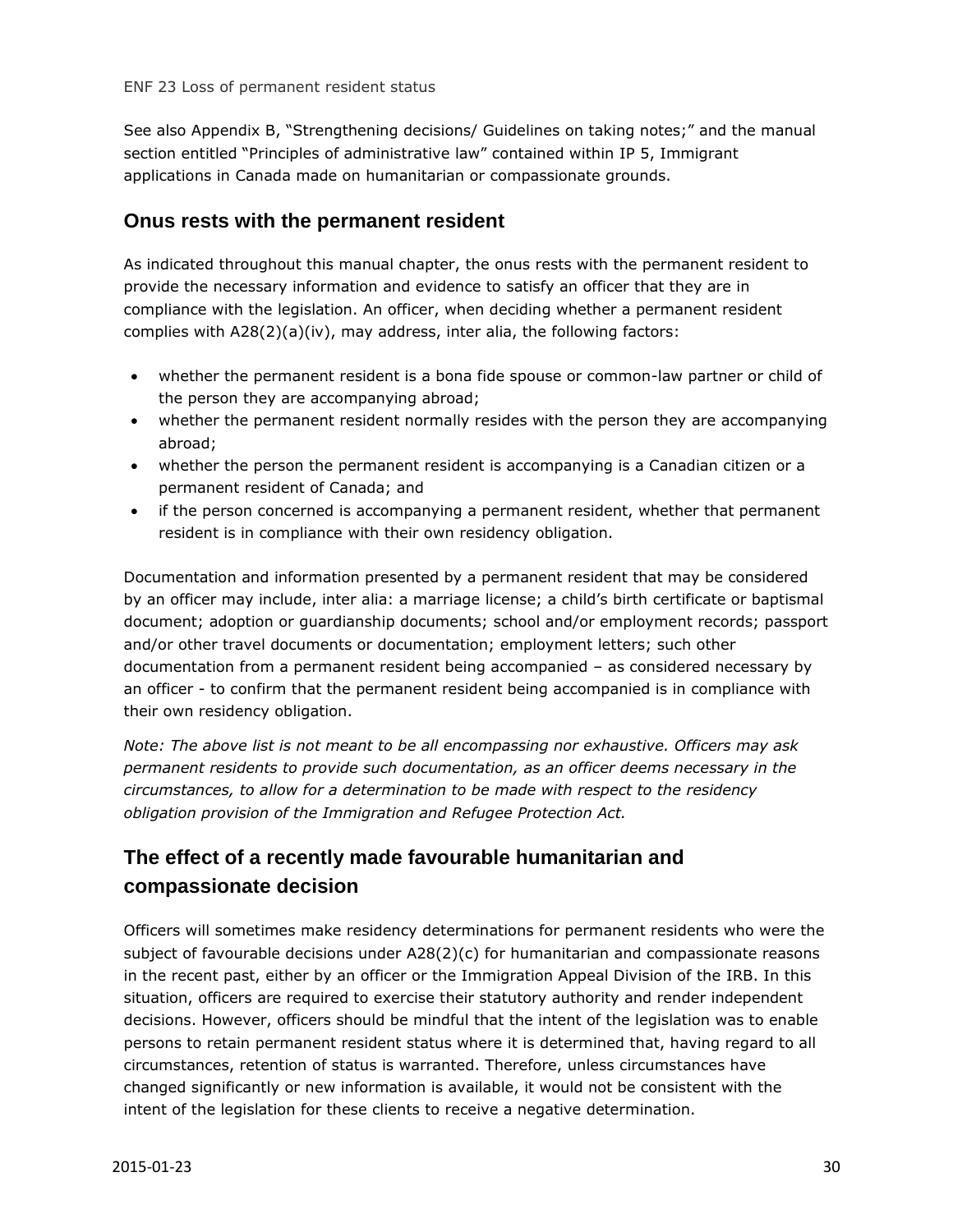#### <span id="page-30-0"></span>**7.8 Examining permanent residents at a POE**

When a permanent resident appears at a POE for examination, the officer must confirm that the person is a permanent resident. Officers must remain cognizant of the fact that the Act gives permanent residents of Canada the right to enter Canada at a port of entry once it is established that a person is a permanent resident, regardless of non-compliance with the residency obligation in A28 or the presence of other grounds of inadmissibility.

Port of entry (POE) officers can refuse entry to a permanent resident only when the person has already lost the status in accordance with the provisions of A46 (such as when a final determination has been made that they have failed to comply with the residency obligations or when a removal order comes into force). In other words, once a permanent resident's status is established, the person may enter Canada by right and the immigration examination under IRPA concludes.

If an officer has concerns that a permanent resident has not complied with the residency obligation ofA28, the officer should advise the permanent resident when the examination is concluded that they are authorized to enter Canada; however the permanent resident may wish to answer additional questions so the officer may determine whether their concerns are well founded or not.

In cases where:

- permanent resident status is established;
- the permanent resident refuses to provide any further information and enters Canada; and
- the officer believes, on a balance of probabilities that the person is in non-compliance with the residency obligation,

officers may report the person, pursuant to A44(1). if there is sufficient evidence to support an inadmissibility allegation. In the absence of sufficient evidence to support the writing of an inadmissibility report, officers may enter any available information into FOSS (date of entry, last country of embarkation, current address in Canada etc.).

## <span id="page-30-1"></span>**7.9 Voluntary relinquishment of permanent resident status under the former** *Immigration Act***,** *1976*

Where a person signed an IMM 1342B under the former IA, the person may be treated as a foreign national, if:

- they formally signed a document [usually an IMM 1342B Confiscated or Voluntarily Surrendered (IMM 1000B) form] voluntarily declaring abandonment of Canada as his/her place of permanent residence(this is normally indicated by FOSS NCB code "10" : vol relinq of status);
- they are now seeking to enter or remain in Canada as a temporary resident; and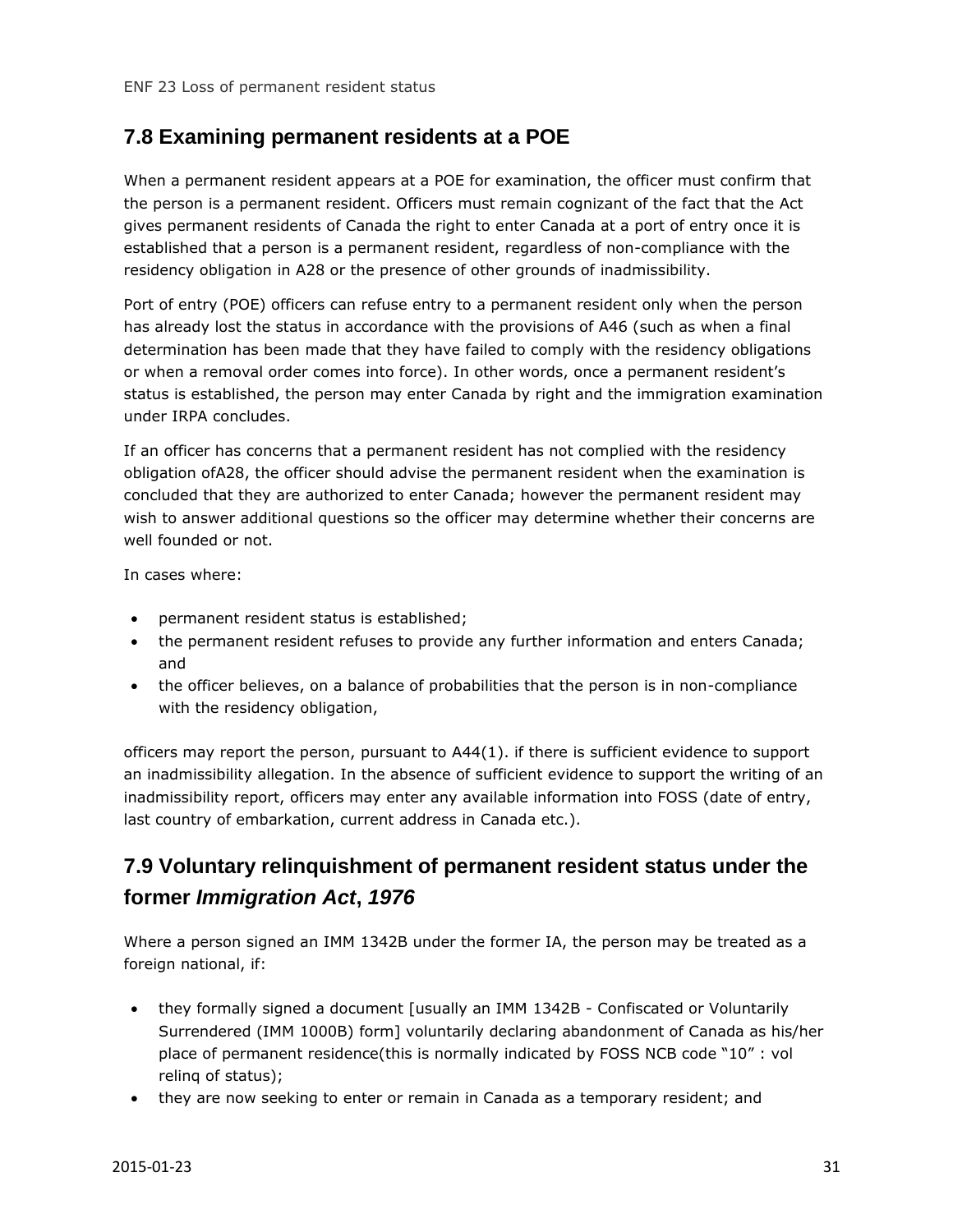they acknowledge that in signing the IMM 1342B, they were relinquishing permanent resident status. This should be recorded in the officer's notes and retained on the file.

If all of the above conditions are met, the officer may treat the person as a foreign national. Where a person maintains they signed an IMM 1342B and there is no record in FOSS or no paper documentation to support their claim, an officer should conduct a determination on the residency obligation under A28 or follow the procedures for voluntary relinquishment below if applicable.

All other persons who were landed under the former IA and who did not lose their status pursuant to A24(1)(b) of the former IA as a result of a removal order should be treated as permanent residents under IRPA, subject to the residency obligation stated in A28.

## <span id="page-31-0"></span>**7.10 Voluntary relinquishment of permanent resident status under IRPA**

The following section provides guidance on the procedures to follow in the limited circumstances when a permanent resident may be allowed to relinquish status voluntarily.

## **Person applying to enter or remain in Canada as a temporary resident and who does not meet the residency obligation**

As mentioned above, the officer shall first determine if the person is a permanent resident or not. In the event that the person does not meet the residency obligations (A28) but still wishes to enter as a foreign national, and the person clearly states the intention of relinquishing permanent resident status, the officer may proceed with the writing of the report under A44(1), using the guidelines below.

#### **A44(1) report and voluntary relinquishment**

Where a person does not meet the residency obligation, an A44(1) report should be prepared A41(b) for A28. Once a report is prepared, the provisions of R62(1)(a) take effect so that any time spent in Canada subsequent to the report will not count as days towards the residency obligation under paragraph A28(2) in the event the person rescinds their declaration within 30 days.

Provided the person has made it clear from the beginning and throughout the examination that they are only interested in temporary resident status, and the person truly and voluntarily wishes to relinquish status, the officer may allow the person to complete form IMM 5538B – Declaration: Voluntary relinquishment of permanent resident status. A copy of the IMM 5538B should be sent to the Query Response Centre (QRC) to be stored on microfiche. This procedure is not to be used in any situation where the person indicates at any time a desire to be considered a permanent resident, even if they subsequently maintain they no longer wish to be a permanent resident.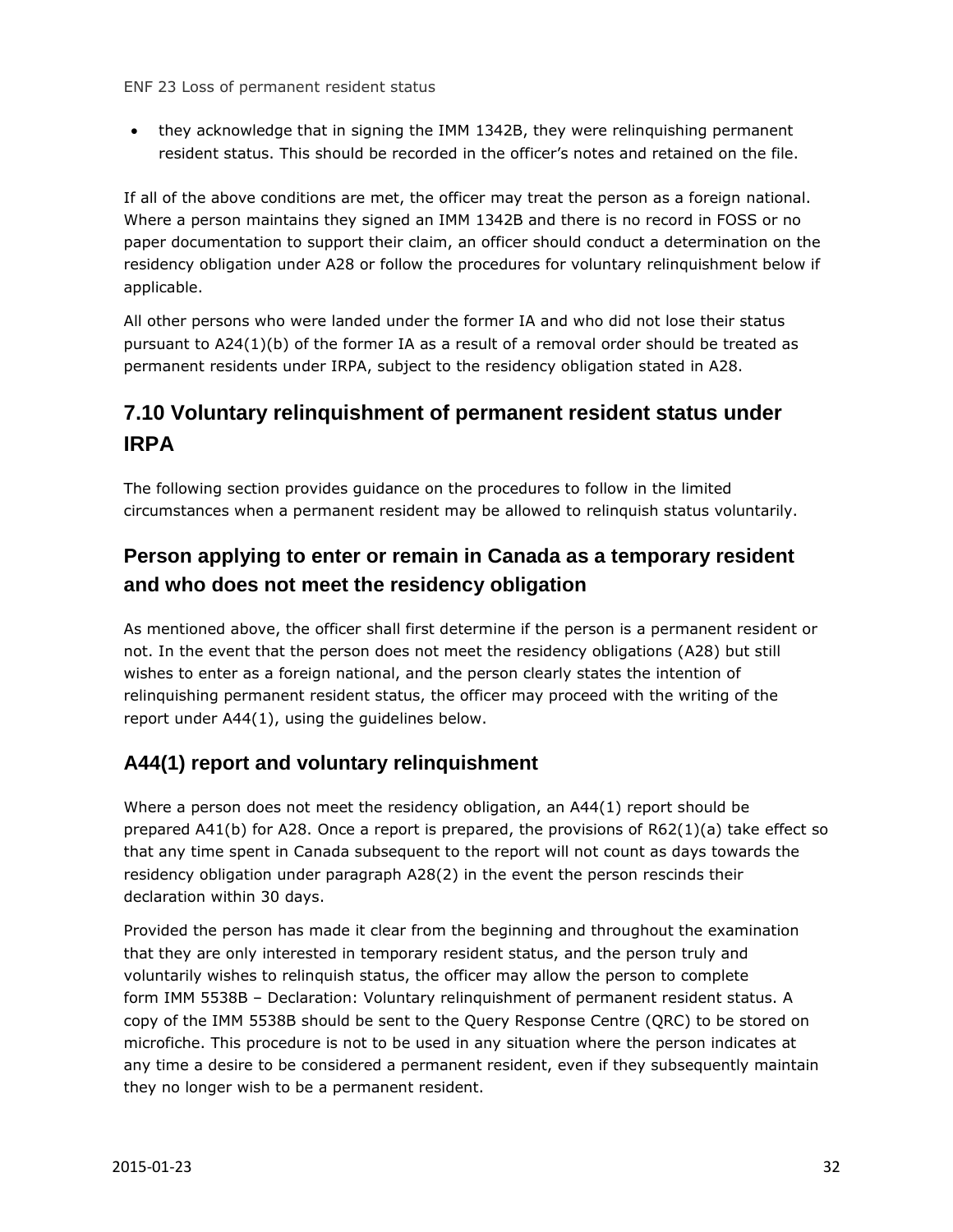The officer must first determine if the person has fulfilled the residency obligation (A28). Once the officer has established that the person does not meet the residency obligation, the officer allows the person the opportunity to make submissions on humanitarian and compassionate considerations, which may lead the officer to determine that the person remains a permanent resident despite non-compliance with the residency obligation. If the person declines to produce any evidence of compliance, if the person does not wish to make submissions on humanitarian and compassionate grounds at the time of the examination, or if the person's submissions are not sufficient to overcome the officer's decision that the person has not fulfilled the residency obligation, then the officer may allow the person to sign a voluntary relinquishment.

The officer must personally provide counselling to the person on the significance of the declaration and should ensure that the person fully comprehends the content of the declaration. The officer should further counsel the person to ensure that they understand that if they withdraw the declaration within 30 days, a departure order may be issued and they would have a right to appeal that order.

During counselling, the officer must provide, in writing, the full CIC address where the person is to send the notice to withdraw relinquishment of permanent resident status. The officer must clearly note on file that the person did not wish to produce or produced insufficient evidence or submissions to allow the officer to conclude that the person satisfies A28, despite non-compliance with residency obligations. Details of the evaluation of humanitarian and compassionate grounds can be found in section 7.7 above.

Once the A44(1) report and the IMM 5538B are completed, they must be given to the Minister's delegate for review. The Minister's delegate may either dispose of the A44(1) report at that time by coding the disposition "14" (no further action) or, alternatively, the Minister's delegate may hold the report in abeyance for final disposition for a period of 37 days (30 days during which the person may withdraw the IMM 5538B declaration, plus 7 days for delivery). If the 37 days pass without a withdrawal, the report may then be disposed of with code "14" (no further action).

In either case, the Minister's delegate must keep in mind that if the person were to withdraw their declaration relinquishing status, a removal order should be issued. Therefore, the Minister's delegate's notes on file should clearly demonstrate that the person was duly informed that a removal order could be issued against them in the event of a determination of permanent residency status due to withdrawal of the declaration of relinquishment. Essentially, the Minister's delegate should record in their notes that it is their decision that, based on the information available at the time of the review of the A44(1) report, such an order is to be issued if the person should withdraw their declaration within the 30 days during which this is allowed.

An NCB with code "10" for relinquishment of status is to be entered at the time of entering the A44(1) report disposition.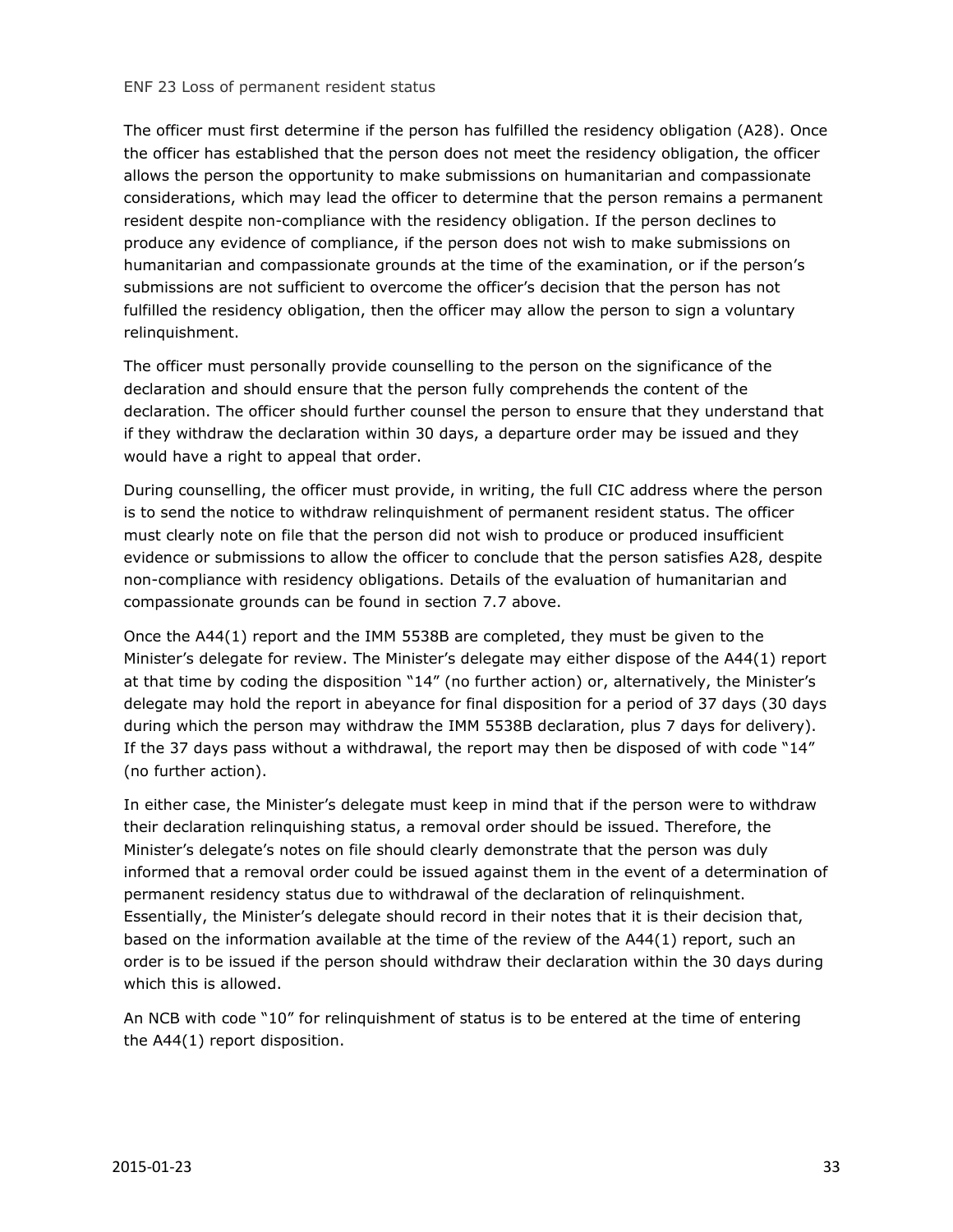## **Withdrawal of IMM 5538B – Declaration—Voluntary relinquishment of permanent resident status**

If the person subsequently withdraws the voluntary relinquishment within the 30-day period, they have already been given the opportunity to make humanitarian and compassionate submissions. Therefore, any additional evidence relating to the residency obligation and humanitarian and compassionate considerations A28(2)(c); Section 7.7 above] must be considered by the Minister's delegate before it is determined that the report remains well founded and before proceeding to issue a departure order. File notes should reflect that the considerations of A28(2) were assessed before the final decision. Consequently, the Minister's delegate is to review the file as if the person had refused to sign a voluntary relinquishment at the original determination in which the officer had determined a non-compliance to the residency obligation.

If no additional information is received with the notice of withdrawal of the declaration, then the Minister's delegate should refer to the officer's original notes and decision of noncompliance. Consequently, the A44(1) report should be reviewed and the Minister's delegate enters in FOSS the disposition of a removal order. The Minister's delegate shall issue said removal order and send a copy to the person. The person must be advised that it is possible to appeal the removal order. If, at the initial examination which led to the relinquishment, an A44(1) report was prepared by the examining officer but the MD disposition was "no further action", the Minister's delegate should amend this report and change the MD disposition to reflect the appropriate removal order.

As long as the officer's examination and notes are thorough and complete, there is no need to send a further invitation to the person for submissions for the consideration humanitarian and compassionate grounds since the person has already been given a full opportunity to make such submissions to the officer prior to being allowed to sign the declaration of voluntary relinquishment.

If the client withdraws the declaration at a CIC other than the initial POE where the person signed the declaration, the CIC that received the withdrawal notice shall ensure that they have the person's complete address, and that they send a copy of the withdrawal and any submissions regarding residency obligations and humanitarian and compassionate considerations to the Minister's delegate who reviewed the report at the intial POE. The Minister's delegate will issue a decision and inform the client.

In the event that the person has left Canada and sends the notice to withdraw the voluntary relinquishment to a Canadian visa office abroad, the officer at the visa office shall clearly note this in FOSS by entering and NCB "code 01: watch for" and shall put in all relevant notes and observations stating that the person has given notice of withdrawal of voluntarily relinquishment. Furthermore, the visa office shall advise the Minister's delegate (who received the initial report and entered the disposition of no further action) of the notice of withdrawal by the person at a visa office abroad. These procedures will allow the next POE officer in front of whom this person arrives to understand the circumstances that led to the writing of a report under A44(1) for non-compliance of the residency obligations, but for which no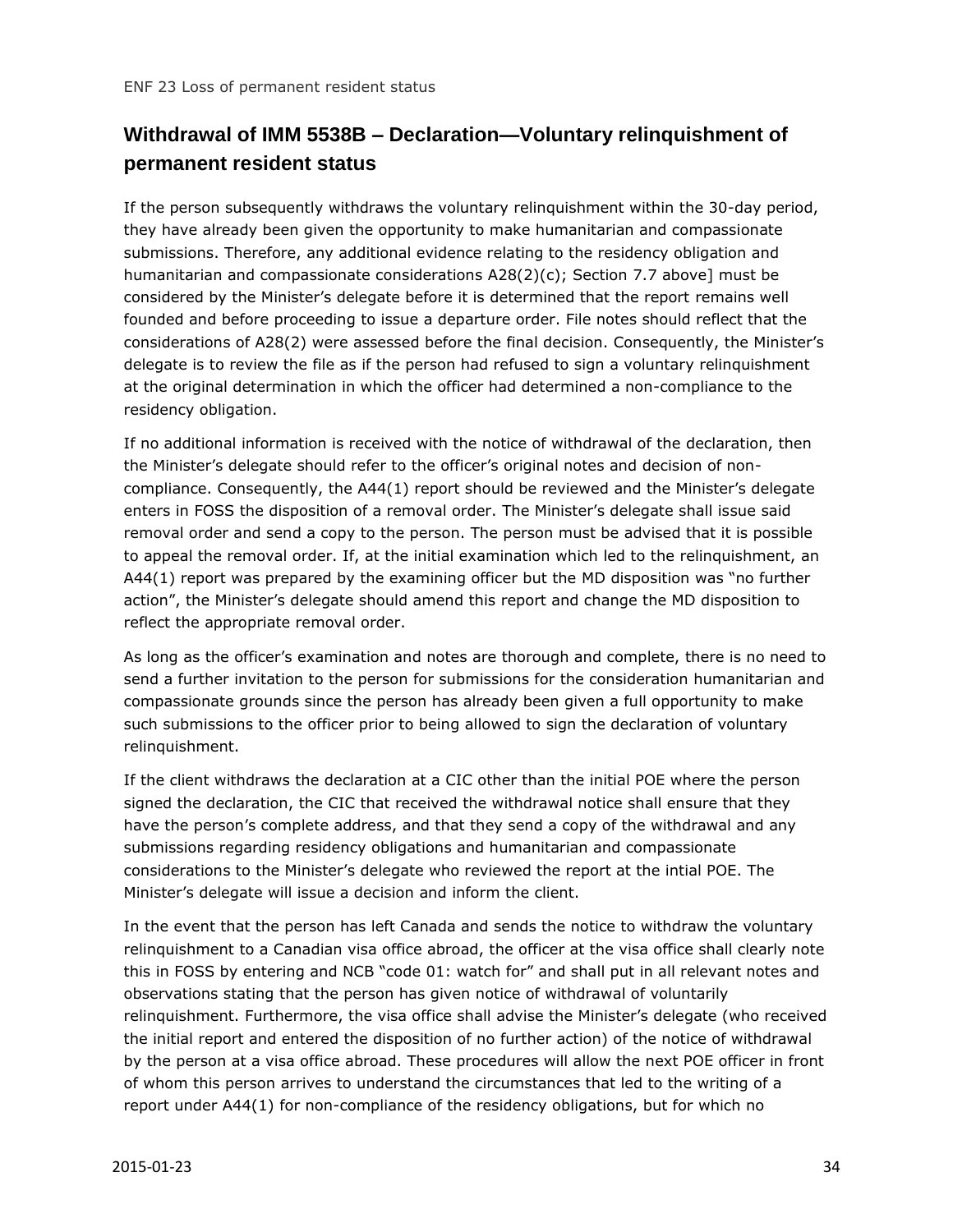removal order was issued, since such an order cannot be issued while the permanent resident is abroad and counselling regarding the appeals rights cannot be given.

Where a copy of the IMM 5538B has already been forwarded to QRC, the Minister's delegate is responsible for informing QRC of the withdrawal and returning it to the local file.

## **Person satisfies the residency obligation in A28 but wishes to relinquish status for other reasons**

As mentioned in section 5 above, in exceptional circumstances, a person may be allowed to voluntarily relinquish their status, despite satisfying the residency obligation in A28, for the following reasons:

- they have to relinquish permanent resident status in order to accept employment for a foreign government, including a diplomatic posting; or
- it is necessary in order to qualify for status in another country.

When a person approaches CIC and requests to relinquish their status, they may be allowed to complete the IMM 5539B (Declaration: Relinquishment of Permanent Resident Status/Residency Obligation Met) provided they are truly voluntarily relinquishing their status and fully understand the consequences. The person can then be treated as a foreign national. A copy of the IMM 5539B should be sent to the QRC to be stored on microfiche.

Officers should always conduct an interview in person when accepting voluntary relinquishment of permanent resident status. This procedure is not to be used in lieu of completing a residency obligation determination for persons who might satisfy the residency obligation in A28 and where they are only seeking to come to Canada temporarily.

#### <span id="page-34-0"></span>**7.11 Recording determination of obligations under A28**

At visa posts, all determinations made under A28 are to be recorded in CAIPS. At POE and inland CIC offices, all decisions are to be entered in FOSS as FDE – PR - PERMANENT RESIDENT DETERMINATION.

## <span id="page-34-1"></span>**7.12 Certificate of departure (IMM 0056B) when an order is not yet in force**

If a negative determination under A28 is made and a removal order has been issued, the loss of status becomes effective upon completion of the appeal period of 30 days if no appeal is made.

If the person wishes to leave Canada before the order comes into force under A49(1)(b) (prior to the 30-day appeal period), the following steps should be taken: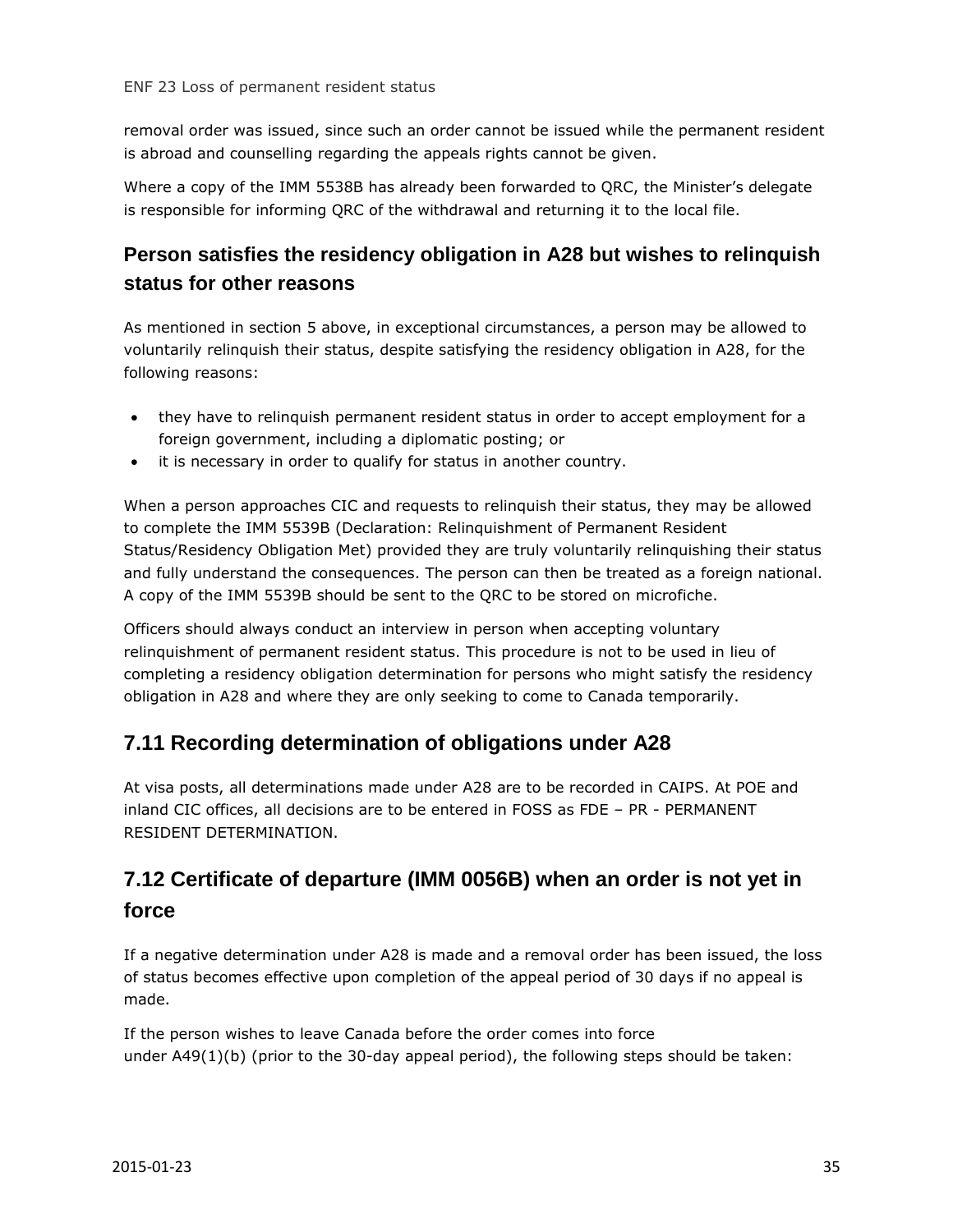- The officer must ensure that the person concerned is aware of the fact that the removal order is not yet in force and understands the implications. The officer should obtain a statutory declaration indicating that the person concerned understands and declares the following:
	- o the officer has made a negative determination on their permanent resident status;
	- o the criteria for this determination (A28);
	- o they agree with the officer's conclusions;
	- $\circ$  they are aware of their right to appeal this decision to the IAD;
	- $\circ$  they have no intention to appeal the decision. (A sample statutory declaration is found in Appendix C.)
- The officer should obtain an address or facsimile number for serving the Certificate of Departure (IMM 0056B) which will be completed and sent to the person concerned once the removal order becomes enforceable after the expiration of the 30-day appeal period under A49(1)(b). The person concerned will not have signed the IMM 0056B as they will have left Canada prior to their order becoming enforceable. If the officer obtains a statutory declaration, the address or facsimile number for service could be noted in the declaration.
- The officer should ensure that an NCB in FOSS contains detailed notes explaining the circumstances. FOSS notes should indicate:
	- o that the person wanted to leave Canada voluntarily;
	- o their reasons for leaving;
	- o whether a statutory declaration was obtained;
	- o whether the statutory declaration was translated;
	- o where and when the IMM 0056B should be sent.
- The officer should follow up the case and mail or fax the IMM 0056B to the address or fax number provided by the person concerned after the removal order has come into force under A49(1)(b).
- Should the person return to Canada before the end of the period, the Certificate of Departure (IMM 0056B) should not be issued and the order comes into force at the end of the appeal period.

#### <span id="page-35-0"></span>**7.13 Permanent Resident Cards**

The IRPA provides that permanent residents of Canada shall be issued with a document indicating their status (A31).

The Regulations define the term "status document," by designating the permanent resident card as the document issued to permanent residents to indicate their status under the IRPA (R53).

The requirement in A31(1) to provide permanent residents and protected persons with a document indicating their status is new in immigration law, as is the presumption that a person in possession of such a document is a permanent resident, unless an officer determines otherwise.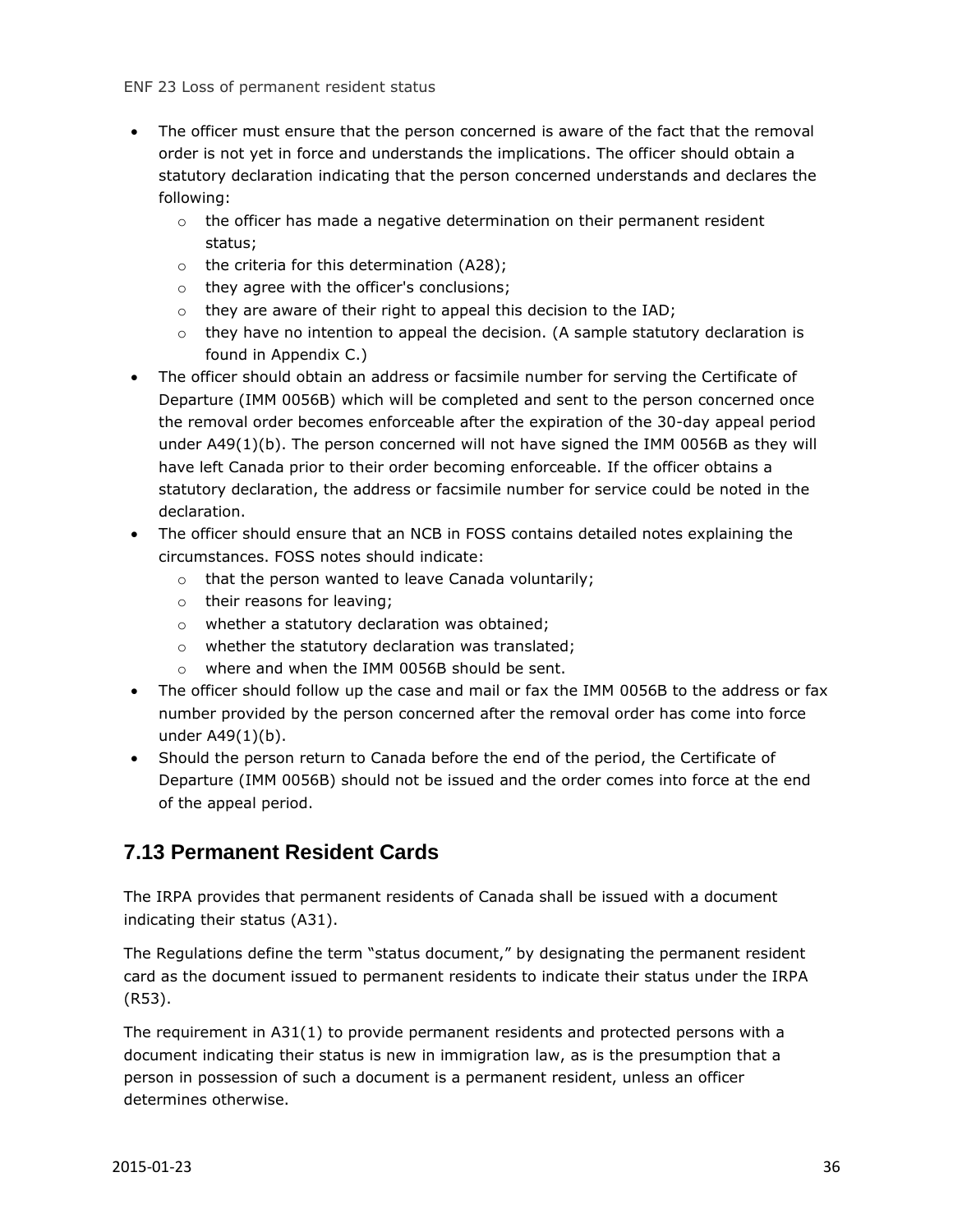Also new is the presumption that a person outside Canada, and who is not in possession of a permanent resident document, is presumed not to have permanent resident status A31(2)(b). Officers should note that although the absence of a card creates a presumption that a person is not a permanent resident, officers should still complete an assessment to determine if the person concerned has the requisite number of "days present in Canada" that would justify retention of permanent resident status.

Under the previous Act, the Department provided permanent residents with proof of landing in the form of an immigrant visa and "Record of Landing" (form: IMM 1000B). Legally, the IMM 1000B served only as evidence of the fact of landing (that is, lawful permission to live in Canada permanently), as possession of a "Record of Landing" was not regarded as presumptive proof of status.

Permanent resident cards will be provided or issued in Canada (R55); they will not be provided or issued outside of Canada.

Permanent residents outside Canada, who are not in possession of a status document, may be issued a travel document under the provisions of A31(3). An A31(3) travel document serves as a temporary travel document for permanent residents outside Canada who are without a permanent resident card and require a document to allow for travel back to Canada.

#### **Officers should revoke permanent resident cards under the following circumstances:**

- The permanent resident becomes a Canadian citizen  $A46(1)(a)/R60(a)$ ;
- Under A46(1)(b), on "final determination" of a decision made outside Canada that a permanent resident has lost their permanent resident status for failing to comply with the residency obligation under A28;
- When a removal order made against the holder of a permanent resident card comes into force  $A46(1)(c)$ ;
- A final determination under A109, where the Refugee Protection Division (RPD) of the Immigration and Refugee Board (IRB) has vacated a person's protected status;
- A final determination under A114(3), where a pre-removal risk assessment has vacated a person's protected status.

See also ENF 1, Inadmissibility; and ENF 27, Permanent Resident Cards.

## <span id="page-36-0"></span>**8 Overview: A31(3) travel documents; IAD processes; overseas decisions and their effect at a POE**

#### <span id="page-36-1"></span>**8.1 A31(3) Travel documents**

An officer outside Canada may issue a travel document in four circumstances: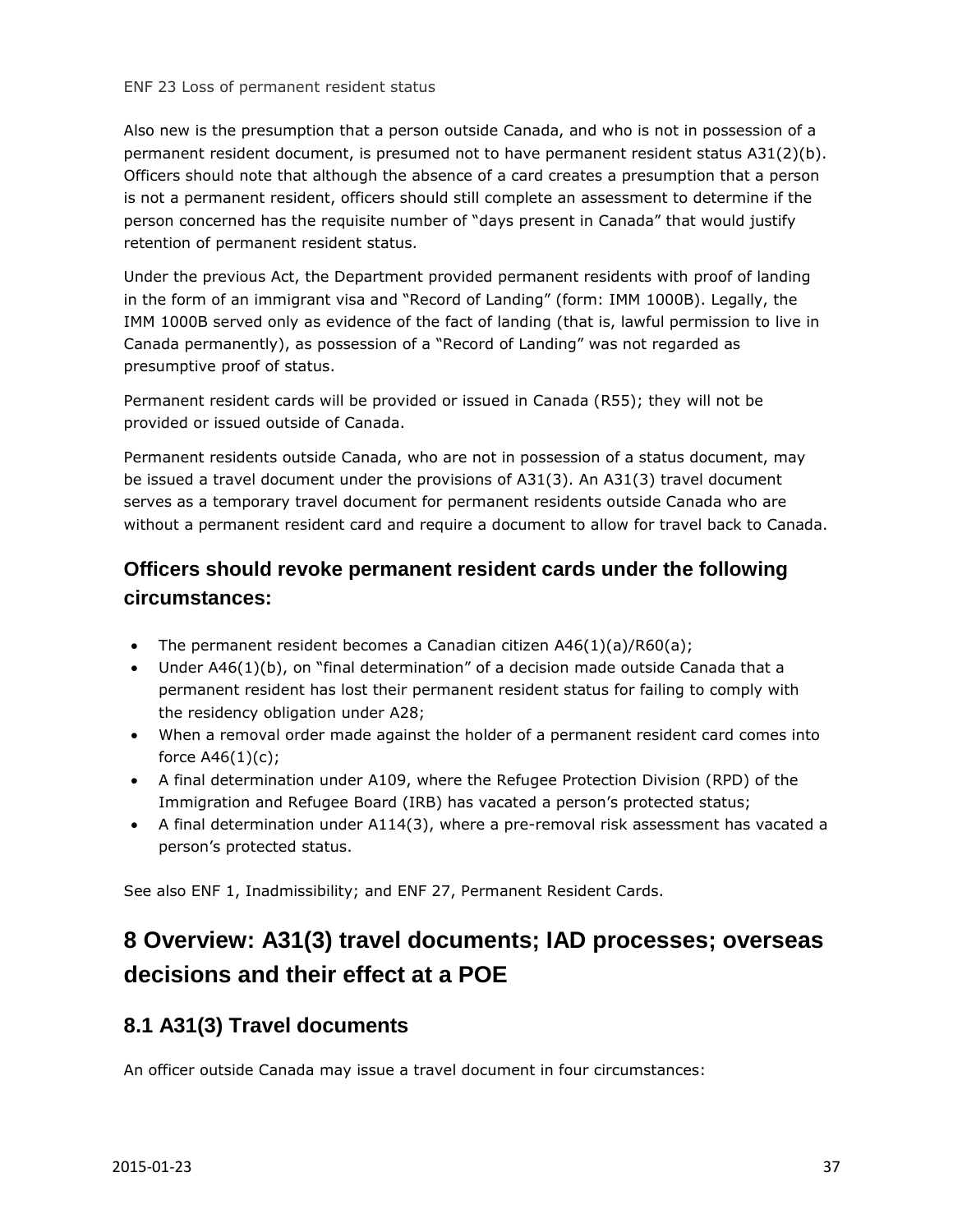- 1. After an examination, an officer overseas determines that a permanent resident has complied with the residency obligation under A28. The permanent resident has lost or is otherwise unable to use their IMM 1000B for travel back to Canada before December 31, 2003 and the permanent resident is not in possession of a permanent resident card  $[A31(3)(a)].$
- 2. After an examination, an officer overseas determines that a permanent resident has failed to comply with the residency obligation under A28. The officer, however, has determined that the humanitarian and compassionate (H&C) factors overcome the breach of the residency obligation and justify the retention of permanent resident status  $A31(3)(b)$ .
- 3. After an examination, an officer overseas has arrived at a decision that a permanent resident has failed to comply with the residency obligation under A28. The permanent resident is not in possession of a permanent resident card. The officer is satisfied that the permanent resident was physically present in Canada at least once within the 365 days before the examination. An appeal to the Immigration Appeal Division (IAD) filed under A63(4) has not been finally determined or the period for making such an appeal has not yet expired A31(3)(c).

*Note: IAD Rule 12 – In the case of a permanent resident who wants to appeal a decision made outside Canada concerning the residency obligation, the IAD must receive the notice of appeal no later than 60 days after the appellant received the written reasons for the decision.*

4. After an examination, an officer overseas has arrived at a decision that a permanent resident has failed to comply with the residency obligation under A28. The permanent resident is not in possession of a permanent resident card. The officer is not satisfied that the permanent resident was physically present in Canada at least once within the 365 days before the examination. The permanent resident has filed an appeal with the Immigration Appeal Division (IAD) [under A63(4)], within the prescribed time period, and the IAD has ordered the presence of the permanent resident in Canada to attend at their appeal hearing A175(2).

Further, on item No. 4 above, and pursuant to A175(2), when an appellant is not eligible for a travel document under A31(3), they must make an application to the IAD requesting that they be allowed to return to Canada for their hearing [IAD Rule 46(1)]. Applications must be filed with the IAD and the Minister no later than 60 days after the notice of appeal is filed.

If the IAD is satisfied that the presence of the permanent resident at the hearing is necessary, they will order that the permanent resident physically appear at the hearing. Where the IAD has ordered that the appellant be physically present, an officer shall issue a travel document for that purpose pursuant toA175(2).

It is to be noted that, regarding the validity period of an A31(3) travel document, this will be set by the officer overseas approving the case. Generally, the validity of an A31(3) travel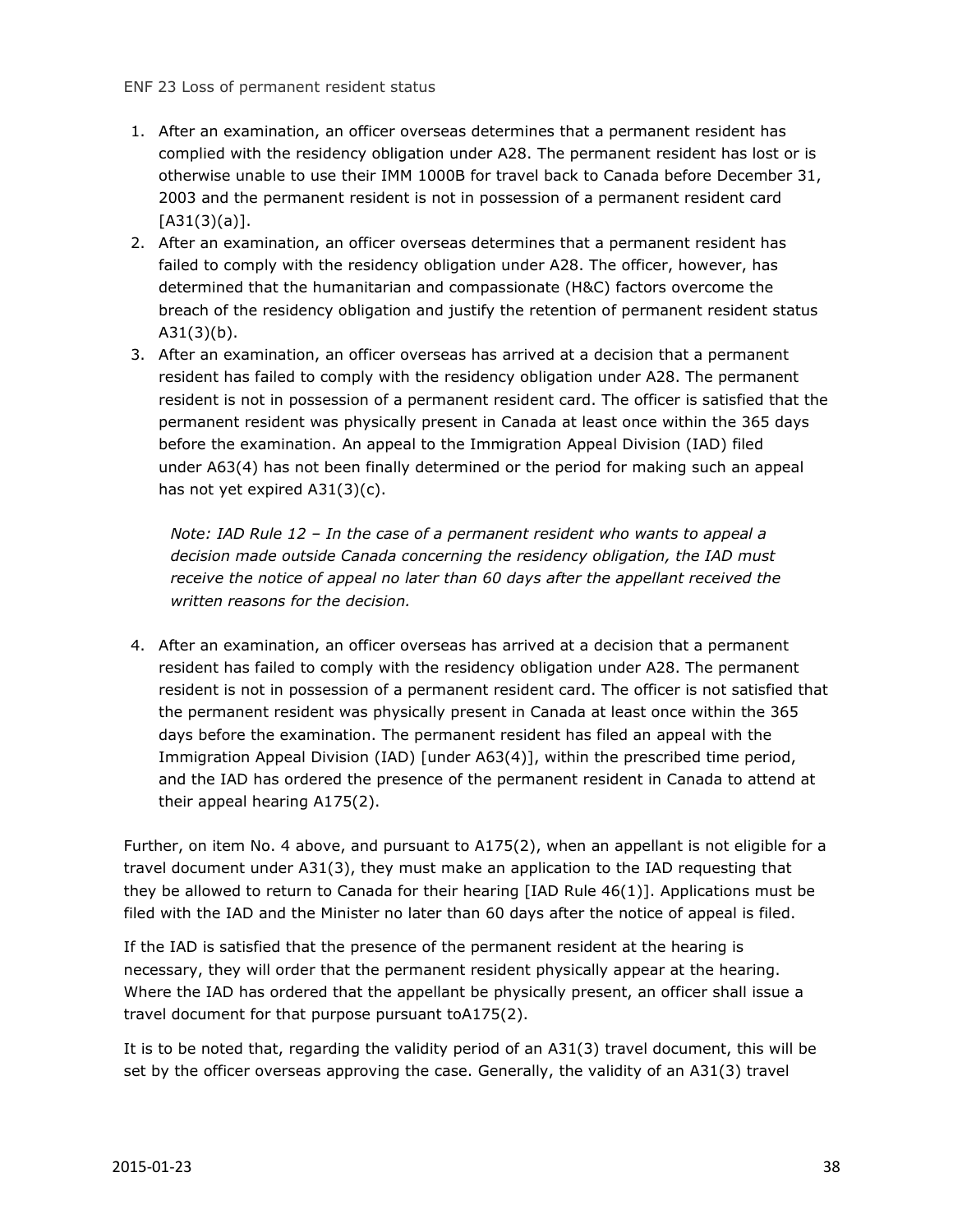document will be short; for example, between 1-3 months range. However, it is also recognized that there might be good reason for the validity period to be longer.

Accordingly, the Computer Assisted Immigration Processing System (CAIPS) will not prevent longer periods of validity if an officer overseas deems same warranted. Notwithstanding this, officers should remain cognizant that **the purpose of the A31(3) travel document is to facilitate travel to Canada; it is not intended to serve as a document to guarantee the ability of a permanent resident to return to Canada for an extended period in the future.**

#### <span id="page-38-0"></span>**8.2 IAD appeal requirements**

Permanent residents may appeal to the Immigration Appeal Division (IAD) against a decision made outside Canada on the residency obligation under A28 [A63(4)]

IAD Rule 9 requires:

- That the notice of appeal be filed with the Immigration and Refugee Board (IRB) registry office for the region in Canada where the appellant last resided;
- The written reasons for the residency obligation non-compliance decision must be filed with the notice of appeal;
- If the appellant wants to return to Canada for the hearing of the appeal, they must indicate it on the notice of appeal;
- Appellants have 60 days after they receive the written reasons for the decision to file a notice of appeal and the written reasons with the IRB registry office.

It is important to note that a permanent resident does not lose their status under A46(1)(b) until there is a "final determination" of the decision made outside Canada that they have failed to comply with the residency obligation under A28. Permanent residents are not "finally determined" to have lost their permanent resident status until the right of appeal has been exhausted.

*Note: If a permanent resident does not submit an appeal to the Immigration Appeal Division (IAD) within the time period allowed for the filing of such an appeal (relating to permanent residents who want to appeal a decision made outside Canada that they have failed to comply with the residency obligation under A28), then the decision made outside Canada will become a final determination, in accordance with A46(1)(b), once the time period for filing such an appeal has expired. Officers overseas will inform permanent residents of this information by way of a "residency determination – refusal letter."*

*Note: The consequence of this determination will be that the permanent resident loses their permanent resident status and will no longer be considered a permanent resident of Canada.*  Furthermore, they will no longer be accorded any of the rights of a permanent resident of *Canada, including the right of entry as provided for in A19(2) of the Immigration and Refugee Protection Act.*

See also OP 10, Permanent residency status determination.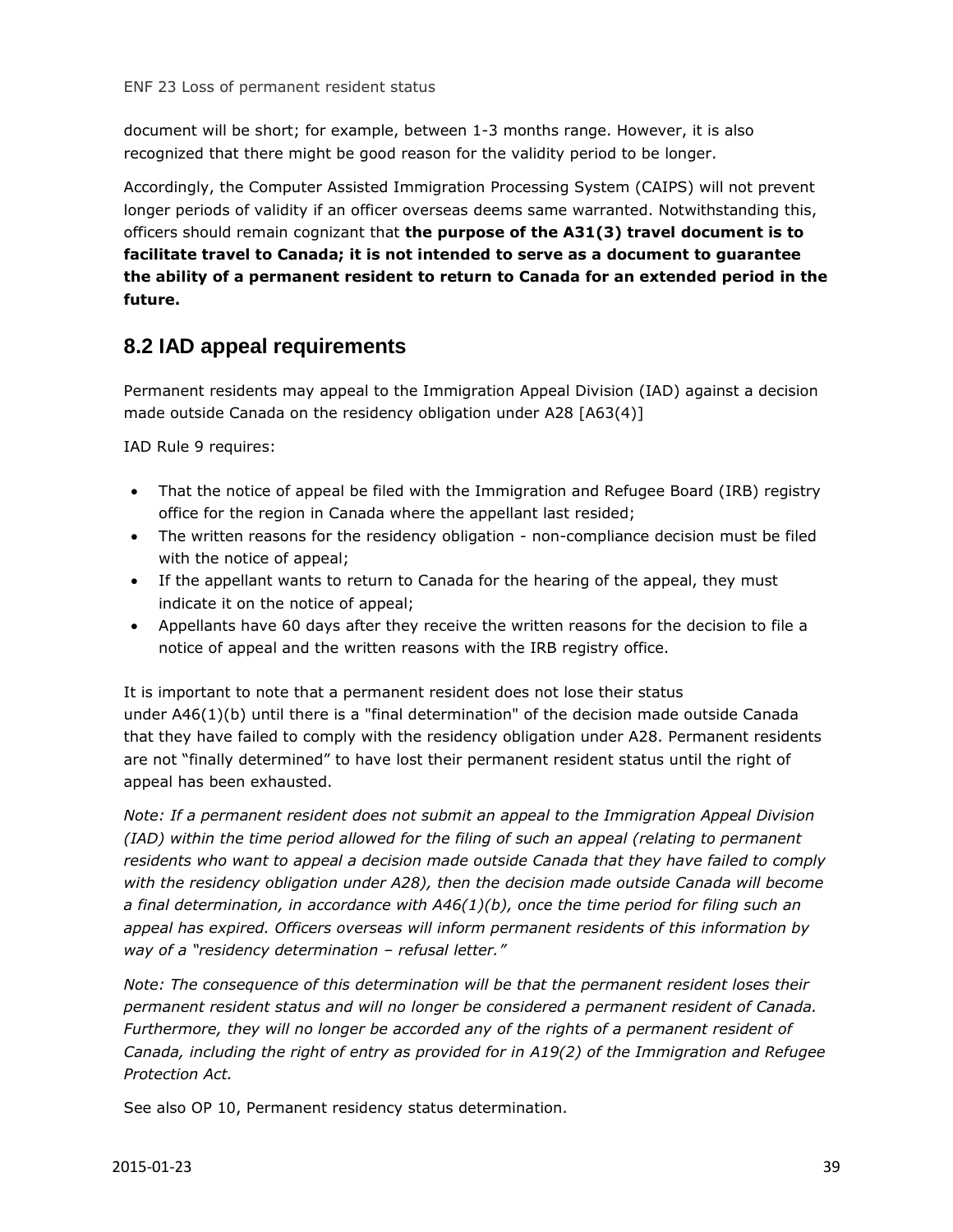## <span id="page-39-0"></span>**8.3 Decisions made overseas on loss of PR status and their effect at a Port of Entry**

If an overseas A28 non-compliance decision has been made, then a record of it should exist in the Field Operational Support System (FOSS).

This is because the officer overseas will have completed a "Permanent Resident Determination" input screen on the Computer Assisted Immigration Processing System (CAIPS). As CAIPS information is routinely uploaded to FOSS, this will effectively give officers the information they require on matters relating to an overseas A28 non-compliance decision.

It is important to note that it will not be necessary for POE officers to write A44(1) inadmissibility reports on permanent residents who arrive at the POE and have been determined outside Canada to have failed to comply with the residency obligation under A28. This is because under A69(3), the Immigration Appeal Division (IAD) has the authority to make a removal order, without need of an A44(1) inadmissibility report, where an A63(4) appeal is dismissed and the permanent resident is in Canada.

It should be noted that in A31(3)(c) travel document cases, a permanent resident will have 60 days to file a notice of appeal with the Immigration Appeal Division (IAD Rule 9). This means that some holders of A31(3) travel documents (and some IMM 1000B holders, at least until 31 December 2003) may well arrive at a port of entry without having yet filed their notice to appeal.

Therefore, in all cases involving an overseas A28 non-compliance decision, the approach to be maintained is that POE officers will conduct a Field Operational Support System (FOSS) query to check and confirm the status of the permanent resident's appeal notification; also, to confirm that the permanent resident is still within the 60-day time period within which an appeal may be filed.

| If the $60-$<br>day appeal<br>period<br>has/has<br>not<br>elapsed: | The officer will:                                                                                                                                                                                                                                                                                                                                      | Note:                                                                                                                                                                                                                                                                                                    |
|--------------------------------------------------------------------|--------------------------------------------------------------------------------------------------------------------------------------------------------------------------------------------------------------------------------------------------------------------------------------------------------------------------------------------------------|----------------------------------------------------------------------------------------------------------------------------------------------------------------------------------------------------------------------------------------------------------------------------------------------------------|
| If the $60-$<br>day appeal<br>period has<br>elapsed                | Inform the person of the fact and advise<br>them that they no longer hold<br>permanent resident status.<br>This is due to the fact that if a<br>permanent resident does not submit an<br>appeal to the Immigration Appeal<br>Division (IAD) within the time period<br>allowed for the filing of such an appeal<br>(relating to permanent residents who | Permanent residents who arrive at<br>the POE, and have been determined<br>outside Canada to have failed to<br>comply with the residency obligation<br>under A28, will generally know of<br>this "loss of status" information<br>already as overseas officers make<br>mention of this in their "residency |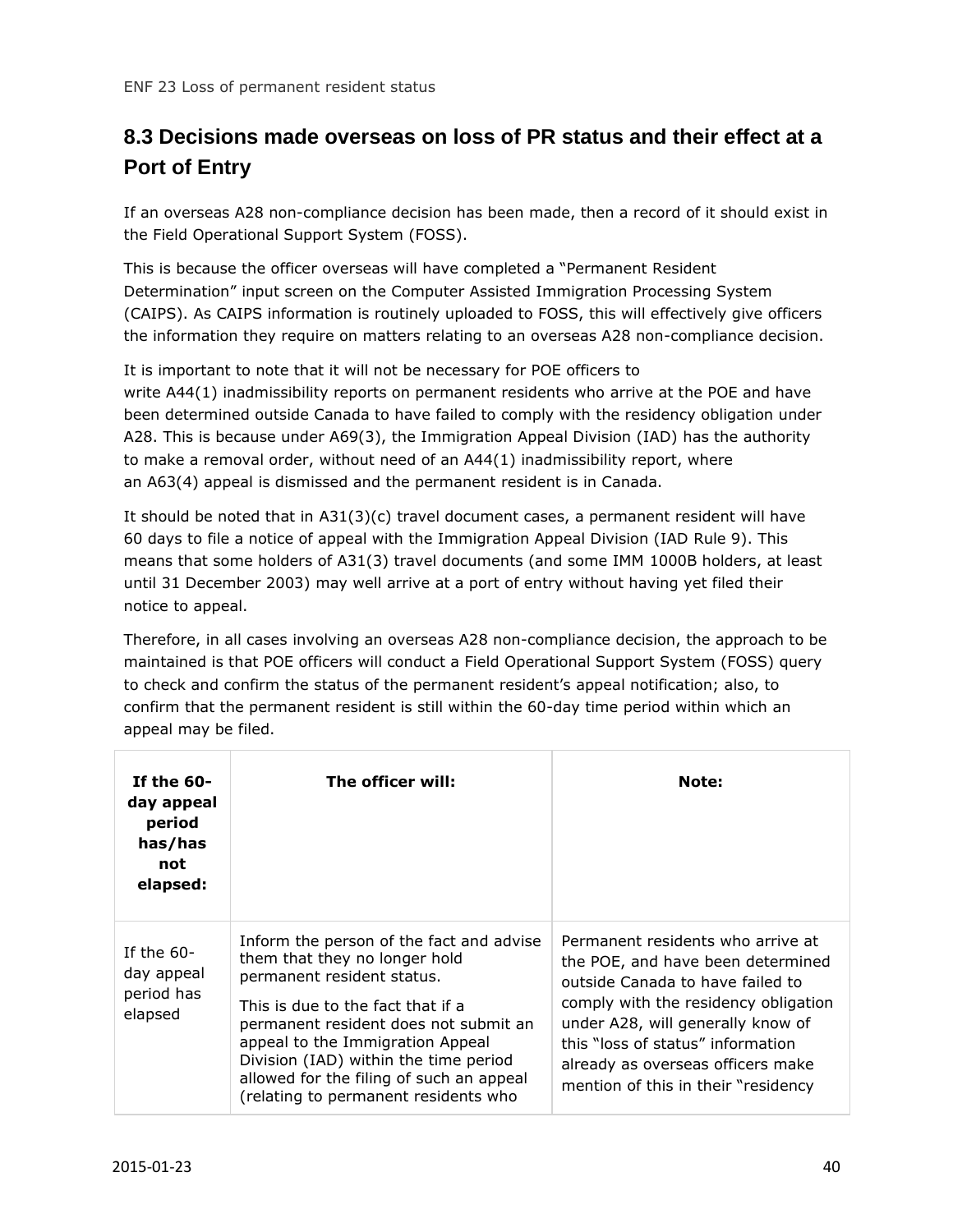|                                                       | want to appeal a decision made outside<br>Canada that they have failed to comply<br>with the residency obligation<br>under A28), then the decision made<br>outside Canada will become a final<br>determination, in accordance<br>with $A46(1)(b)$ , once the time period for<br>filing an appeal has expired.<br>Consequently, such persons will be<br>considered foreign nationals whether at<br>a port of entry or inland.<br>See also OP 10. | determination refusal letter." |
|-------------------------------------------------------|-------------------------------------------------------------------------------------------------------------------------------------------------------------------------------------------------------------------------------------------------------------------------------------------------------------------------------------------------------------------------------------------------------------------------------------------------|--------------------------------|
| If the 60-<br>day appeal<br>period has<br>not elapsed | 1. allow the permanent resident to enter<br>Canada during the 60-day appeal<br>period, even if the permanent resident<br>has not yet filed their notice of appeal.                                                                                                                                                                                                                                                                              |                                |
|                                                       | 2. confirm, in FOSS, the date the<br>permanent resident was the recipient of<br>a decision made outside Canada that<br>they had not complied with the<br>residency obligation under A28;                                                                                                                                                                                                                                                        |                                |
|                                                       | 3. update FOSS, if known, with either<br>an address or a contact address in<br>Canada where the permanent resident<br>may be contacted for all matters<br>relating to their IAD hearing.                                                                                                                                                                                                                                                        |                                |
|                                                       | 4. Notify the appropriate Hearings office<br>of the permanent residents arrival, and<br>convey address/ contact information, if<br>available.                                                                                                                                                                                                                                                                                                   |                                |
|                                                       | Hearings offices should monitor the file<br>from then on to determine if a notice of<br>appeal is filed. When a notice of appeal<br>is received, the Hearings office will:<br>(a) ensure that the FOSS and NCMS<br>Appeals screens are completed<br>promptly; and<br>(b) enter any motions or applications<br>associated with the appeal in the FOSS                                                                                            |                                |
|                                                       | Motions screen.<br>If an appeal is not filed within the 60-<br>day period allowed for the filing of an<br>appeal, FOSS is to be updated by the<br>Hearings office with appropriate<br>remarks; and the case file referred to<br>the appropriate Investigations office for<br>follow-up and investigation to locate the                                                                                                                          |                                |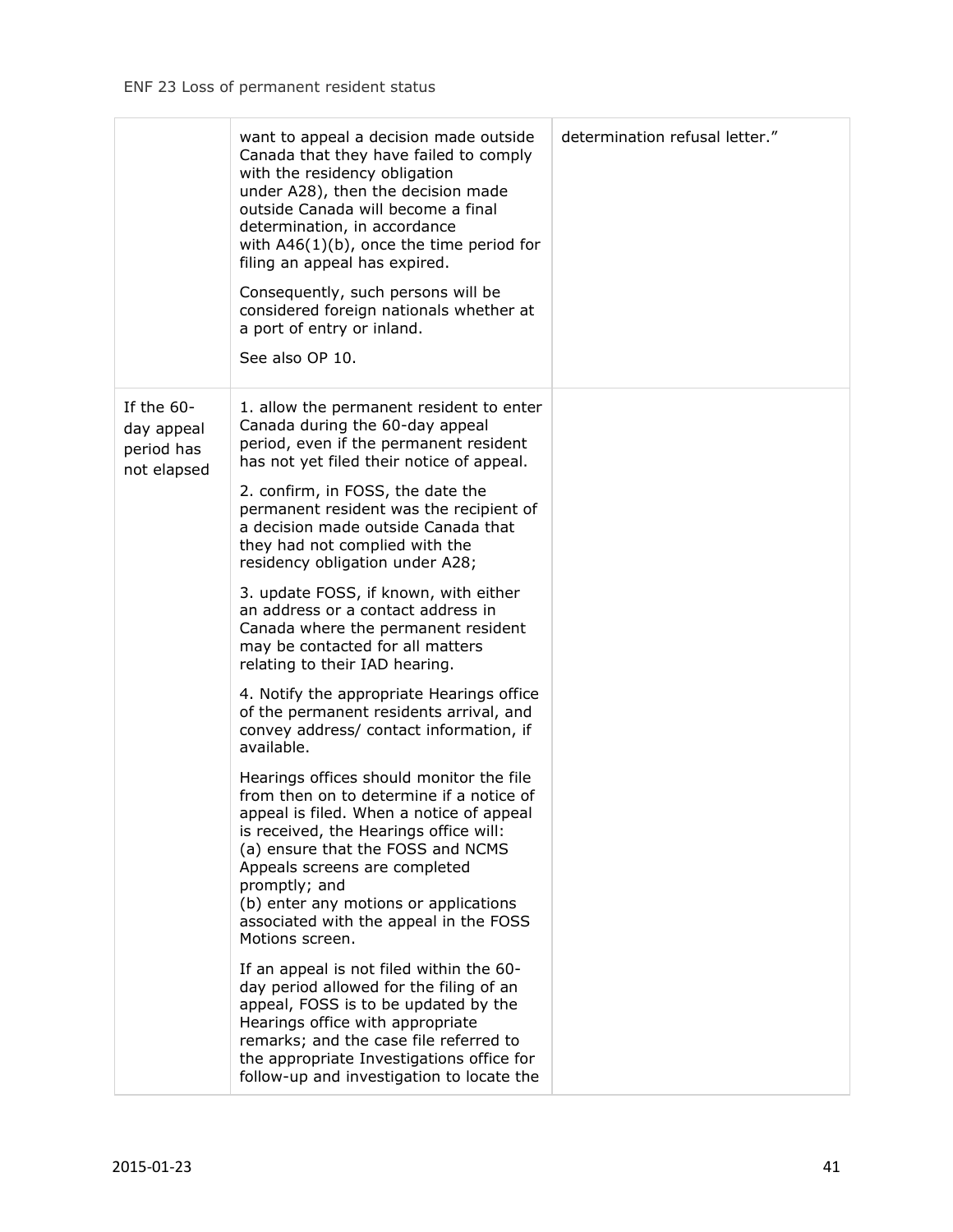| person. |  |
|---------|--|
|         |  |

#### **Failure to appear at an appeal hearing**

If an appellant fails to appear for their appeal, Hearings officers should ask the Immigration Appeal Division (IAD) to dismiss the appeal. Where an appellant was determined to have failed to comply with the residency obligation outside of Canada, Hearings officers should ask that the IAD issue the appropriate removal order in absentia. It is extremely important, from the standpoint of program integrity, that appeals not be declared abandoned in cases where persons have returned to Canada and fail to appear for their appeal. Hearings officers should maintain a position such that the issuance of a removal order is preferable to having the appeal declared abandoned.

#### **Dismissed appeals – type of removal order**

A69(3) requires that if the Immigration Appeal Division (IAD) dismisses an appeal made under A63(4), and the permanent resident is in Canada, it shall make a removal order. The *Immigration and Refugee Protection Act* does not specify what type of removal order should be issued by the IAD. For that reason, Hearings officers should request that the IAD issue a departure order (for failure to comply with the residency obligation) so as to ensure consistency with "in Canada" determinations involving failure to comply with the residency obligation.

See also ENF 19.

## <span id="page-41-0"></span>**9 In-Canada procedures pertaining to A44(1) reports: Reports on permanent residents and persons claiming to be permanent residents**

Where an officer concludes that a person who claims to be a permanent resident is not a permanent resident, or has lost their permanent resident status, and for that reason decides to report the person under the provisions of  $A44(1)$ , the officer – depending on the circumstances – shall cite as grounds for the report, either:

(a) that the person is a permanent resident in Canada who is, in the officer's opinion, inadmissible pursuant to A41(b) because the person failed to comply with the residency obligation of A28; or

(b) in the case of a person who is unable to present any evidence of permanent resident status, that the person is a foreign national in Canada who has not been authorized to enter and who is, in the officer's opinion, inadmissible pursuant to A41(a) because the person has failed to comply with a requirement of the Act; specifically, the requirement of A20(1)(a) that every foreign national who seeks to enter or remain in Canada must establish, to become a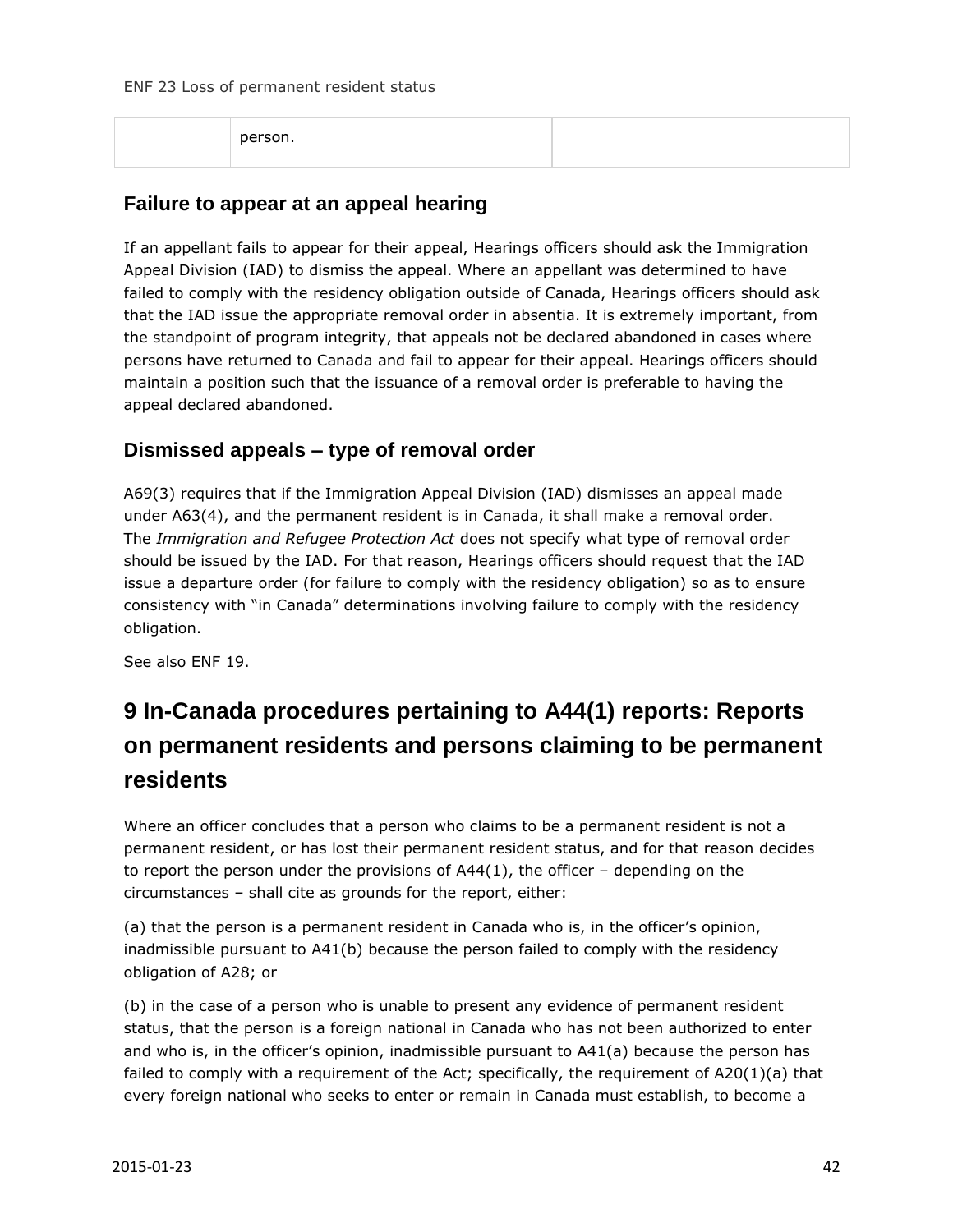permanent resident, that they hold the visa or other document required under the regulations . . . .

The A44(1) inadmissibility report should then be transmitted to a Minister's delegate. Furthermore, the officer cannot seize the person's documents, such as the Immigration Visa, Confirmation of Permanent Residence or Record of Landing (IMM1000), despite the writing of an A44(1) report and the issuance of a removal order unless the officer believes there are reasonable grounds to do so in accordance with A140. The rationale behind this is that the person has a right to appeal the removal order and, until final determination of status, they remain a permanent resident and lawful owner of said documents.

See also ENF 1, ENF 2, ENF 5 and ENF 6.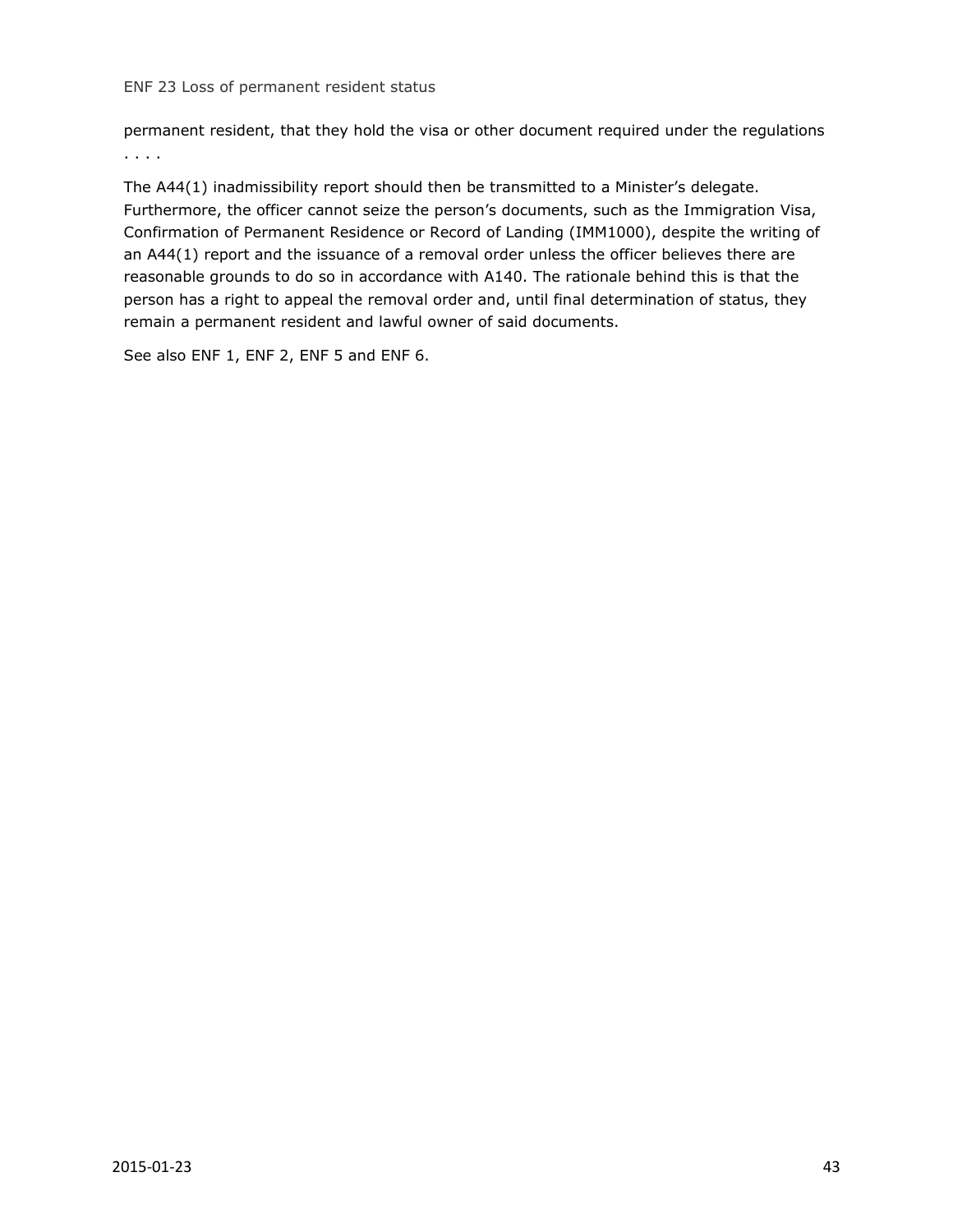## <span id="page-43-0"></span>**Appendix A Supreme Court of Canada decision in Baker v. M.C.I. [1999] 2 S.C.R. 817**

See also IP 5.

The following summarizes the issues and impact on Citizenship and Immigration Canada (CIC) as a result of the Supreme Court of Canada decision in the case of *BAKER*, an appeal against a negative decision on an application for permanent residence made in Canada on H&C grounds.

#### **Case details**

- In 1981, Ms. Baker came to Canada as a visitor. She worked illegally for the next eleven years as a domestic worker.
- In December 1992, a deportation order was issued against her for working illegally and overstaying visitor status.
- In January 1993, an H&C application was submitted. Factors put forward included Ms. Baker's medical condition, lack of medical treatment in country of origin, and the effect of deportation on four Canadian-born children (born 1985; twins in 1989; 1992).
- In April 1994, Ms. Baker was advised of the negative H&C decision by letter stating that there were insufficient H&C grounds to warrant processing from within Canada. According to procedures, no written reasons were given.
- Upon request by Ms. Baker's counsel, the immigration officer's notes were provided.
- In May 1994, Ms. Baker was directed to report for removal in mid-June.
- In June 1994, the Federal Court Trial Division (FCTD) stayed the deportation order pending disposition of an application for leave to commence judicial review.
- In June 1995, the Federal Court Trial Division (FCTD) dismissed the application for judicial review and certified one question: "Given that the Immigration Act does not expressly incorporate the language of Canada's international obligations with respect to the International Convention on the Rights of the Child, must federal immigration authorities treat the best interests of the child as a primary consideration in assessing an applicant under s.114(2) of the Immigration Act?"
- In November 1996, the Federal Court of Appeal dismissed the appeal from the Trial Division and held that the question was not properly before the Court and that the certified question be answered in the negative.
- In November 1998, the appeal was heard before the Supreme Court of Canada. (Note: Once before the Supreme Court, there is no limitation to address only a certified question. The Court may consider all aspects of an appeal lying within its jurisdiction.)
- In July 1999, the Supreme Court released the decision in the case of *Baker*. The appeal was allowed on the grounds of violation of the principles of fairness owing to a reasonable apprehension of bias and because the exercise of discretion was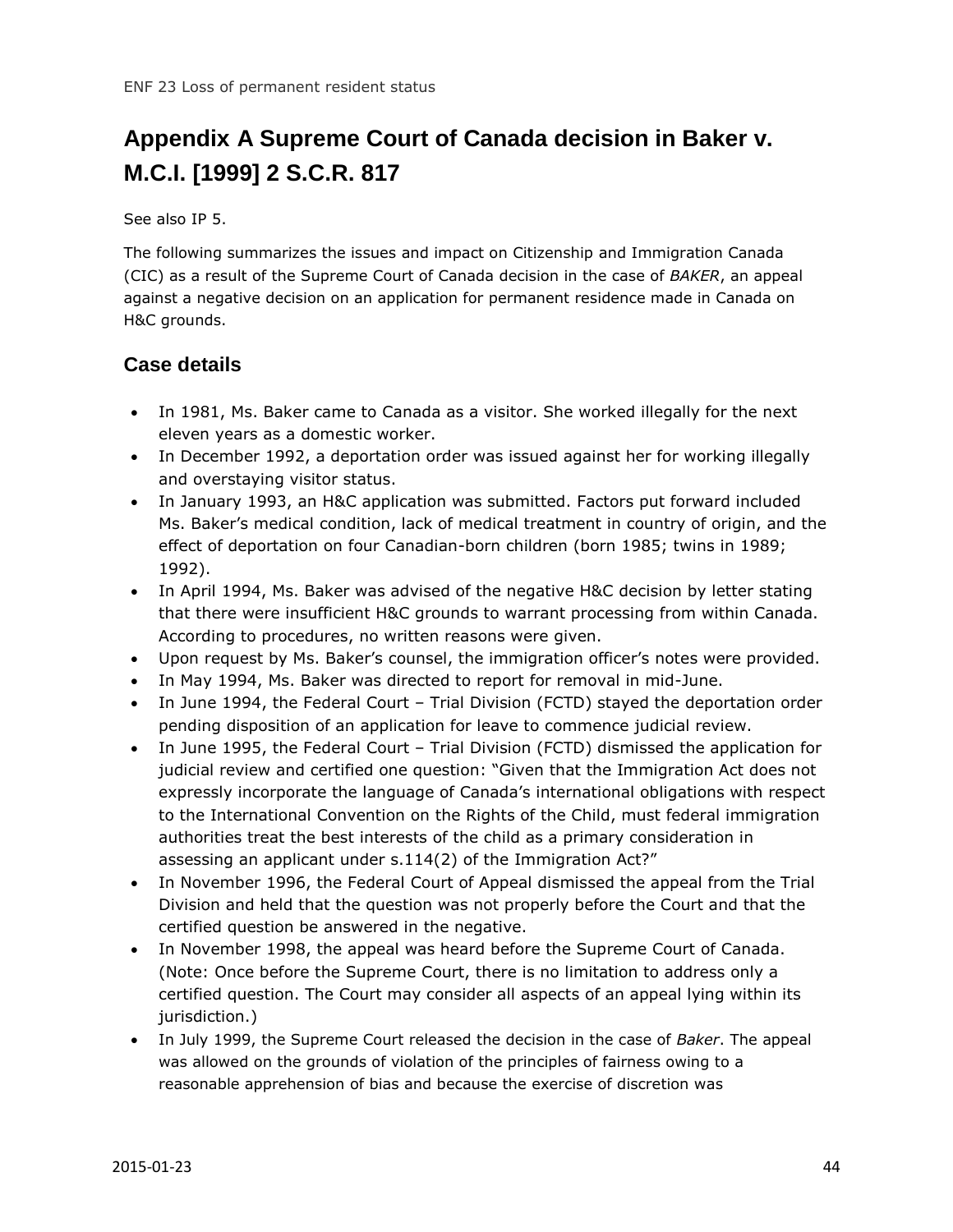unreasonable. The matter was returned to the Minister for redetermination by a different immigration officer.

#### **Court's reasons for deciding to return for redetermination**

The following excerpts from the Court's decision explain some of the rationale for deciding to return the application for redetermination by another officer:

The notes of Officer L. in relation to the consideration of ''H&C factors" reads as follows:

"The PC is a paranoid schizophrenic and on welfare. She has no qualifications other than as a domestic. She has FOUR CHILDREN IN JAMAICA AND ANOTHER FOUR BORN HERE. She will, of course, be a tremendous strain on our social welfare systems for (probably) the rest of her life. There are no H&C factors other than her FOUR CANADIAN-BORN CHILDREN. So we let her stay because of that? I am of the opinion that Canada can no longer afford this type of generosity."

In my opinion, the approach taken to the children's interests shows that this decision was unreasonable in the sense contemplated in *Southam*, supra. The officer was completely dismissive of the interests of Ms. Baker's children.

As I will outline in detail in the paragraphs that follow, I believe that the failure to give serious weight and consideration to the interests of the children constitutes an unreasonable exercise of the decision conferred by the section, notwithstanding the important deference that should be given to the decision of the immigration officer.

Professor Dyzenhaus has articulated the concept of 'deference as respect' as follows: deference as respect requires not submission but a respectful attention to the reasons offered or which could be offered in support of a decision [D. Dyzenhaus, "The Politics of Deference: Judicial Review and Democracy", in M. Taggart, ed., The Province of Administrative Law (1997), 279, at p. 286].

The reasons of the immigration officer show that his decision was inconsistent with the values underlying the grant of discretion. They therefore cannot stand up to the somewhat probing examination required by the standard of reasonableness.

Emphasis on the rights, interests, and needs of children and special attention to childhood are important values that should be considered in reasonably interpreting the 'humanitarian' and 'compassionate' considerations that guide the exercise of the discretion.

I conclude that because the reasons for this decision do not indicate that it was made in a manner which was alive, attentive, or sensitive to the interests of Ms. Baker's children, and did not consider them as an important factor in making the decision, it was an unreasonable exercise of the power conferred by the legislation, and must, therefore, be overturned.

In addition, the reasons for decision failed to give sufficient weight or consideration to the hardship that a return to Jamaica might cause Ms. Baker, given the fact that she had been in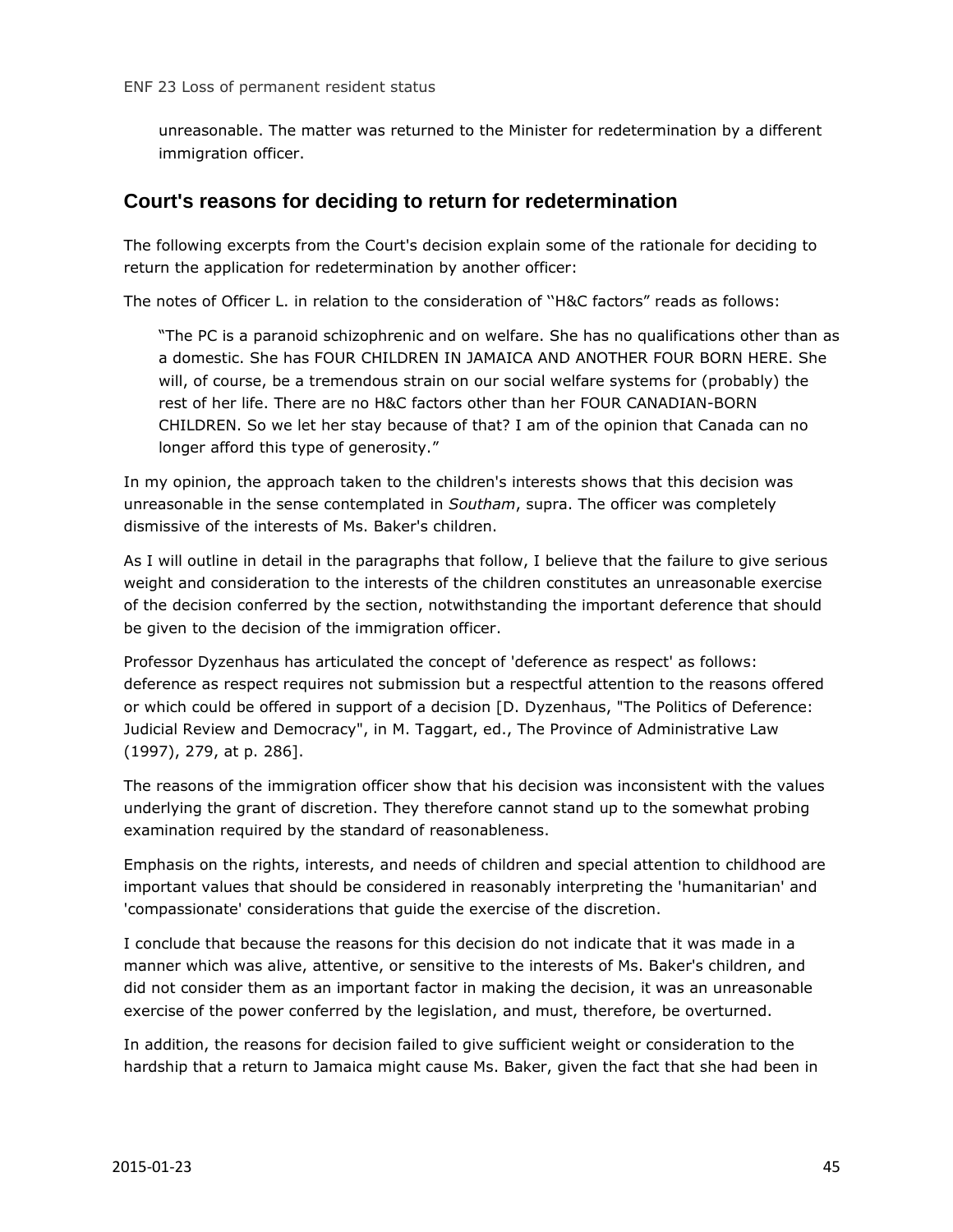Canada for 12 years, was ill and might not be able to obtain treatment in Jamaica, and would necessarily be separated from at least some of her children.

Therefore, both because there was a violation of the principles of procedural fairness owing to a reasonable apprehension of bias, and because the exercise of the H&C discretion was unreasonable, I would allow this appeal.

#### **Why the Baker decision was not upheld**

The Court concluded that the officer's decision in the case of *Baker* was unreasonable.

The officer's notes pertaining to the Canadian-born children were completely dismissive of their interests or needs. Failure to give serious weight and consideration to the interests of the children constituted an unreasonable exercise of discretion.

Specifically, the Court stated: "... the reasons for this decision do not indicate that it was made in a manner which was alive, attentive, or sensitive to the interests of Ms. Baker's children, and did not consider them as an important factor in making the decision ..."

Also, the comments made in the notes to file gave rise to a reasonable apprehension of bias on the part of the immigration officer as they did not disclose the existence of an open mind or a weighing of the particular circumstances of the case, free from stereotyping.

The statements made by the officer gave the impression that the decision was made, not on the evidence before him, but because Ms. Baker was a single mother with several children and she had been diagnosed with a psychiatric illness.

The use of capital letters highlighting the number of children suggested this was a reason for making the negative decision. Comments about the [immigration] "system" and Canada's "generosity" reflected the officer's frustration and a lack of impartiality.

As reflected in the officer's notes, inattention to the interests of the children and his lack of impartiality led the Court to find that, in the circumstances of the case, his exercise of discretion could not be upheld as it was an unreasonable decision.

#### **Summary of issues and impact on CIC**

The following summarizes the issues and the impact of the decision on CIC:

- Participatory rights (right to an interview) There is no general requirement to hold interviews prior to making H&C decisions. There is no requirement for Canadian born children to receive separate notices of H&C decision-making nor a separate opportunity to make their own submissions.
- Appropriateness of H&C guidelines The Court noted that the guidelines in immigration manual chapter IE 9 (in effect at the time Ms. Baker's application was refused), were consistent with the approach that decisions must consider humanitarian and compassionate values. The principles underlying the IE 9 guidelines have been expanded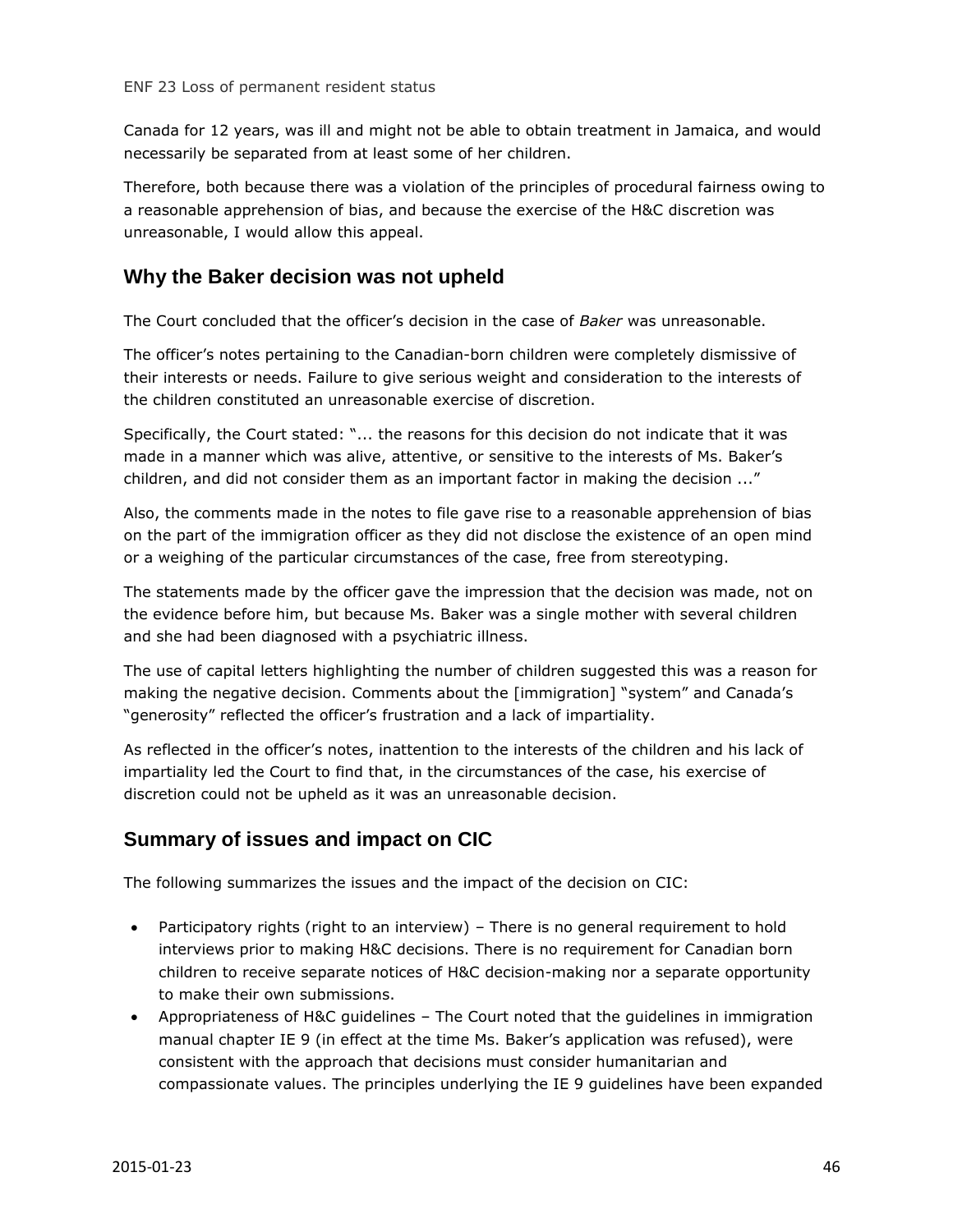in the current version of the immigration manual chapter dealing with H&C applications (IP 5).

- Consideration of children's interests While the best interests of children must always be taken into account as an important factor that is given substantial weight, this does not mean that they will outweigh other factors of the case. There may be grounds for refusing an H&C application even after considering the best interests of children.
- Written reasons for decision and impact on note-taking The issue of written reasons for decision is dealt with extensively in OM IP 00-07– Providing Written Reasons – Humanitarian or Compassionate (H&C) Decisions. The Court's willingness to accept notes to file as reasons for decision does not mean that note-taking practices have to change or become more elaborate. Adhering to the principles of note-taking as set out in immigration manual chapter IP 5, Section 9 is all that is required.
- Appropriate standard of review for discretionary H&C decisions: Reasonableness *simpliciter* – The rule of administrative law relating to review of discretionary decisions has traditionally been on limited grounds, such as decisions made in bad faith or for improper purpose or where irrelevant considerations were used or, from time to time, if the decision was considered "unreasonable". Discretion must be exercised in a manner that is within a reasonable interpretation of the statute, in accordance with general principles of rule of law and administrative law governing discretion, reflective of the fundamental values of Canadian society and consistent with the *Canadian Charter of Rights and Freedoms*.
- The Court concluded that significant deference should be accorded to immigration officers exercising discretionary H&C authority; however, the standard of reviewing H&C decisions should be reasonableness *simpliciter*. This means that decisions must be supported by reasons that can withstand a *somewhat probing examination*; that is, there must be a solid foundation of evidence and conclusions drawn must be logical.
- Certified question: Canada's international obligations **–** Although Canada may be a signatory to international treaties and conventions, they are not part of Canadian law unless they have been implemented by statute; they have no direct application within Canadian law. They may, however, help inform the context of statutory interpretation and judicial review. In the instance of the *Convention on the Rights of the Child*, it is an indicator of the importance of considering the interests of children when making H&C decisions.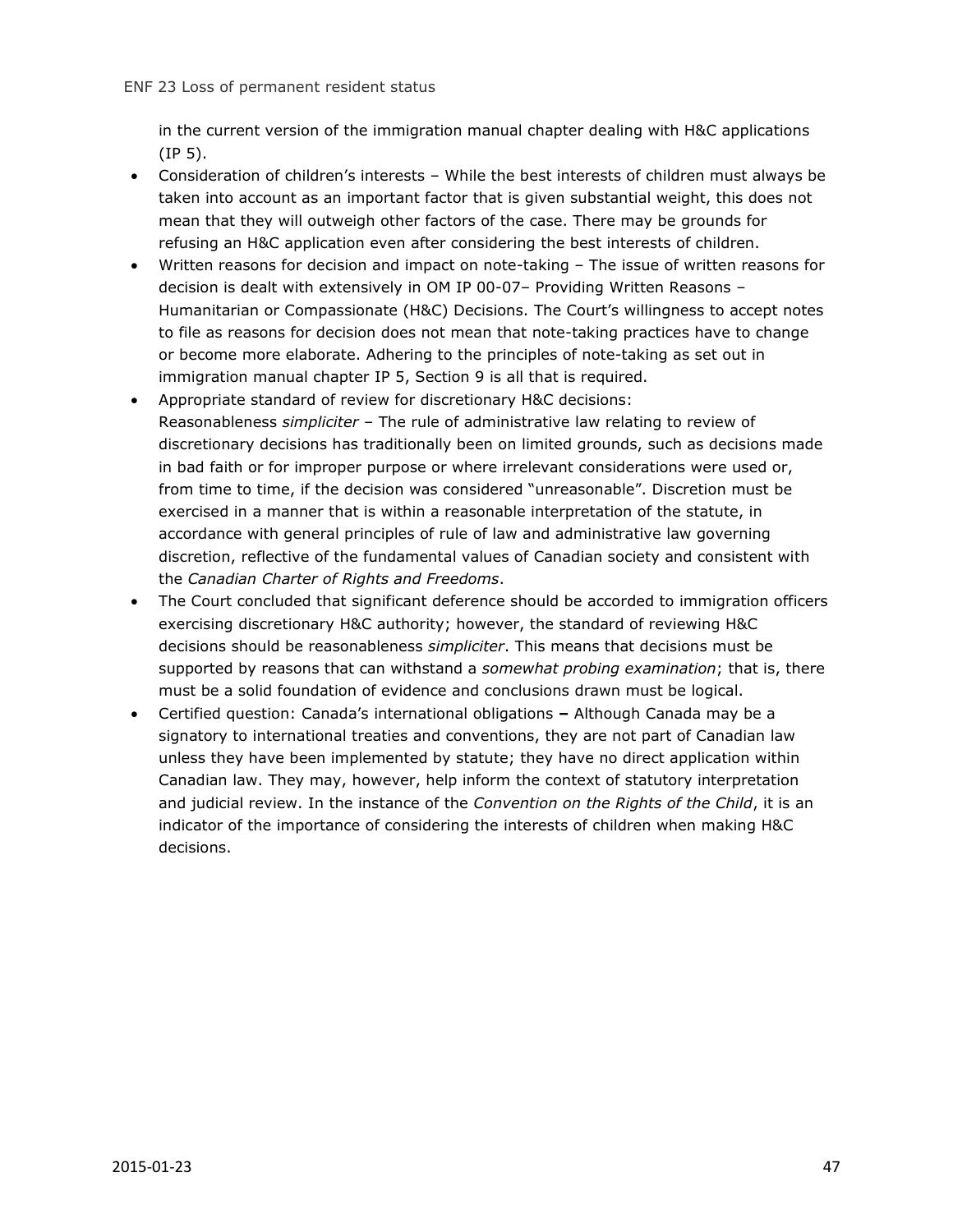## <span id="page-47-0"></span>**Appendix B Strengthening decisions / guidelines on taking notes**

Be objective: record facts, not your opinions or interpretation of the facts.

Be clear and concise: use common language and avoid jargon.

Use complete words: avoid extraneous comments.

Notes should contain:

- how the decision was made (for example, the decision was based on a paper file review or an interview);
- the exact time period being examined;
- if an interpreter was used, include the name of the interpreter and relationship to the person concerned, language of interpretation and instructions given to the interpreter;
- summary of correspondence and communication;
- contents of all non-routine correspondence, form numbers of routine correspondence sent and summary of any telephone conversations. FOSS and CAIPS notes should represent a complete record of all action taken in the case - there should be no information that appears only on the paper file.

#### **Description of the interview**

Notes should include:

- who was present;
- the person's disposition;
- any significant occurrences, if applicable;
- the duration of the interview.

#### **Officers' notes should be dated and initialed**

Guidelines on Reasons for decisions:

- all the factors considered in making the decision, both positive and negative, should be recorded;
- the thought process should be explained and no assumptions made. The gap between the facts listed and the decision should be filled in. It is possible to divide the facts into two categories: compelling reasons for H&C grounds, including a finding of hardship; and those facts that were not considered to be justifiable reasons and do not favour a finding of hardship. Some facts will be more important than others;
- absolute statements like there is no evidence or there would be no hardship should be avoided; usually what is meant is that there is insufficient evidence or insufficient hardship;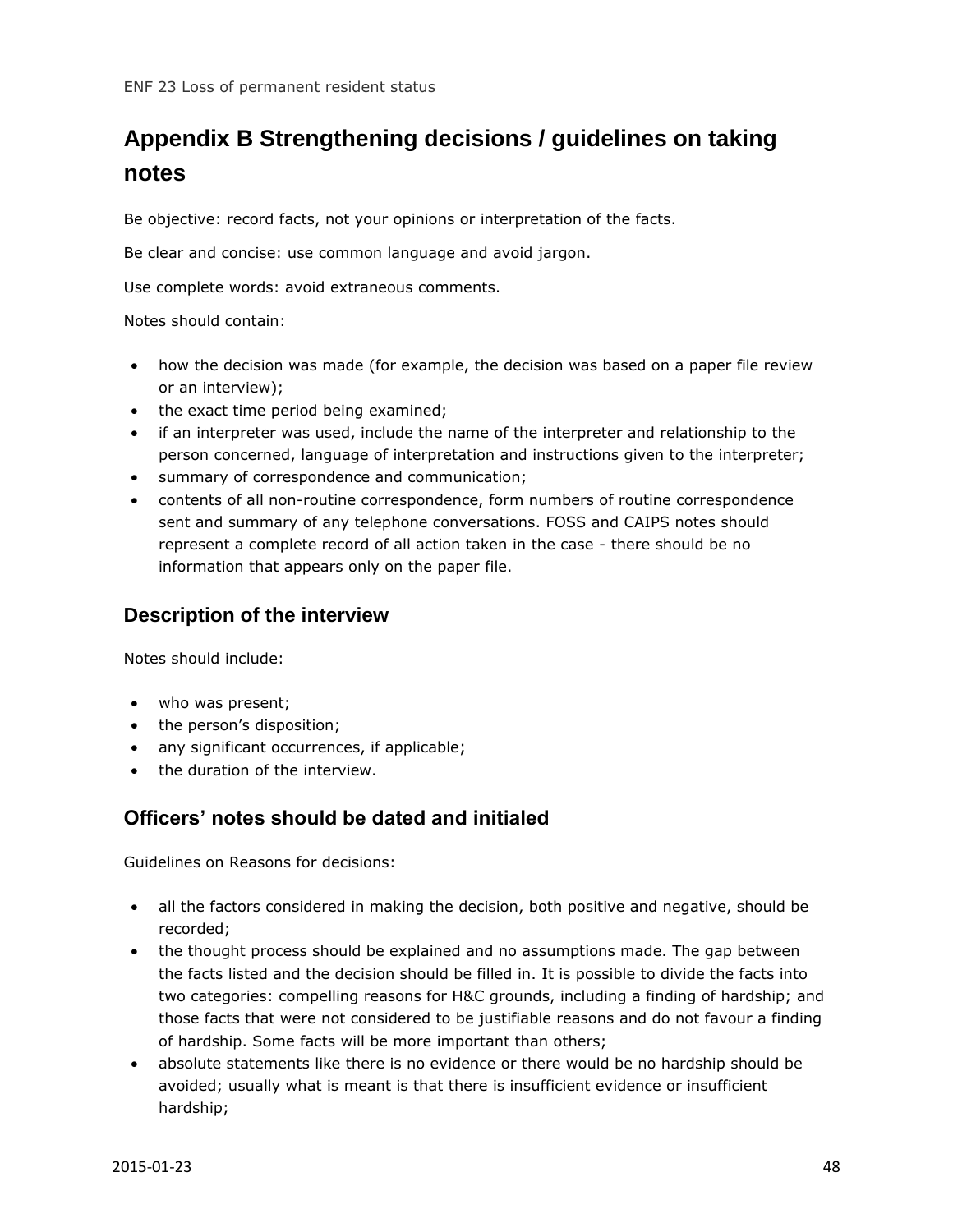- neutral terms should be used; for example, it is preferable to say, he states rather than he claims or he admitted;
- where possible, strong comments on the credibility of the information should be avoided; for example, if an officer were to use the phrase I am not satisfied instead of the phrase I do not believe, it is less contentious and keeps the onus on the person concerned to satisfy an officer;
- officers should comment on evidence rather than drawing any inference from it;
- officers' notes should be written in simple, straightforward and dispassionate language;
- officers should record how the person concerned was given the opportunity to be heard; that is, how the permanent resident was provided with an opportunity to satisfy an officer that there were H&C considerations in relation to the case.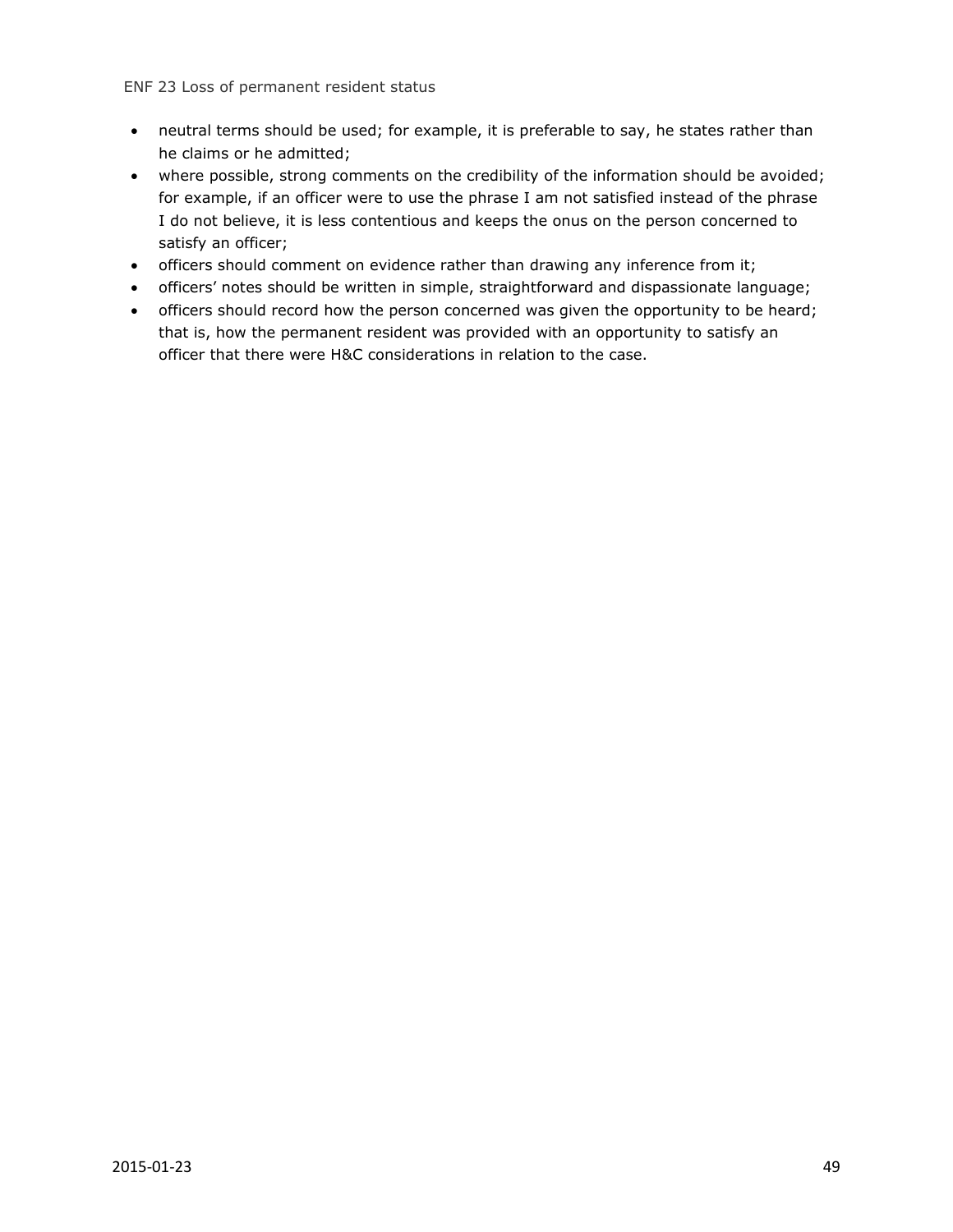## <span id="page-49-0"></span>**Appendix C Declaration**

DECLARATION CANADA Province of Province de City of Ville de In the matter of the *Immigration and Refugee Protection Act* and in the matter of Concernant la Loi sur l'immigration et la protection des réfugiés et concernant I Je, soussigné(e)(Full name)(Nom au complet) of , de solemnly declare that déclare solennellement que

#### **Acknowledgement of decision**

I, understand that the Minister's delegate has determined that I have not complied with the requirements of the residency obligation under section A28 of the *Immigration and Refugee Protection Act* (IRPA). I further understand that a departure order has been issued to me pursuant to section A228(2) of IRPA and, if I do not file an appeal to the Immigration Appeal Division (IAD) of the Immigration and Refugee Board pursuant to section A63(3), I will cease to be a permanent resident in accordance with section A46(1)(c) of IRPA.

#### **Loss of residency criteria**

Pursuant to subsection A28(2), a permanent resident complies with the residency obligation provisions with respect to a five-year period if, for at least 730 days in that five-year period, the permanent resident is physically present in Canada, or:

i) is outside Canada accompanying a Canadian citizen who is his or her spouse or commonlaw partner or is a child accompanying a parent;

ii) is outside Canada employed on a full-time basis by a Canadian business or in the public service of Canada or of a province;

iii) is an accompanying spouse, common-law partner or child of a permanent resident who is outside Canada and is employed on a full-time basis by a Canadian business or in the public service of Canada or of a province;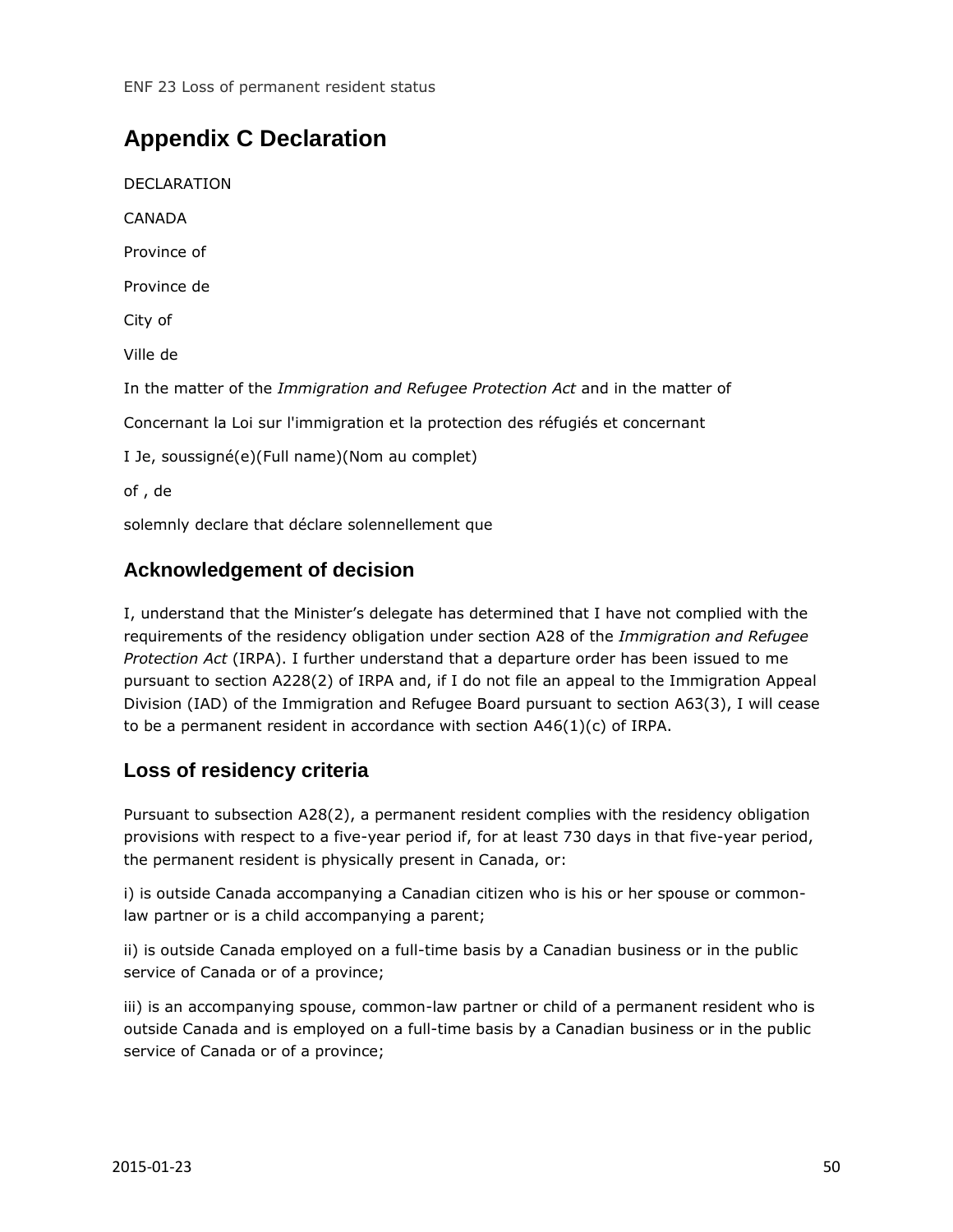ENF 23 Loss of permanent resident status

(iv) is outside Canada accompanying a permanent resident who is their spouse or commonlaw partner or, in the case of a child, their parent and who is employed on a full-time basis by a Canadian business or in the public service of Canada or of a province; or

(v) is referred to in regulations providing for other means of compliance.

#### Regulation

R328. (1) A person who was a permanent resident immediately before the coming into force of this section is a permanent resident under the *Immigration and Refugee Protection Act*.

(2) Any period spent outside Canada within the five years preceding the coming into force of this section by a permanent resident holding a returning resident permit is considered to be a period spent in Canada for the purpose of satisfying the residency obligation under section 28 of the*Immigration and Refugee Protection Act* if that period is included in the five-year period referred to in that section.

(3) Any period spent outside Canada within the two years immediately following the coming into force of this section by a permanent resident holding a returning resident permit is considered to be a period spent in Canada for the purpose of satisfying the residency obligation under section A28 of the *Immigration and Refugee Protection Act* if that period is included in the five year period referred to in that section.

#### **Loss of status**

Subsection A46(1)(c) reads:

A46(1) A person loses permanent resident status:

(c) when a removal order made against them comes into force

#### **Appeal rights**

A63(3) A permanent resident or a protected person may appeal to the Immigration Appeal Division against a decision at an examination or admissibility hearing to make a removal order against them.

I, understand that pursuant to section A63(3) of the IRPA, I have a right to appeal the decision to issue a removal order against me to the Immigration Appeal Division (IAD) of the IRB.

#### SOLEMN DECLARATION

I, of the city of, , in the province of , Canada SOLEMLY DECLARE THAT:

I agree with the Minister's delegate's decision that I have not met the residency obligation under section A28 of the *Immigration and Refugee Protection Act* (IRPA).

I understand that as a consequence of this decision I have been issued a departure order.